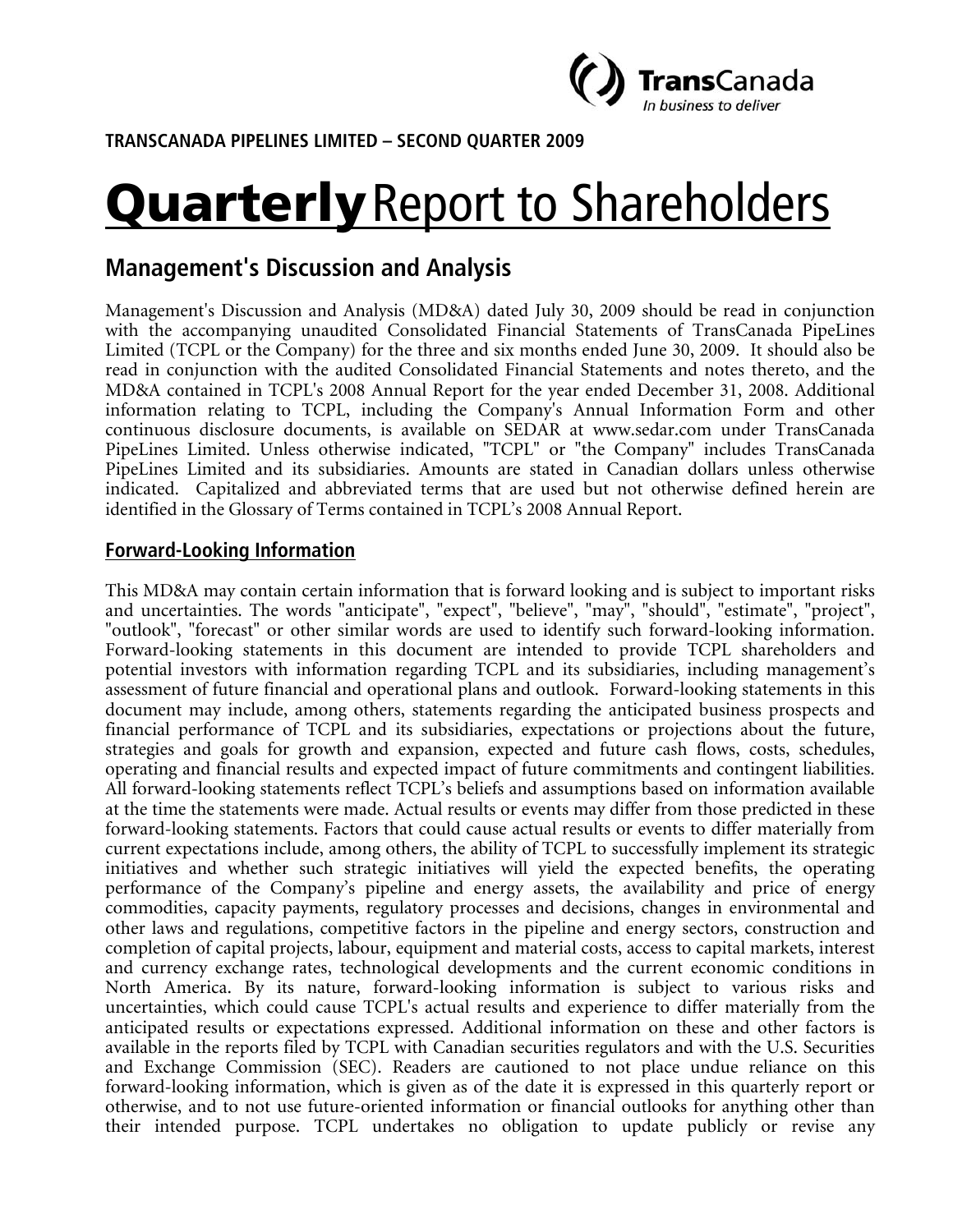forward-looking information, whether as a result of new information, future events or otherwise, except as required by law.

# **Non-GAAP Measures**

TCPL uses the measures "comparable earnings", "earnings before interest, taxes, depreciation and amortization" (EBITDA), "comparable EBITDA", "earnings before interest and taxes" (EBIT), "comparable EBIT" and "funds generated from operations" in this MD&A. These measures do not have any standardized meaning prescribed by Canadian generally accepted accounting principles (GAAP). They are, therefore, considered to be non-GAAP measures and may not be comparable to similar measures presented by other entities. Management of TCPL uses these non-GAAP measures to improve its ability to compare financial results among reporting periods and to enhance its understanding of operating performance, liquidity and ability to generate funds to finance operations. These non-GAAP measures are also provided to readers as additional information on TCPL's operating performance, liquidity and ability to generate funds to finance operations.

Management uses the measures of comparable earnings, EBITDA and EBIT to better evaluate trends in the Company's underlying operations. Comparable earnings, comparable EBITDA and comparable EBIT comprise net income applicable to common shares, EBITDA and EBIT, respectively, adjusted for specific items that are significant, but are not reflective of the Company's underlying operations in the period. Specific items are subjective, however, management uses its judgement and informed decisionmaking when identifying items to be excluded in calculating comparable earnings, comparable EBITDA and comparable EBIT, some of which may recur. Specific items may include but are not limited to certain income tax refunds and adjustments, gains or losses on sales of assets, legal and bankruptcy settlements, and certain fair value adjustments. The table in the "Consolidated Results of Operations" section of this MD&A presents a reconciliation of comparable earnings, comparable EBITDA, comparable EBIT and EBIT to Net Income Applicable to Common Shares.

EBITDA is an approximate measure of the Company's pre-tax operating cash flow. EBITDA comprises earnings before deducting interest and other financial charges, income taxes, depreciation and amortization, and non-controlling interests and preferred share dividends. EBIT is a measure of the Company's earnings from ongoing operations. EBIT comprises earnings before deducting interest and other financial charges, income taxes, and non-controlling interests and preferred share dividends.

Funds generated from operations comprises net cash provided by operations before changes in operating working capital. A reconciliation of funds generated from operations to net cash provided by operations is presented in the "Liquidity and Capital Resources" section of this MD&A.

# **Financial Information Presentation**

Effective January 1, 2009, TCPL revised the information presented in the tables of this MD&A to better reflect the operating and financing structure of the Company. The Pipelines and Energy results summaries are presented geographically by separating the Canadian and U.S. portions of each segment. The Company believes this new format more clearly describes the financial performance of its business units. The new format presents EBITDA and EBIT as the Company believes these measures provide increased transparency and more useful information with respect to the performance of the Company's individual assets. Segmented information has been retroactively reclassified to reflect these changes. These changes had no impact on reported consolidated Net Income Applicable to Common Shares.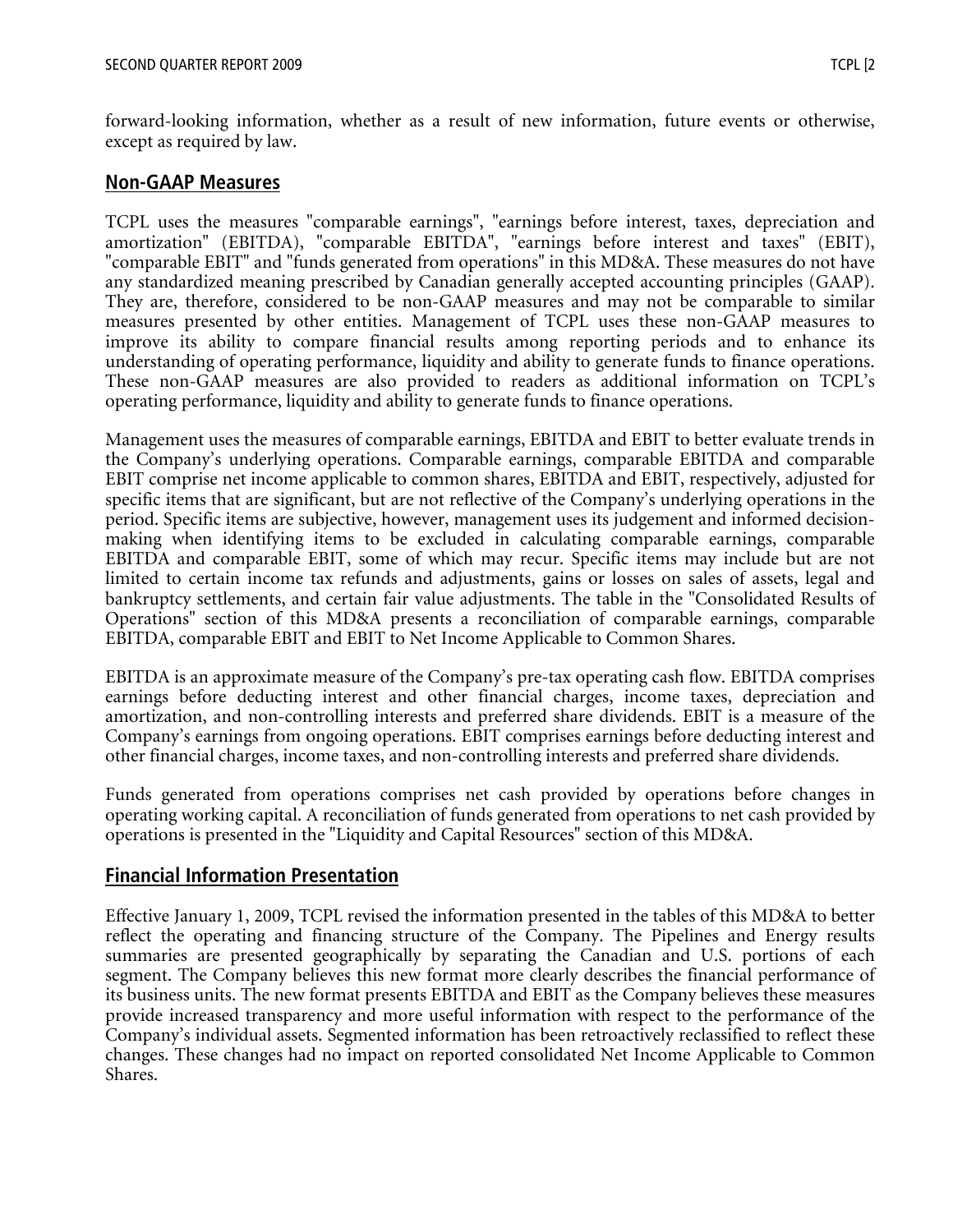# **Consolidated Results of Operations**

#### **Reconciliation of Comparable Earnings, Comparable EBITDA, Comparable EBIT and EBIT to Net Income Applicable to Common Shares**

| For the three months ended June 30<br>(unaudited)                                                                                    | Pipelines           |                     | Energy             |                    | Corporate    |              | Total                 |                     |
|--------------------------------------------------------------------------------------------------------------------------------------|---------------------|---------------------|--------------------|--------------------|--------------|--------------|-----------------------|---------------------|
| (millions of dollars)                                                                                                                | 2009                | 2008                | 2009               | 2008               | 2009         | 2008         | 2009                  | 2008                |
| Comparable $EBITDA(1)$<br>Depreciation and amortization<br>Comparable $EBIT^{(1)}$<br>Specific items:                                | 747<br>(258)<br>489 | 714<br>(257)<br>457 | 301<br>(87)<br>214 | 260<br>(58)<br>202 | (31)<br>(31) | (26)<br>(26) | 1,017<br>(345)<br>672 | 948<br>(315)<br>633 |
| Fair value adjustment of natural gas<br>inventory and forward contracts<br>$EBIT^{(1)}$                                              | 489                 | 457                 | (7)<br>207         | 12<br>214          | (31)         | (26)         | (7)<br>665            | 12<br>645           |
| Interest expense<br>Financial charges of joint ventures<br>Interest income and other                                                 |                     |                     |                    |                    |              |              | (264)<br>(16)<br>34   | (191)<br>(17)<br>20 |
| Income taxes<br>Non-controlling interests and preferred<br>share dividends                                                           |                     |                     |                    |                    |              |              | (95)<br>(13)          | (122)<br>(17)       |
| Net Income Applicable to Common<br><b>Shares</b>                                                                                     |                     |                     |                    |                    |              |              | 311                   | 318                 |
| Specific items (net of tax):<br>Fair value adjustment of natural gas inventory and forward contracts<br>Comparable Earnings $^{(1)}$ |                     |                     |                    |                    |              |              | 5<br>316              | (8)<br>310          |

<sup>(1)</sup> Refer to the Non-GAAP Measures section in this MD&A for further discussion of comparable EBITDA, comparable EBIT, EBIT, and comparable earnings.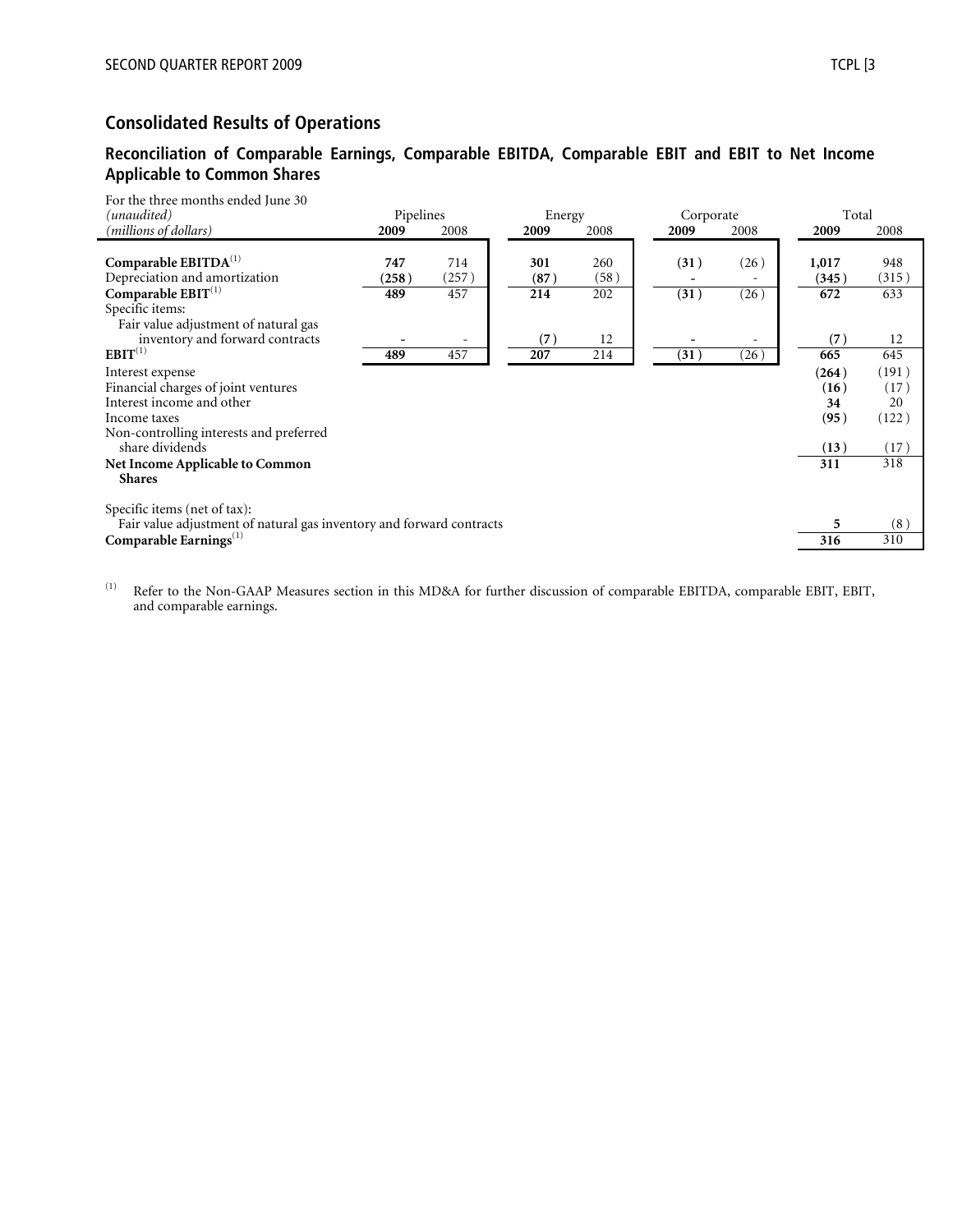| For the six months ended June 30                                     |           |       |       |        |       |                   |                          |       |       |
|----------------------------------------------------------------------|-----------|-------|-------|--------|-------|-------------------|--------------------------|-------|-------|
| (unaudited)                                                          | Pipelines |       |       | Energy |       | Corporate         |                          |       | Total |
| (millions of dollars)                                                | 2009      | 2008  | 2009  | 2008   |       | 2009              | 2008                     | 2009  | 2008  |
| Comparable EBITDA <sup>(1)</sup>                                     | 1,618     | 1,516 | 591   |        | 547   | (61)              | (48)                     | 2,148 | 2,015 |
| Depreciation and amortization                                        | (518)     | (511) | (173) |        | (114) |                   |                          | (691) | (625) |
| Comparable $\mathrm{EBIT}^{(1)}$                                     | 1,100     | 1,005 | 418   |        | 433   | $\overline{(61)}$ | (48)                     | 1,457 | 1,390 |
| Specific items:                                                      |           |       |       |        |       |                   |                          |       |       |
| Fair value adjustment of natural<br>gas inventory and forward        |           |       |       |        |       |                   |                          |       |       |
| contracts                                                            |           |       | (20)  |        | (5)   |                   |                          | (20)  | (5)   |
| Calpine bankruptcy settlements                                       |           | 279   |       |        |       |                   | $\equiv$                 |       | 279   |
| GTN lawsuit settlement                                               |           | 17    |       |        |       |                   | $\overline{\phantom{a}}$ |       | 17    |
| Writedown of Broadwater LNG                                          |           |       |       |        |       |                   |                          |       |       |
| project costs                                                        |           |       |       |        | (41)  |                   |                          |       | (41)  |
| $E\tilde{BIT}^{(1)}$                                                 | 1,100     | 1,301 | 398   |        | 387   | (61)              | (48)                     | 1,437 | 1,640 |
| Interest expense                                                     |           |       |       |        |       |                   |                          | (565) | (415) |
| Financial charges of joint ventures                                  |           |       |       |        |       |                   |                          | (30)  | (33)  |
| Interest income and other                                            |           |       |       |        |       |                   |                          | 56    | 31    |
| Income taxes                                                         |           |       |       |        |       |                   |                          | (209) | (372) |
| Non-controlling interests and<br>preferred share dividends           |           |       |       |        |       |                   |                          | (48)  | (88)  |
| Net Income Applicable to                                             |           |       |       |        |       |                   |                          | 641   | 763   |
| <b>Common Shares</b>                                                 |           |       |       |        |       |                   |                          |       |       |
|                                                                      |           |       |       |        |       |                   |                          |       |       |
| Specific items (net of tax):                                         |           |       |       |        |       |                   |                          |       |       |
| Fair value adjustment of natural gas inventory and forward contracts |           |       |       |        |       |                   |                          | 14    | 4     |
| Calpine bankruptcy settlements                                       |           |       |       |        |       |                   |                          |       | (152) |
| GTN lawsuit settlement                                               |           |       |       |        |       |                   |                          |       | (10)  |
| Writedown of Broadwater LNG project costs                            |           |       |       |        |       |                   |                          |       | 27    |
| Comparable Earnings $^{(1)}$                                         |           |       |       |        |       |                   |                          | 655   | 632   |
|                                                                      |           |       |       |        |       |                   |                          |       |       |

(1) Refer to the Non-GAAP Measures section in this MD&A for further discussion of comparable EBITDA, comparable EBIT, EBIT, and comparable earnings.

TCPL's net income applicable to common shares in second quarter 2009 was \$311 million compared to \$318 million in second quarter 2008. The decrease in net income applicable to common shares reflects:

- increased EBIT from Pipelines, primarily due to the positive impact of a stronger U.S. dollar on Pipelines' U.S. operations;
- decreased EBIT from Energy primarily due to lower power prices in Western Power and a \$13 million year-over-year change in the after tax fair value adjustment of natural gas inventory and forward contracts. These decreases were partially offset by increased earnings in Bruce Power due to higher realized prices and in Eastern Power from the start up of Portlands Energy and the Carleton wind farm, and in the Natural Gas Storage business due to a lower cost of proprietary natural gas sold;
- increased EBIT losses from Corporate due to higher support services costs as a result of a growing asset base; and
- increased interest expense due to debt issuances throughout 2008 and first quarter 2009 offset by decreased income tax expense primarily due to reduced earnings and positive income tax adjustments in 2009.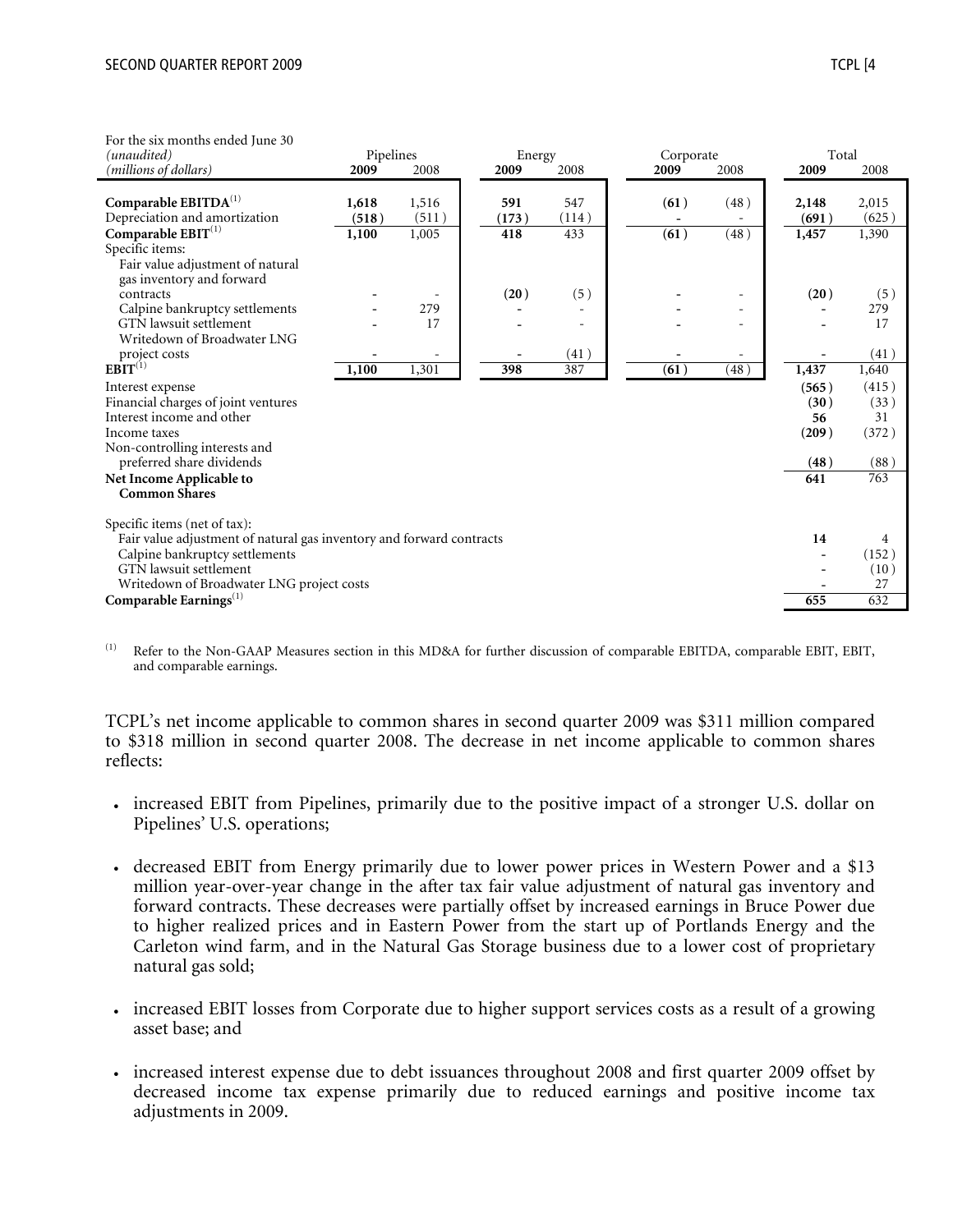Comparable earnings in second quarter 2009 were \$316 million compared to \$310 million for the same period in 2008. Comparable earnings in second quarter 2009 and 2008 excluded \$5 million of after tax unrealized losses (\$7 million pre-tax) and \$8 million of after tax unrealized gains (\$12 million pre-tax), respectively, resulting from changes in the fair value of proprietary natural gas inventory and natural gas forward purchase and sale contracts.

Comparable EBIT was \$672 million in second quarter 2009 compared to \$633 million in second quarter 2008. The increase in comparable EBIT of \$39 million was primarily due to increases in Pipelines and Energy, partially offset by increased support services costs in Corporate.

TCPL's net income applicable to common shares in the first six months of 2009 was \$641 million compared to \$763 million for the same period in 2008. The \$122 million decrease in net income applicable to common shares reflects:

- decreased EBIT from Pipelines due to \$152 million of after tax gains (\$279 million pre-tax) on the sale of shares received by GTN and Portland for Calpine bankruptcy settlements and proceeds from a GTN lawsuit settlement of \$10 million after tax (\$17 million pre-tax) received in first quarter 2008. The impact of these items on the Pipelines segment was partially offset by the positive impact of a stronger U.S. dollar on Pipelines' U.S. operations.
- •increased EBIT from Energy due to increased contribution from Bruce Power as a result of higher realized prices and output, Eastern Power from the start up of Portlands Energy and the Carleton wind farm, and the impact of a \$27 million after tax (\$41 million pre-tax) writedown of costs capitalized for the Broadwater liquefied natural gas (LNG) project in first quarter 2008. These positive impacts in Energy were partially offset by decreased contributions from Western Power due to lower overall realized prices and lower volumes of power sold.
- increased EBIT losses from Corporate due to higher support services costs as a result of a growing asset base; and
- increased interest expense due to debt issuances throughout 2008 and first quarter 2009, and the negative impact of a stronger U.S. dollar, partially offset by decreased income tax expense due to lower earnings and positive income tax adjustments in 2009.

Comparable earnings in the first six months of 2009 were \$655 million compared to \$632 million for the same period in 2008. Comparable earnings for the first six months of 2009 and 2008 excluded \$14 million after tax (\$20 million pre-tax) and \$4 million after tax (\$5 million pre-tax), respectively, of net unrealized losses resulting from changes in the fair value of proprietary natural gas inventory and natural gas forward purchase and sale contracts. In addition, comparable earnings in the first six months of 2008 excluded the \$152 million after tax gain on Calpine bankruptcy settlements, the \$10 million after tax gain on the GTN lawsuit settlement and the \$27 million after tax writedown of Broadwater LNG project costs.

Comparable EBIT was \$1.5 billion in the first six months of 2009 compared to \$1.4 billion in 2008. The increase in comparable EBIT of \$67 million was primarily due to an increase in Pipelines' comparable EBIT, partially offset by a decrease in Energy's comparable EBIT and increased support services costs in Corporate.

Results from each of the segments for the three and six month periods ended June 30, 2009 are discussed further in the Pipelines, Energy and Corporate sections of this MD&A.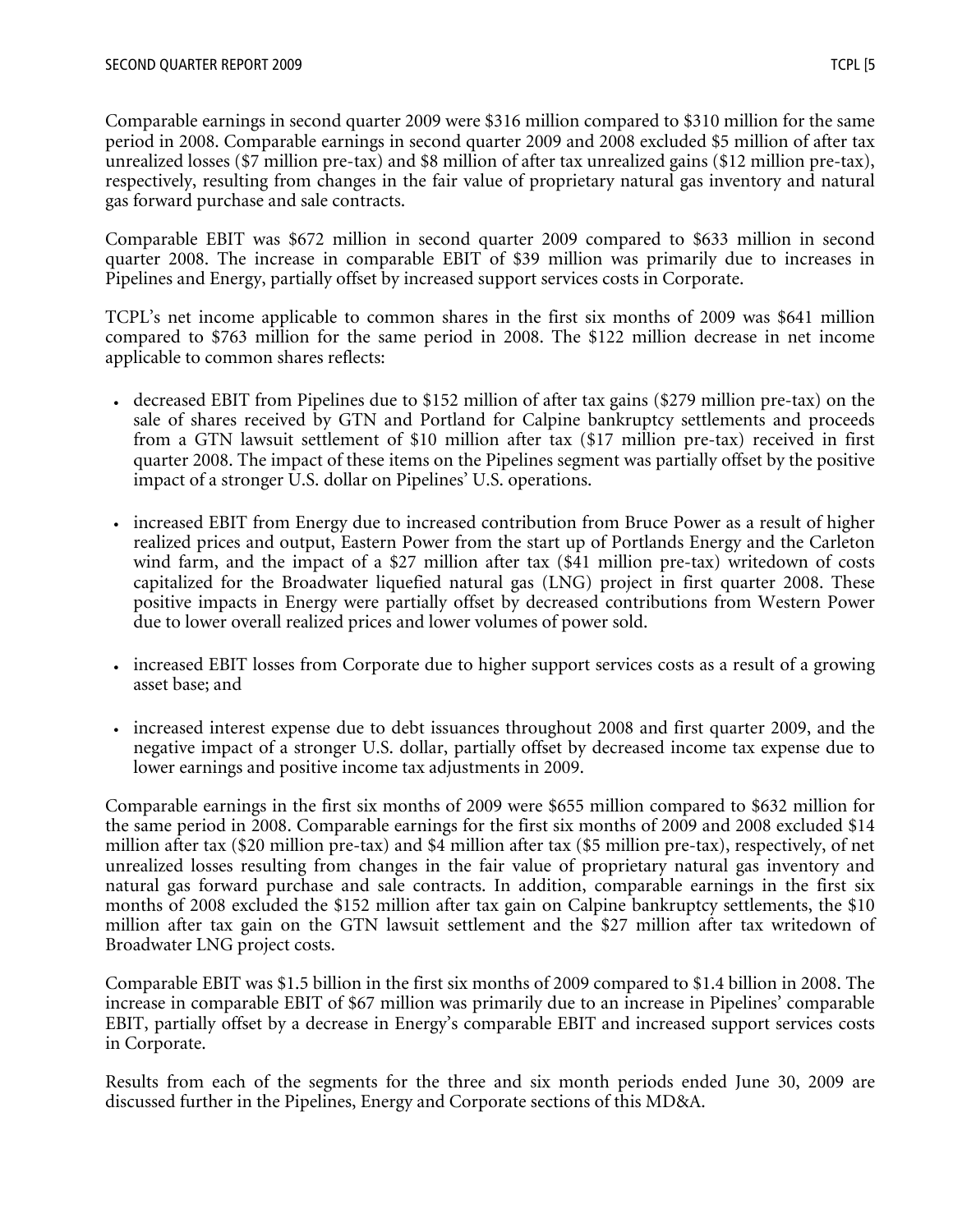# **Pipelines**

The Pipelines business generated comparable EBIT of \$489 million and \$1.1 billion in the three and six month periods ended June 30, 2009, respectively, compared to \$457 million and \$1.0 billion for the same periods in 2008.

Comparable EBIT for first six months of 2008 excluded the \$279 million of gains realized by GTN and Portland for the Calpine bankruptcy settlements and the \$17 million of proceeds received by GTN from a lawsuit settlement with a software supplier.

#### **Pipelines Results**

| (unaudited)                                              |                | Three months ended June 30 | Six months ended June 30 |       |  |  |
|----------------------------------------------------------|----------------|----------------------------|--------------------------|-------|--|--|
| (millions of dollars)                                    | 2009           | 2008                       | 2009                     | 2008  |  |  |
|                                                          |                |                            |                          |       |  |  |
| <b>Canadian Pipelines</b>                                |                |                            |                          |       |  |  |
| Canadian Mainline                                        | 288            | 283                        | 572                      | 573   |  |  |
| Alberta System                                           | 177            | 179                        | 345                      | 358   |  |  |
| Foothills                                                | 34             | 34                         | 68                       | 69    |  |  |
| Other (TQM, Ventures LP)                                 | 12             | 13                         | 31                       | 26    |  |  |
| Canadian Pipelines Comparable EBITDA <sup>(1)</sup>      | 511            | 509                        | 1,016                    | 1,026 |  |  |
| <b>U.S. Pipelines</b>                                    |                |                            |                          |       |  |  |
| <b>ANR</b>                                               | 73             | 72                         | 206                      | 174   |  |  |
| <b>GTN</b>                                               | 49             | 46                         | 110                      | 98    |  |  |
| <b>Great Lakes</b>                                       | 33             | 29                         | 77                       | 65    |  |  |
| Iroquois                                                 | 21             | 12                         | 44                       | 27    |  |  |
| PipeLines LP(2)                                          | 16             | 15                         | 40                       | 34    |  |  |
| Portland $^{(2)}$                                        | $\mathfrak{p}$ | 2                          | 16                       | 14    |  |  |
| International (Tamazunchale, TransGas,                   |                |                            |                          |       |  |  |
| <b>INNERGY/Gas Pacifico)</b>                             | 15             | 12                         | 28                       | 22    |  |  |
| General, administrative and support costs <sup>(3)</sup> | (3)            | (5)                        | (6)                      | (10)  |  |  |
| Non-controlling interests <sup>(2)</sup>                 | 38             | 39                         | 103                      | 93    |  |  |
| U.S. Pipelines Comparable EBITDA <sup>(1)</sup>          | 244            | 222                        | 618                      | 517   |  |  |
| Business Development Comparable EBITDA <sup>(1)</sup>    | (8)            | (17)                       | (16)                     | (27)  |  |  |
| Pipelines Comparable EBITDA <sup>(1)</sup>               | 747            | 714                        | 1,618                    | 1,516 |  |  |
| Depreciation and amortization                            | (258)          | (257)                      | (518)                    | (511) |  |  |
| Pipelines Comparable $\mathrm{EBIT}^{(1)}$               | 489            | 457                        | 1,100                    | 1,005 |  |  |
| Specific items:                                          |                |                            |                          |       |  |  |
| Calpine bankruptcy settlements <sup>(4)</sup>            |                |                            |                          | 279   |  |  |
| GTN lawsuit settlement                                   |                |                            |                          | 17    |  |  |
| Pipelines $\mathrm{EBIT}^{(1)}$                          | 489            | 457                        | 1,100                    | 1,301 |  |  |

(1) Refer to the Non-GAAP Measures section in this MD&A for further discussion of comparable EBITDA, comparable EBIT and EBIT.<br>
(2) PipeLines LP and Portland results reflect TCPL's 32.1 per cent and 61.7 per cent ownershi

(3) Represents costs associated with the Company's Canadian and foreign non-wholly owned pipelines.<br>(4) GTN and Portland received shares of Calpine with an initial value of \$154 million and \$103 million, respectively, from bankruptcy settlements with Calpine. These shares were subsequently sold for an additional gain of \$22 million.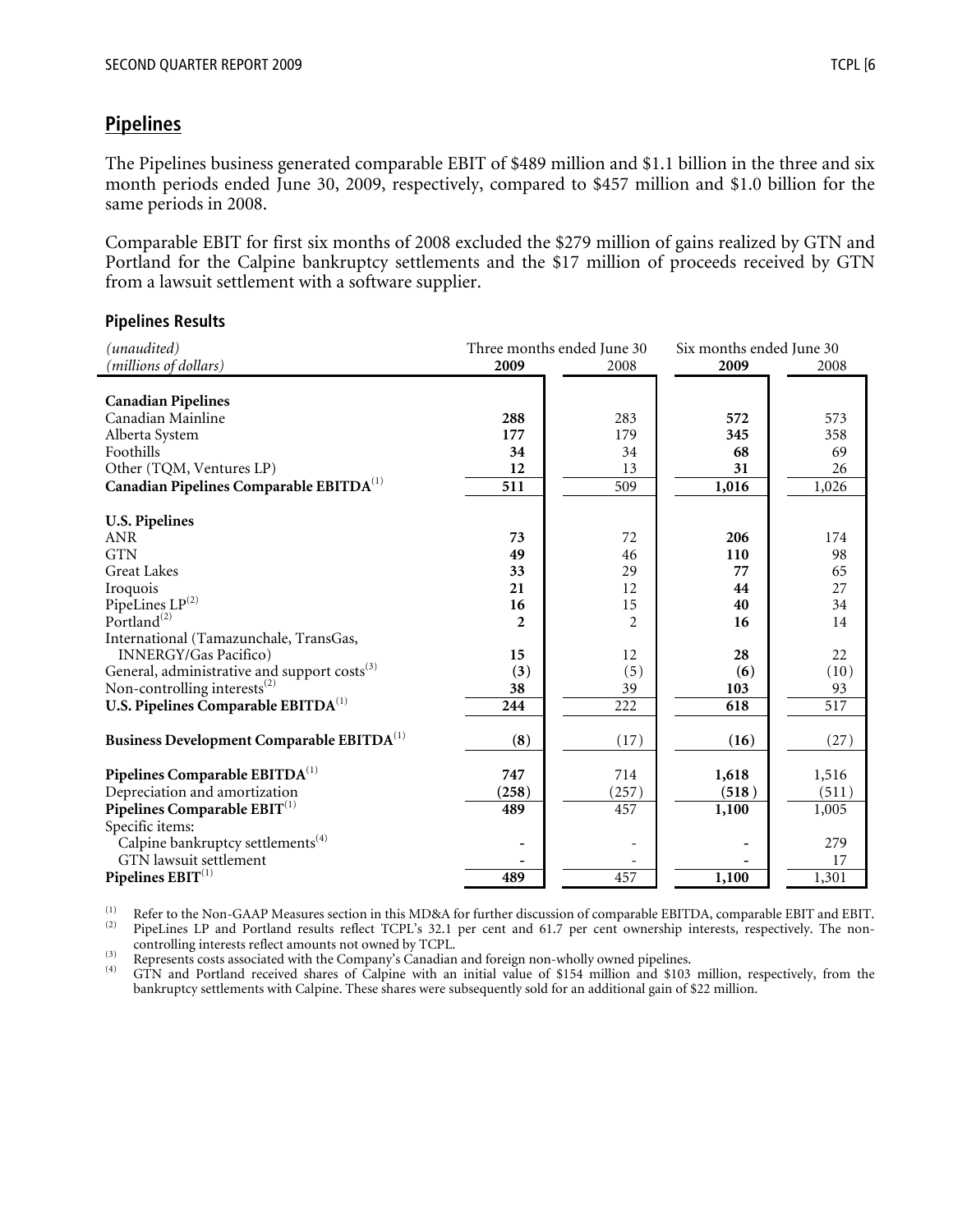| (unaudited)                    | Three months ended June 30 |    |     | Six months ended June 30 |
|--------------------------------|----------------------------|----|-----|--------------------------|
| ( <i>millions of dollars</i> ) | 2008<br>2009<br>2009       |    |     | 2008                     |
|                                |                            |    |     |                          |
| Canadian Mainline              |                            | 70 | 133 | 138                      |
| Alberta System                 | 40                         | 33 | 79  | 65                       |
| Foothills                      |                            |    | 12  | 13                       |

#### **Net Income for Wholly Owned Canadian Pipelines**

#### *Canadian Pipelines*

Canadian Mainline's net income for the three and six months ended June 30, 2009 decreased \$3 million and \$5 million, respectively, primarily as a result of a lower average investment base and a lower rate of return on common equity (ROE) as determined by the National Energy Board (NEB), of 8.57 per cent in 2009 compared to 8.71 per cent in 2008, partially offset by higher operations, maintenance and administrative (OM&A) cost savings.

The Alberta System's net income was \$40 million in second quarter 2009 and \$79 million for the first six months of 2009 compared to \$33 million and \$65 million for the same periods in 2008. Earnings in 2009 reflect the impact of a higher average investment base compared to 2008 due to customer-driven expansion of this system, and the impact of a 2008-2009 settlement approved by the Alberta Utilities Commission (AUC) in December 2008.

The Alberta System's EBITDA was \$177 million in second quarter 2009 and \$345 million for the first six months of 2009 compared to \$179 million and \$358 million for the same periods in 2008. These decreases were primarily due to lower revenues as a result of lower depreciation approved in the settlement, partially offset by revenue received for higher financial charges and increased earnings from the settlement.

#### *U.S. Pipelines*

ANR's EBITDA in the three and six months ended June 30, 2009 was \$73 million and \$206 million, respectively, compared to \$72 million and \$174 million in the same periods in 2008. The increase in second quarter and the first six months in 2009 was primarily due to a stronger U.S. dollar in 2009, partially offset by reduced incidental natural gas and condensate sales primarily due to lower prices, and higher OM&A costs. For the six months ended June 30, 2009, the increase was also due to higher transportation and storage revenues as a result of increased utilization and favourable pricing on existing capacity and new growth projects.

GTN's EBITDA for the three and six months ended June 30, 2009 was \$49 million and \$110 million, respectively, an increase of \$3 million and \$12 million, respectively, from the same periods in 2008. The increases were primarily due to a stronger U.S. dollar in 2009, partially offset by lower revenues.

EBITDA for the remainder of the U.S. Pipelines was \$122 million and \$302 million for the three and six months ended June 30, 2009, respectively, compared to \$104 million and \$245 million for the same periods in 2008. The increase was primarily due to a stronger U.S. dollar, increased short-term revenues for Iroquois and lower support costs in 2009.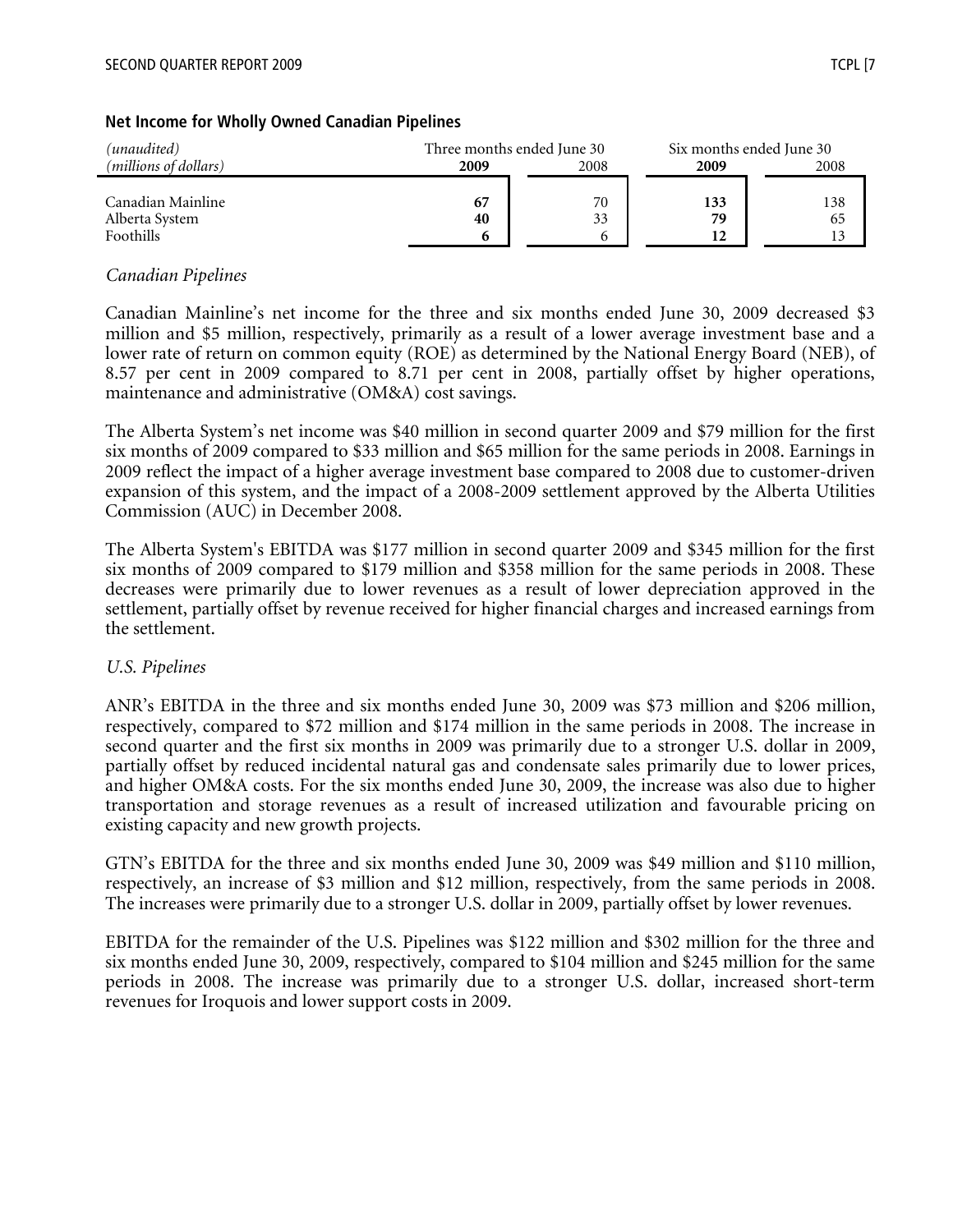#### **Operating Statistics**

| Six months<br>ended June 30                                        |       | Canadian<br>Mainline <sup>(1)</sup> | Alberta<br>System <sup>(2)</sup> |       | Foothills |      |      | $ANR^{(3)}$ |      | <b>GTN</b><br>$System^{(3)}$ |
|--------------------------------------------------------------------|-------|-------------------------------------|----------------------------------|-------|-----------|------|------|-------------|------|------------------------------|
| (unaudited)                                                        | 2009  | 2008                                | 2009                             | 2008  | 2009      | 2008 | 2009 | 2008        | 2009 | 2008                         |
| Average investment base<br>(\$ millions)<br>Delivery volumes (Bcf) | 6,566 | 7,123                               | 4,671                            | 4,286 | 717       | 760  | n/a  | n/a         | n/a  | n/a                          |
| Total                                                              | 1,859 | 1,762                               | 1,827                            | 1,930 | 562       | 660  | 867  | 861         | 344  | 394                          |
| Average per day                                                    | 10.3  | 9.7                                 | 10.1                             | 10.6  | 3.1       | 3.6  | 4.8  | 4.7         | 1.9  | 2.2                          |

(1) Canadian Mainline's physical receipts originating at the Alberta border and in Saskatchewan for the six months ended June 30, 2009 were 883 billion cubic feet (Bcf) (2008 – 971 Bcf); average per day was 4.9 Bcf (2008

<sup>(2)</sup> Field receipt volumes for the Alberta System for the six months ended June 30, 2009 were 1,848 Bcf (2008 – 1,919 Bcf); average per day was 10.2 Bcf (2008 – 10.5 Bcf).<br>
(3) ANR's and the GTN System's results are not impacted by average investment base as these systems operate under fixed rate models

approved by the U.S. Federal Energy Regulatory Commission.

#### *Capitalized Project Costs*

At June 30, 2009, Other Assets included \$162 million of capitalized costs related to the Keystone pipeline system expansion to the U.S. Gulf Coast.

As at June 30, 2009, TCPL had advanced \$142 million to the Aboriginal Pipeline Group (APG) with respect to the Mackenzie Gas Pipeline Project (MGP). TCPL and the other co-venture companies involved in the MGP continue to pursue approval of the proposed project, focusing on obtaining regulatory approval and the Canadian government's support of an acceptable fiscal framework. Project timing continues to be uncertain and discussions between the co-venture group and the Canadian government are ongoing. In the event the co-venture group is unable to reach an agreement with the government on an acceptable fiscal framework, the parties will need to determine the appropriate next steps for the project. For TCPL, this may result in a reassessment of the carrying amount of the APG advances.

## **Energy**

Energy's comparable EBIT was \$214 million in second quarter 2009 compared to \$202 million in second quarter 2008. Comparable EBIT excluded a net unrealized loss of \$7 million and an unrealized gain of \$12 million in second quarter 2009 and 2008, respectively, resulting from changes in the fair value of proprietary natural gas inventory and natural gas forward purchase and sale contracts.

Energy's comparable EBIT was \$418 million for the first six months of 2009 compared to \$433 million in same six months of 2008. Comparable EBIT excluded net unrealized losses of \$20 million and \$5 million in 2009 and 2008, respectively, resulting from changes in the fair value of proprietary natural gas inventory and natural gas forward purchase and sale contracts. In addition, comparable EBIT in 2008 excluded the \$41 million writedown of costs previously capitalized for the Broadwater LNG project.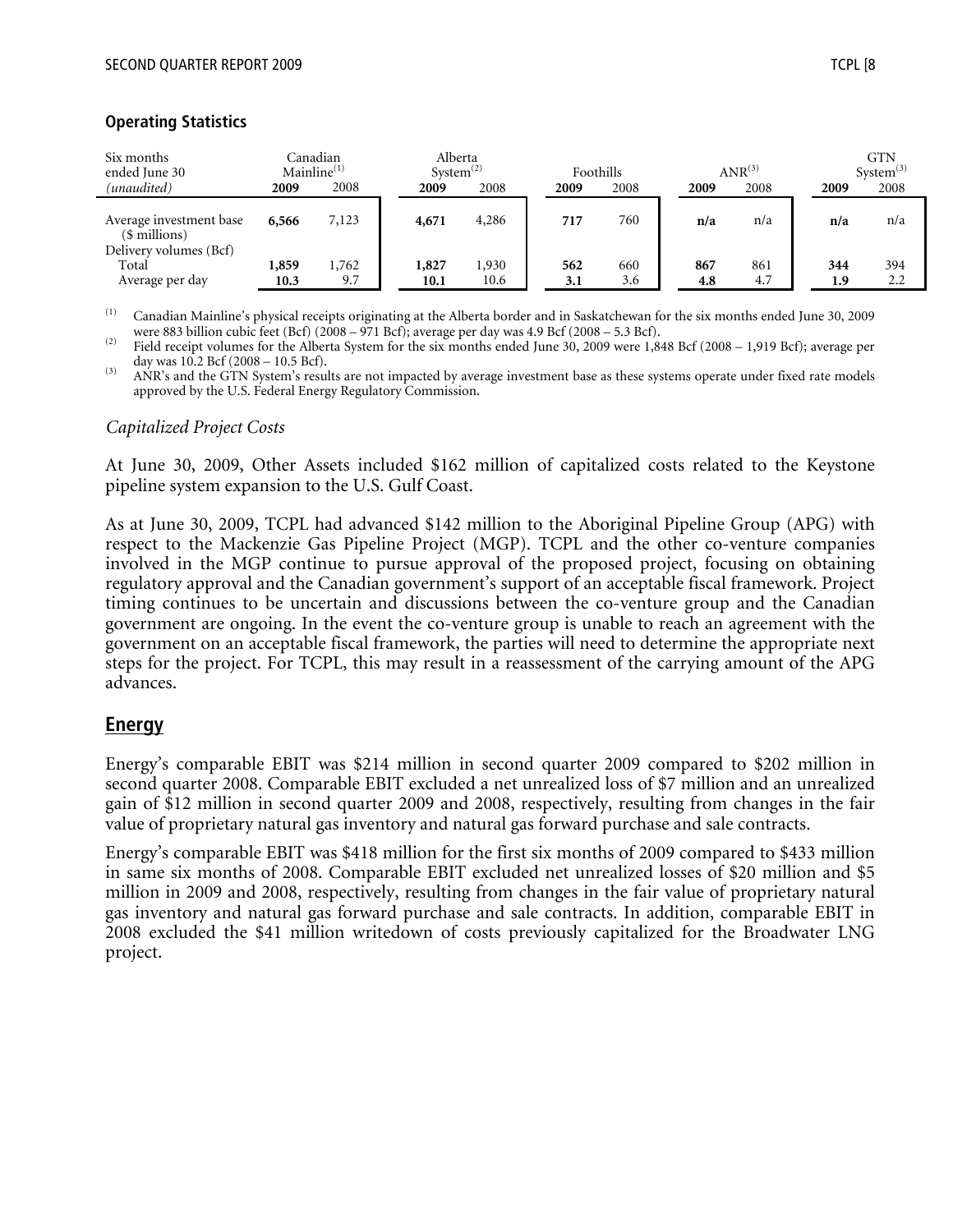#### **Energy Results**

| (unaudited)                                           | Three months ended June 30 |      | Six months ended June 30 |                 |
|-------------------------------------------------------|----------------------------|------|--------------------------|-----------------|
| (millions of dollars)                                 | 2009                       | 2008 | 2009                     | 2008            |
|                                                       |                            |      |                          |                 |
| <b>Canadian Power</b>                                 |                            |      |                          |                 |
| <b>Western Power</b>                                  | 59                         | 138  | 152                      | 237             |
| <b>Eastern Power</b>                                  | 60                         | 34   | 112                      | 69              |
| <b>Bruce Power</b>                                    | 102                        | 49   | 201                      | 103             |
| General, administrative and support costs             | (11)                       | (9)  | (19)                     | (16)            |
| Canadian Power Comparable EBITDA <sup>(1)</sup>       | 210                        | 212  | 446                      | 393             |
|                                                       |                            |      |                          |                 |
| U.S. Power $^{(2)}$                                   |                            |      |                          |                 |
| Northeast Power                                       | 76                         | 60   | 118                      | 124             |
| General, administrative and support costs             | (11)                       | (10) | (23)                     | (19)            |
| U.S. Power Comparable EBITDA <sup>(1)</sup>           | 65                         | 50   | 95                       | 105             |
|                                                       |                            |      |                          |                 |
| <b>Natural Gas Storage</b>                            |                            |      |                          |                 |
| Alberta Storage                                       | 36                         | 10   | 75                       | 79              |
| General, administrative and support costs             | (2)                        | (4)  | (5)                      | (6)             |
| Natural Gas Storage Comparable EBITDA <sup>(1)</sup>  | 34                         | 6    | 70                       | $\overline{73}$ |
|                                                       |                            |      |                          |                 |
| Business Development Comparable EBITDA <sup>(1)</sup> | (8)                        | (8)  | (20)                     | (24)            |
|                                                       |                            |      |                          |                 |
| Energy Comparable EBITDA <sup>(1)</sup>               | 301                        | 260  | 591                      | 547             |
| Depreciation and amortization                         | (87)                       | (58) | (173)                    | (114)           |
| Energy Comparable EBIT <sup>(1)</sup>                 | 214                        | 202  | 418                      | 433             |
| Specific items:                                       |                            |      |                          |                 |
| Fair value adjustments of natural gas inventory       |                            |      |                          |                 |
| and forward contracts                                 | (7)                        | 12   | (20)                     | (5)             |
| Writedown of Broadwater LNG project costs             |                            |      |                          | (41)            |
| Energy $EBIT^{(1)}$                                   | 207                        | 214  | 398                      | 387             |

(1) Refer to the Non-GAAP Measures section in this MD&A for further discussion of comparable EBITDA, comparable EBIT and EBIT.<br>Includes Ravenswood effective August 2008.

# **Western and Eastern Canadian Power Comparable EBITDA**(1)(2)

| (unaudited)                               |           | Three months ended June 30 | Six months ended June 30 |       |  |
|-------------------------------------------|-----------|----------------------------|--------------------------|-------|--|
| (millions of dollars)                     | 2009      | 2008                       | 2009                     | 2008  |  |
|                                           |           |                            |                          |       |  |
| Revenues                                  |           |                            |                          |       |  |
| Western power                             | 174       | 283                        | 389                      | 578   |  |
| Eastern power                             | 71        | 48                         | 140                      | 100   |  |
| Other $^{(3)}$                            | 41        | 35                         | 90                       | 52    |  |
|                                           | 286       | 366                        | 619                      | 730   |  |
| <b>Commodity Purchases Resold</b>         |           |                            |                          |       |  |
| Western power                             | (109)     | (110)                      | (207)                    | (266) |  |
| Eastern power                             |           |                            |                          | (2)   |  |
| Other <sup>(4)</sup>                      | $^{(17)}$ | (21)                       | (63)                     | (34)  |  |
|                                           | (126)     | (131)                      | (270)                    | (302) |  |
|                                           |           |                            |                          |       |  |
| Plant operating costs and other           | (43)      | (64)                       | (87)                     | (123) |  |
| General, administrative and support costs | (11)      | (9)                        | (19)                     | (16)  |  |
| Other income                              |           |                            |                          |       |  |
| Comparable $EBITDA^{(2)}$                 | 108       | 163                        | 245                      | 290   |  |

The Unider Section of Carleton effective April 2009 and November 2008, respectively.<br>
(2) Refer to the Non-GAAP Measures section in this MD&A for further discussion of comparable EBITDA.<br>
(3) Other revenue includes sales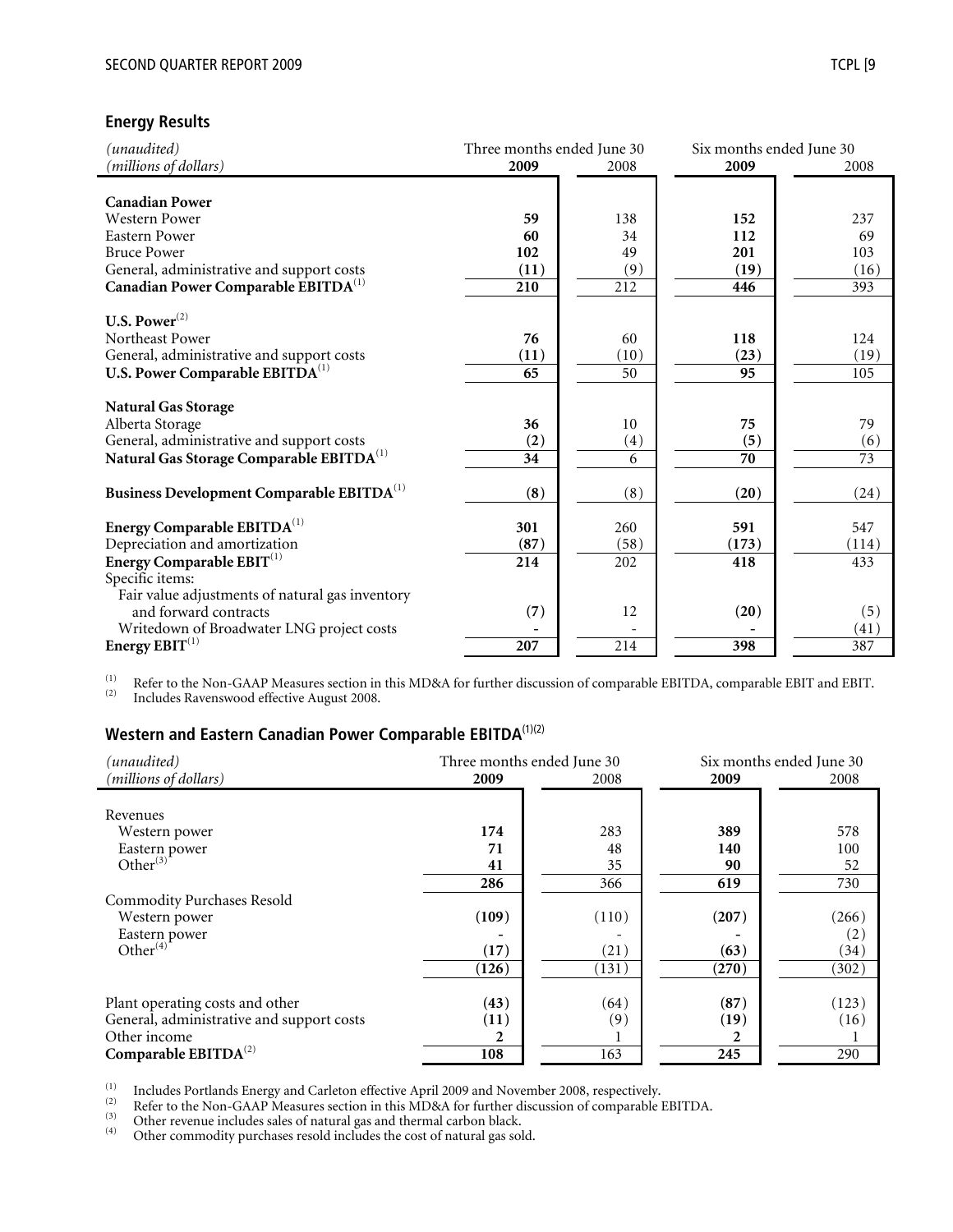#### **Western and Eastern Canadian Power Operating Statistics**(1)

|                                                             |       | Three months ended June 30 | Six months ended June 30 |       |  |
|-------------------------------------------------------------|-------|----------------------------|--------------------------|-------|--|
| (unaudited)                                                 | 2009  | 2008                       | 2009                     | 2008  |  |
|                                                             |       |                            |                          |       |  |
| Sales Volumes (GWh)                                         |       |                            |                          |       |  |
| Supply                                                      |       |                            |                          |       |  |
| Generation                                                  |       |                            |                          |       |  |
| <b>Western Power</b>                                        | 572   | 506                        | 1,177                    | 1,135 |  |
| Eastern Power                                               | 421   | 226                        | 776                      | 512   |  |
| Purchased                                                   |       |                            |                          |       |  |
| Sundance A & B and Sheerness PPAs                           | 2,725 | 2,835                      | 5,165                    | 6,194 |  |
| Other purchases                                             | 122   | 222                        | 307                      | 537   |  |
|                                                             | 3,840 | 3,789                      | 7,425                    | 8,378 |  |
| Sales                                                       |       |                            |                          |       |  |
| Contracted                                                  |       |                            |                          |       |  |
| <b>Western Power</b>                                        | 2,597 | 2,819                      | 4,650                    | 5,893 |  |
| Eastern Power                                               | 419   | 270                        | 810                      | 602   |  |
| Spot                                                        |       |                            |                          |       |  |
| <b>Western Power</b>                                        | 824   | 700                        | 1,965                    | 1,883 |  |
|                                                             | 3,840 | 3,789                      | 7,425                    | 8,378 |  |
| <b>Plant Availablity</b><br>Western Power <sup>(2)(3)</sup> |       |                            |                          |       |  |
|                                                             | 93%   | 78%                        | 92%                      | 85%   |  |
| <b>Eastern Power</b>                                        | 98%   | 96%                        | 98%                      | 97%   |  |

The Supersection of the Portlands Energy and Carleton effective April 2009 and November 2008, respectively.<br>
(2) Excludes facilities that provide power to TCPL under PPAs.<br>
(3) Western Power plant availability increased i Cancarb power facilities in 2008.

Western Power's EBITDA of \$59 million in second quarter 2009 decreased \$79 million compared to \$138 million in second quarter 2008. The decrease was primarily due to lower earnings from the Alberta power portfolio resulting from lower overall realized power prices.

Western Power's EBITDA of \$152 million in the first six months ended June 30, 2009 decreased \$85 million compared to \$237 million in the same period in 2008 primarily due to lower overall realized power prices on lower volumes of power sold, partially offset by lower power purchase arrangements (PPA) costs per megawatt hour (MWh).

Lower overall realized power prices resulted in decreases of \$109 million and \$189 million in Western Power's power revenues for the three and six months ended June 30, 2009, respectively, compared to the same periods in 2008.

Eastern Power's EBITDA of \$60 million and \$112 million for the three and six months ended June 30, 2009, respectively, increased \$26 million and \$43 million, respectively, compared to the same periods in 2008. These increases were primarily due to incremental earnings from Portlands Energy and the Carleton wind farm at Cartier Wind, which went into service in April 2009 and November 2008, respectively, as well as higher contracted revenue from Bécancour.

Plant Operating Costs and Other, which includes fuel gas consumed in generation, of \$43 million and \$87 million for the three and six months ended June 30, 2009, respectively, decreased from the same periods in 2008 primarily due to lower natural gas prices in Western Power.

Western Power manages the sale of its supply volumes on a portfolio basis. A portion of its supply is held for sale in the spot market for operational reasons and the amount of supply volumes eventually sold into the spot market is dependent upon the ability to transact in forward sales markets at acceptable contract terms. This approach to portfolio management assists in minimizing costs in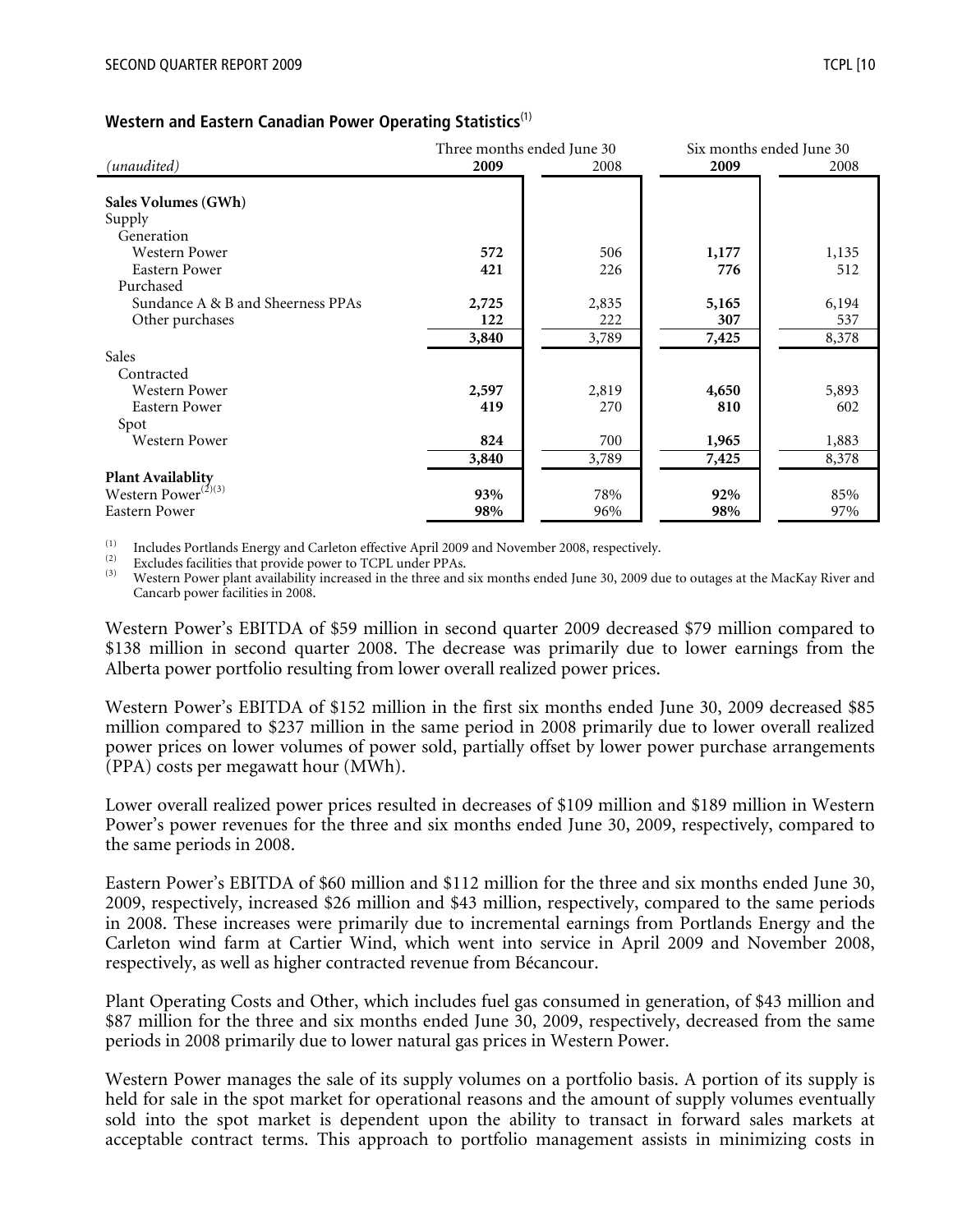situations where Western Power would otherwise have to purchase electricity in the open market to fulfill its contractual sales obligations. Approximately 76 per cent of Western Power sales volumes were sold under contract in second quarter 2009, compared to 80 per cent in second quarter 2008. To reduce its exposure to spot market prices on uncontracted volumes, as at June 30, 2009, Western Power has entered into fixed-price power sales contracts to sell approximately 4,800 gigawatt hours (GWh) for the remainder of 2009 and 6,100 GWh for 2010.

Eastern Power is focused on selling power under long-term contracts. As a result, in second quarter 2009 and 2008, 100 per cent of Eastern Power sales volumes were sold under contract and are expected to continue to be fully sold under contract for the remainder of 2009 and 2010.

#### **Bruce Power Results**

| (TCPL's proportionate share)<br>(unaudited)                                                                                                 | Three months ended<br>June 30 |                     | Six months ended<br>June 30 |                     |  |
|---------------------------------------------------------------------------------------------------------------------------------------------|-------------------------------|---------------------|-----------------------------|---------------------|--|
| (millions of dollars unless otherwise indicated)                                                                                            | 2009                          | 2008                | 2009                        | 2008                |  |
| $Revenues^{(1)(2)}$                                                                                                                         | 240                           | 191                 | 461                         | 376                 |  |
| Operating Expenses <sup>(2)</sup>                                                                                                           | (138)                         | (142)               | (260)                       | (273)               |  |
| Comparable EBITDA(3)                                                                                                                        | 102                           | 49                  | 201                         | 103                 |  |
| Bruce A Comparable EBITDA <sup>(3)</sup><br>Bruce B Comparable EBITDA <sup>(3)</sup><br>Comparable EBITDA(3)                                | 47<br>55<br>102               | 22<br>27<br>49      | 88<br>113<br>201            | 57<br>46<br>103     |  |
| <b>Bruce Power - Other Information</b><br>Plant availability                                                                                |                               |                     |                             |                     |  |
| Bruce A<br>Bruce B<br><b>Combined Bruce Power</b>                                                                                           | 100%<br>75%<br>83%            | 85%<br>81%<br>82%   | 99%<br>86%<br>90%           | 91%<br>77%<br>81%   |  |
| Planned outage days<br>Bruce A<br>Bruce B                                                                                                   | 45                            | 26<br>50            | 45                          | 33<br>100           |  |
| Unplanned outage days<br>Bruce A                                                                                                            |                               | 1                   | 5                           | 2                   |  |
| Bruce B<br>Sales volumes (GWh)<br>Bruce A                                                                                                   | 33<br>1,563                   | 15<br>1,330         | 41<br>3,058                 | 48<br>2,826         |  |
| Bruce B                                                                                                                                     | 1,662<br>3,225                | 1,804<br>3,134      | 3,801<br>6,859              | 3,428<br>6,254      |  |
| Results per MWh<br>Bruce A power revenues<br>Bruce B power revenues                                                                         | \$64<br>\$70                  | \$63<br>\$56        | \$64<br>\$63                | \$61<br>\$56        |  |
| Combined Bruce Power revenues<br>Combined Bruce Power operating expenses <sup>(4)</sup><br>Percentage of Bruce B output sold to spot market | \$68<br>\$42<br>40%           | \$58<br>\$44<br>33% | \$63<br>\$36<br>38%         | \$58<br>\$36<br>39% |  |

(1) Revenues include Bruce A's fuel cost recoveries of \$11 million and \$21 million for the three and six months ended June 30, 2009, respectively (2008 - \$7 million and \$13 million). Revenues also include gains of nil and \$2 million as a result of changes in fair value of held-for-trading derivatives for the three and six months ended June 30, 2009, respectively (2008 - losses of \$3 million and \$6

The interval includes adjustments to eliminate the effects of inter-partnership transactions between Bruce A and Bruce B.<br>
Refer to the Non-GAAP Measures section in this MD&A for further discussion of comparable EBITDA.<br>
(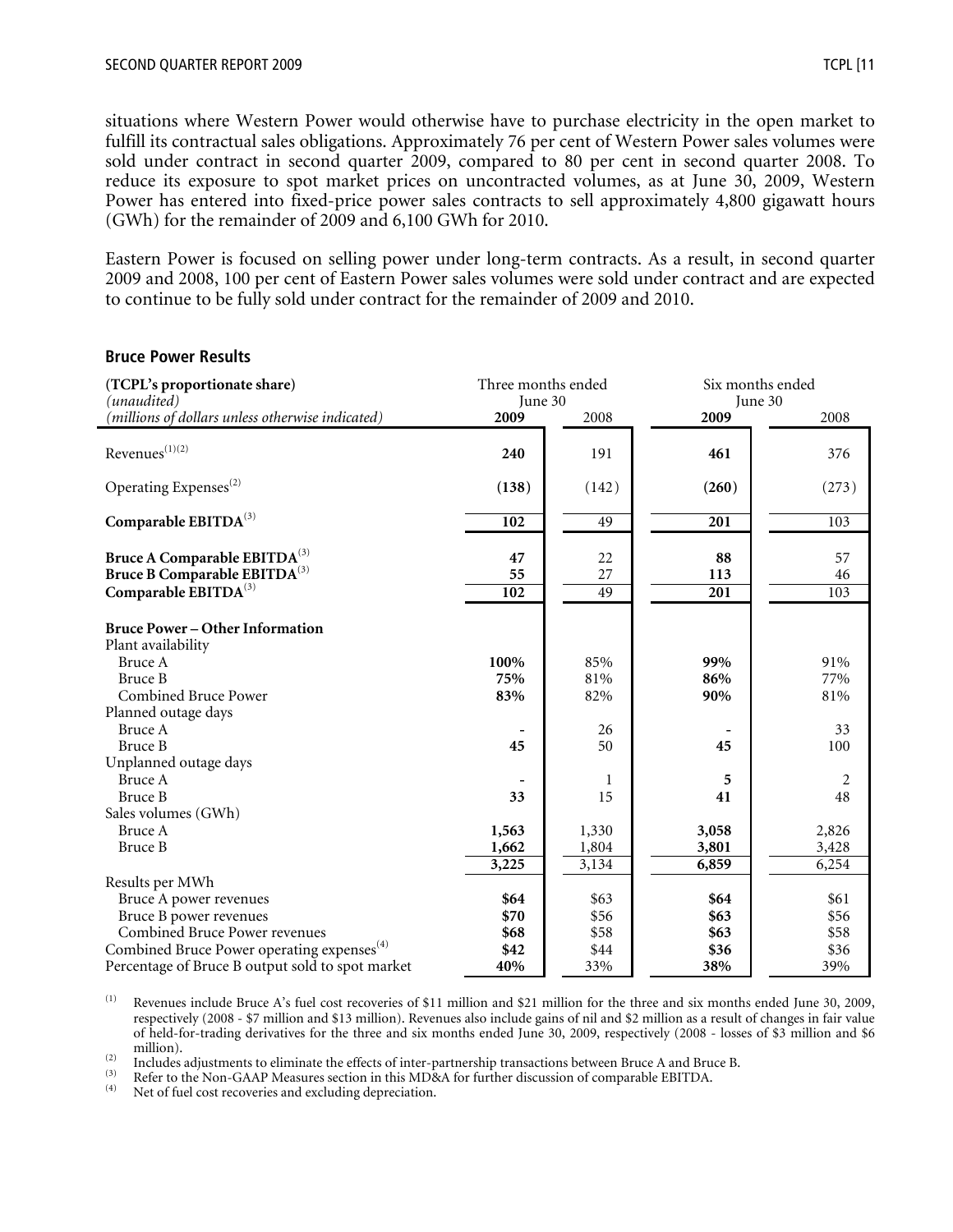TCPL's proportionate share of Bruce Power's comparable EBITDA increased \$53 million to \$102 million in second quarter 2009 compared to second quarter 2008 primarily due to higher realized prices as well as increased output and lower operating costs as a result of fewer outage days.

TCPL's proportionate share of Bruce A's comparable EBITDA increased \$25 million to \$47 million in second quarter 2009 compared to second quarter 2008 as a result of increased volumes and lower operating costs due to a decrease in outage days following the rescheduling of two planned outages from March 2009 to September 2009. Bruce A's availability in second quarter 2009 was 100 per cent as a result of having no outage days compared to an availability of 85 per cent and 27 outage days in the same period in 2008.

TCPL's proportionate share of Bruce B's comparable EBITDA increased \$28 million to \$55 million in second quarter 2009 compared to second quarter 2008 primarily due to higher realized prices resulting from the recognition of payments received pursuant to the floor price mechanism in Bruce B's contract with the Ontario Power Authority (OPA). This was partially offset by lower output due to a 13 day increase in total outage days compared to second quarter 2008.

In 2008, Bruce B did not recognize into revenue any of the support payments received under the floor price mechanism as the annual average spot price exceeded the average floor price. Amounts received under the floor price mechanism in any year are subject to repayment, if spot prices in the remainder of that year increase above the floor price. With respect to 2009, TCPL currently expects spot prices to be less than the floor price for the remainder of the year, therefore, no amounts recorded in revenue in the first six months of 2009 are expected to be repaid.

TCPL's proportionate share of Bruce Power's Comparable EBITDA increased \$98 million to \$201 million in the six months ended June 30, 2009 compared to the same period in 2008 as a result of higher realized prices as well as higher output and lower operating costs due to fewer outage days.

TCPL's share of Bruce Power's generation in second quarter 2009 increased to 3,225 GWh compared to 3,134 GWh in second quarter 2008. The Bruce Power units ran at a combined average availability of 83 per cent in second quarter 2009, compared to 82 per cent in second quarter 2008. In mid-April 2009, an approximate eight week planned outage of Bruce B Unit 8 commenced. An approximate six week maintenance outage of Bruce A Unit 4 and an approximate one month outage of Bruce A Unit 3 were rescheduled from March 2009 to September 2009. The overall plant availability percentage in 2009 is currently expected to be in the low 90s for the four Bruce B units and the mid 80s for the two operating Bruce A units.

Pursuant to the terms of a contract with the OPA, all of the output from Bruce A in second quarter 2009 was sold at a fixed price of \$64.45 per MWh (before recovery of fuel costs from the OPA) compared to \$63.00 per MWh in second quarter 2008. All output from the Bruce B Units 5 to 8 were subject to a floor price of \$48.76 per MWh in second quarter 2009 and \$47.66 per MWh in second quarter 2008. Both the Bruce A and Bruce B contract prices are adjusted annually for inflation on April 1.

At June 30, 2009, Bruce B had sold forward approximately 1,900 GWh and 2,700 GWh, representing TCPL's proportionate share, for the remainder of 2009 and the year 2010, respectively. To reduce its exposure to spot prices, Bruce B had entered into most of these fixed price contracts in 2006 to 2008 when the spot price exceeded the floor price. Under these 'contracts for differences', Bruce B receives the difference between the contract price and spot price on output sold forward under contract. As a result, Bruce B's realized price of \$70 per MWh and \$63 per MWh in the three and six months ended June 30, 2009, respectively, reflects revenues recognized from both the floor price mechanism and contract sales, compared to \$56 per MWh in the same periods in 2008 in which no revenues were recognized under the floor price mechanism.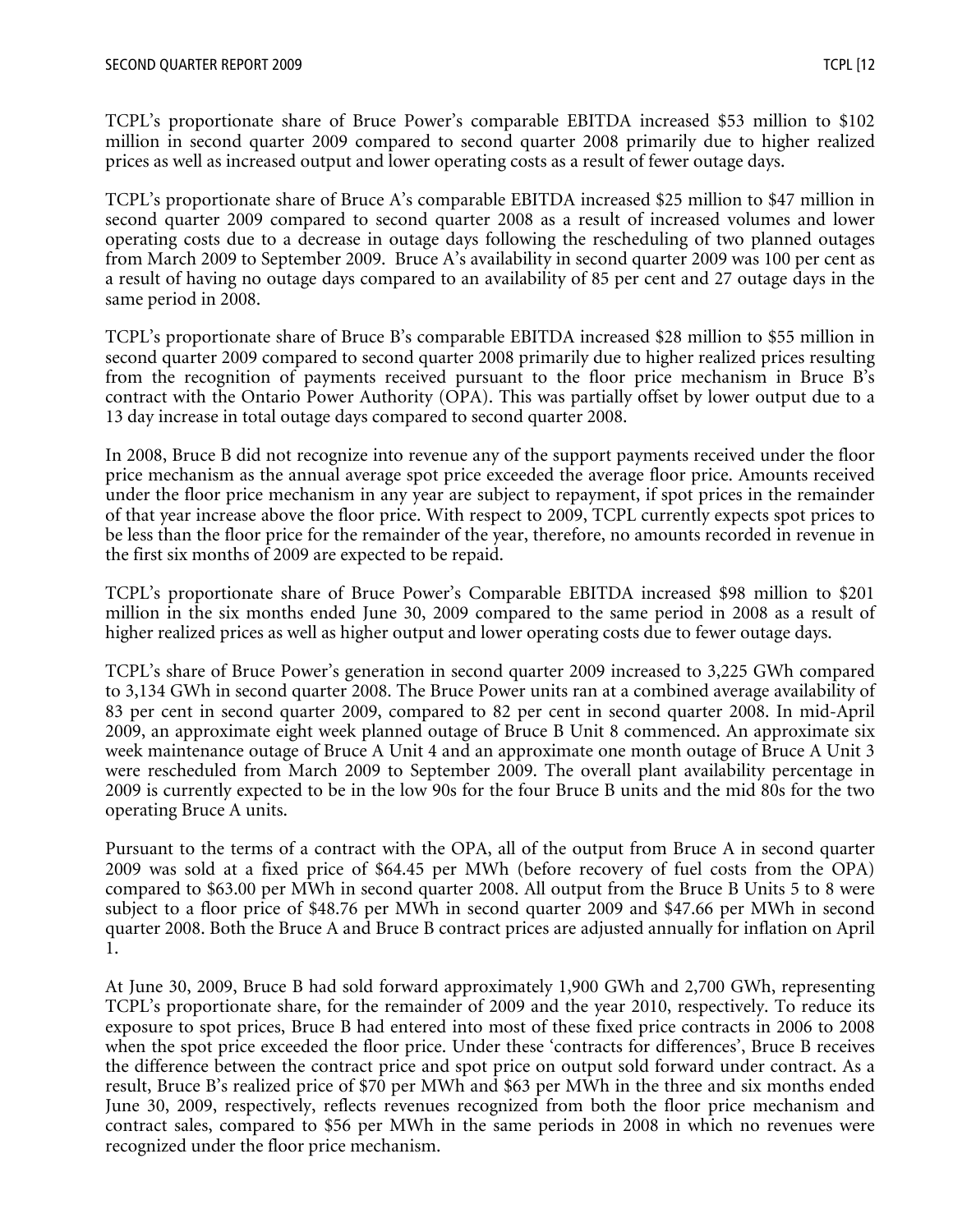As at June 30, 2009, Bruce A had incurred \$2.9 billion in costs for the refurbishment and restart of Units 1 and 2, and approximately \$0.2 billion for the refurbishment of Units 3 and 4.

#### **U.S. Power Comparable EBITDA**<sup>(1)(2)</sup>

| (unaudited)                               |       | Three months ended June 30 | Six months ended June 30 |       |  |
|-------------------------------------------|-------|----------------------------|--------------------------|-------|--|
| (millions of dollars)                     | 2009  | 2008                       | 2009                     | 2008  |  |
|                                           |       |                            |                          |       |  |
| Revenues                                  |       |                            |                          |       |  |
| Power                                     | 321   | 215                        | 661                      | 441   |  |
| Other $^{(3)(4)}$                         | 78    | 95                         | 250                      | 177   |  |
|                                           | 399   | 310                        | 911                      | 618   |  |
| <b>Commodity Purchases Resold</b>         |       |                            |                          |       |  |
| Power                                     | (117) | (105)                      | (272)                    | (239) |  |
| Other $^{(5)}$                            | (56)  | (96)                       | (187)                    | (162) |  |
|                                           | (173) | (201)                      | (459)                    | (401) |  |
| Plant operating costs and other $(4)$     | (150) | (49)                       | (334)                    | (93)  |  |
| General, administrative and support costs | (11)  | $\left(10\right)$          | (23)                     | (19)  |  |
| Comparable $EBITDA^{(2)}$                 | 65    | 50                         | 95                       | 105   |  |

The Surface Ravenswood effective August 2008.<br>
(2) Refer to the Non-GAAP Measures section in this MD&A for further discussion of comparable EBITDA.<br>
(3) Other revenue includes sales of natural gas.<br>
(4) Includes activity a owner. (5) Other commodity purchases resold includes the cost of natural gas sold.

|                                   | Three months ended June 30 | Six months ended June 30 |                         |                         |
|-----------------------------------|----------------------------|--------------------------|-------------------------|-------------------------|
| (unaudited)                       | 2009                       | 2008                     | 2009                    | 2008                    |
| Sales Volumes (GWh)               |                            |                          |                         |                         |
| Supply<br>Generation<br>Purchased | 1,404<br>1,135<br>2,539    | 830<br>1,339<br>2,169    | 2,572<br>2,394<br>4,966 | 1,630<br>2,817<br>4,447 |
| Sales<br>Contracted<br>Spot       | 1,791<br>748<br>2,539      | 2,101<br>68<br>2,169     | 3,577<br>1,389<br>4,966 | 4,281<br>166<br>4,447   |
| <b>Plant Availability</b>         | 78%                        | 96%                      | 68%                     | 94%                     |

#### **U.S. Power Sales Operating Statistics**<sup>(1)</sup>

(1) Includes Ravenswood effective August 2008.

U.S. Power's EBITDA for the three months ended June 30, 2009 was \$65 million, an increase of \$15 million from the same period in 2008. Second quarter 2009 results reflect EBITDA from the Ravenswood facility acquired in August 2008 and the positive impact of the stronger U.S. dollar in 2009, partially offset by lower realized power prices in the New England market. For the six months ended June 30, 2009, U.S. Power's EBITDA of \$95 million decreased \$10 million from the same period in 2008, primarily due to decreased water flows from the TC Hydro generation assets in second quarter 2009 compared to the considerably higher than average levels experienced in 2008, and lower realized prices in the New England market, partially offset by a stronger U.S. dollar.

U.S. Power's power revenues for the three and six months ended June 30, 2009 of \$321 million and \$661 million, respectively, increased from \$215 million and \$441 million for the same periods in 2008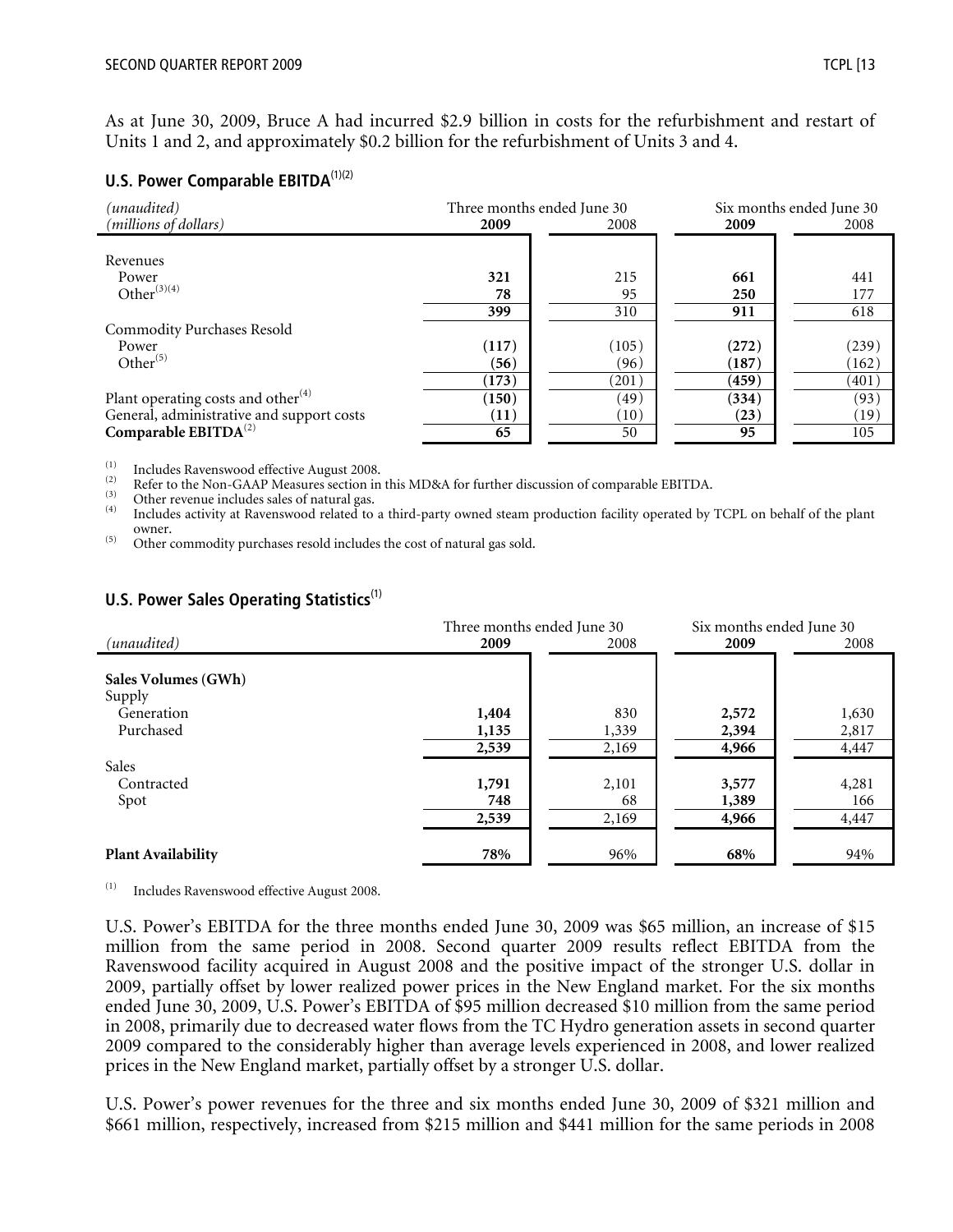due to incremental revenue from the August 2008 acquisition of Ravenswood and the positive impact of the stronger U.S. dollar.

Power Commodity Purchases Resold of \$117 million and \$272 million for the three and six months ended June 30, 2009, respectively, increased from \$105 million and \$239 million compared to the same periods in 2008 primarily due to the impact of the stronger U.S. dollar in 2009.

Other Revenues and Other Commodity Purchases Resold of \$78 million and \$56 million, respectively, decreased in second quarter 2009 compared to second quarter 2008 as a result of decreased natural gas prices, partially offset by an increase in the volume of natural gas sold and purchased, and a stronger U.S. dollar. The decrease in Other Revenues was also partially offset by incremental revenues earned related to a steam generating facility at Ravenswood.

Other Revenue and Other Commodity Purchases Resold of \$250 million and \$187 million, respectively, increased \$73 million and \$25 million, respectively, in the first six months ended June 30, 2009 primarily due to higher volumes of natural gas sold and purchased, and the impact of a stronger U.S. dollar, partially offset by a decrease in natural gas prices. In addition, Other Revenues also increased as a result of incremental revenues earned related to the steam generating facility at Ravenswood.

Plant Operating Costs and Other, which includes fuel gas consumed in generation, of \$150 million and \$334 million for the three and six months ended June 30, 2009, respectively, increased from \$49 million and \$93 million compared to the same periods in 2008 due to the incremental costs from Ravenswood.

In the three and six months ended June 30, 2009, 29 per cent and 28 per cent, respectively, of power sales volumes were sold into the spot market, compared to three and four per cent for the same periods in 2008, as there were no power sales contracts in place for Ravenswood extending beyond 2008 at the time the facility was acquired. U.S. Power is focused on selling the majority of its power under contract to wholesale, commercial and industrial customers, while managing a portfolio of power supplies sourced from its own generation and wholesale power purchases. To reduce its exposure to spot market prices on uncontracted volumes, as at June 30, 2009, U.S. Power had entered into fixed-price power sales contracts to sell approximately 3,800 GWh for the remainder of 2009 and 8,100 GWh for 2010, although certain contracted volumes are dependent on customer usage levels. Actual amounts contracted in future periods will depend on market liquidity and other factors.

## **Natural Gas Storage**

Natural Gas Storage's comparable EBITDA for the three and six month periods ended June 30, 2009 was \$34 million and \$70 million, respectively, compared to \$6 million and \$73 million for the same periods in 2008. The \$28 million increase in EBITDA in second quarter 2009 was primarily due to a lower cost of proprietary natural gas sold at the Edson facility as well as increased third party storage revenues. The \$3 million decrease in EBITDA for the six months ended June 30, 2009 was due to lower withdrawal activity and reduced sales of proprietary natural gas at the Edson facility compared to the same period in 2008.

Comparable EBITDA excluded net unrealized losses of \$7 million and \$20 million in the three and six months ended June 30, 2009, respectively (2008 - \$12 million gain and \$5 million loss), resulting from changes in the fair value of proprietary natural gas inventory in storage and natural gas forward purchase and sale contracts. TCPL manages its proprietary natural gas storage earnings by simultaneously entering into a forward purchase of natural gas for injection into storage and an offsetting forward sale of natural gas for withdrawal at a later period, thereby locking in future positive margins and effectively eliminating exposure to price movements of natural gas. Fair value adjustments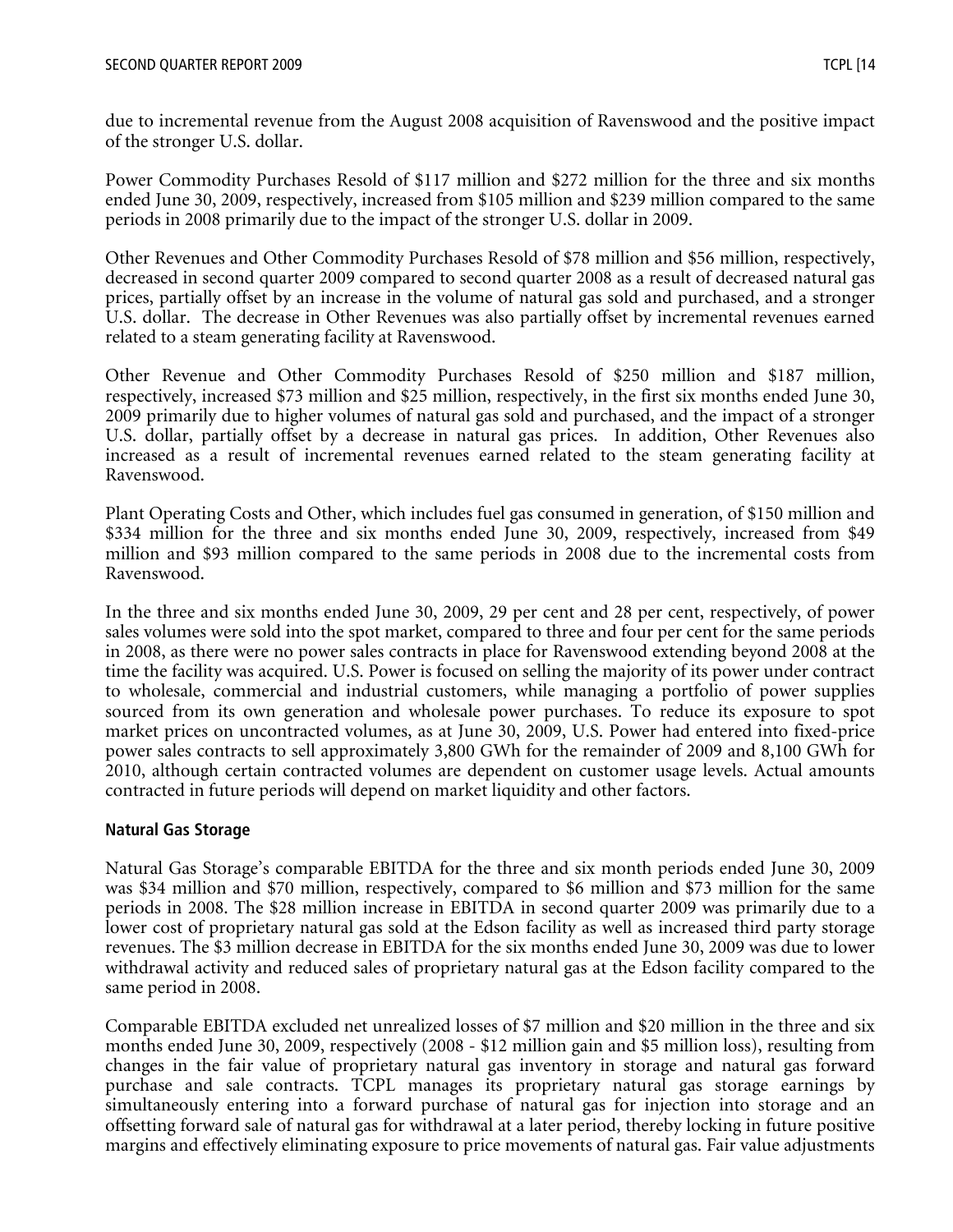are recorded in each period on proprietary natural gas held in storage and these forward contracts are not representative of the amounts that will be realized on settlement. Beginning in second quarter 2009, the fair value of proprietary natural gas inventory held in storage is measured using a weighted average of forward prices for the following four months less selling costs. Previously the inventory was measured using the one-month forward price. The impact of this change on EBITDA for the three and six months ended June 30, 2009 was insignificant.

#### **Depreciation and Amortization**

Depreciation and Amortization for the three and six months ended June 30, 2009 of \$87 million and \$173 million, respectively, increased \$29 million and \$59 million, respectively, compared with the same periods in 2008, primarily due to the acquisition of Ravenswood in August 2008.

# **Corporate**

Corporate EBIT losses for the three and six months ended June 30, 2009 were \$31 million and \$61 million, respectively, compared to losses of \$26 million and \$48 million for the same periods in 2008. These decreases in Corporate EBIT were primarily due to higher support services costs in 2009, reflecting a growing asset base.

# **Other Income Statement Items**

#### **Interest Expense**

| (unaudited)                                                                                    | Three months ended June 30 |                            | Six months ended June 30  |                    |
|------------------------------------------------------------------------------------------------|----------------------------|----------------------------|---------------------------|--------------------|
| ( <i>million of dollars</i> )                                                                  | 2008<br>2009               |                            | 2009                      | 2008               |
| Interest on long-term debt $^{(1)}$<br>Other interest and amortization<br>Capitalized interest | 330<br>(3)<br>(63)<br>264  | 234<br>(11)<br>(32)<br>191 | 665<br>17<br>(117)<br>565 | 482<br>(8)<br>(59) |

(1) Includes interest for Junior Subordinated Notes.

Interest Expense for second quarter 2009 increased \$73 million to \$264 million from \$191 million in second quarter 2008. Interest Expense for the six months ended June 30, 2009, increased \$150 million to \$565 million from \$415 million for the six months ended June 30, 2008. The increases were primarily due to new debt issues of US\$1.5 billion and \$500 million in August 2008, US\$2.0 billion in January 2009 and \$700 million in February 2009. In addition, U.S. dollar-denominated interest expense increased due to the impact of a stronger U.S. dollar. These increases were partially offset by increased capitalization of interest to finance the Company's larger capital spending program in 2009.

On a consolidated basis, the positive impact of a stronger U.S. dollar on U.S. Pipelines and Energy EBIT is almost fully offset by the net negative impact on U.S. dollar interest expense and other income statement items, thereby effectively reducing the Company's net exposure to changes in foreign exchange.

Interest Income and Other was \$34 million and \$56 million for the three and six month periods ended June 30, 2009, respectively, compared to \$20 million and \$31 million for the same periods in 2008. The increase of \$14 million and \$25 million for the three and six months ended June 30, 2009, respectively, was primarily due to higher gains from changes in the fair value of derivatives used to manage the Company's exposure to foreign exchange rate fluctuations and the positive impact of a stronger U.S. dollar. Partially offsetting these increases was reduced interest income as a result of lower interest rates in 2009.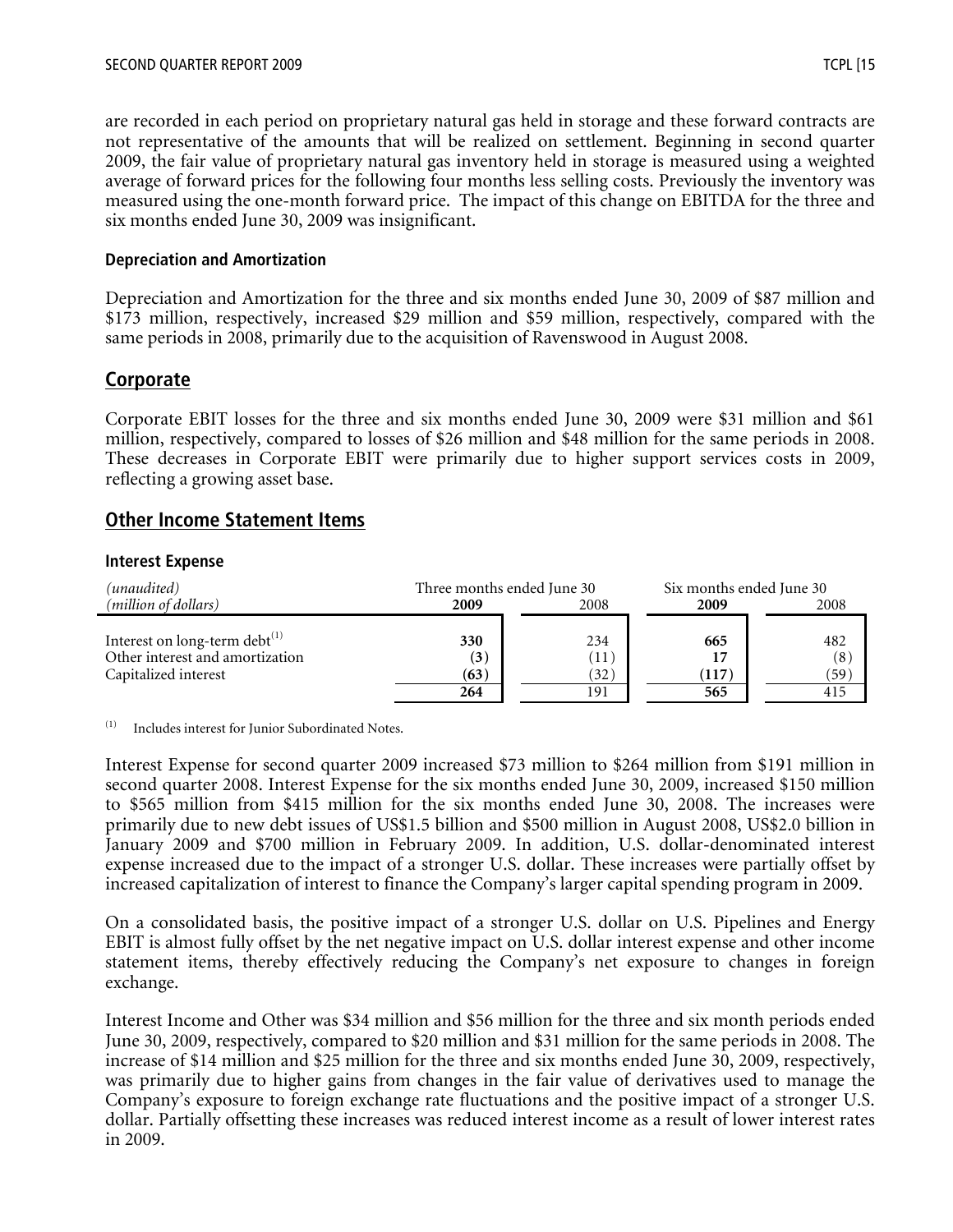Income Taxes were \$95 million in second quarter 2009, compared to \$122 million for the same period in 2008. Income Taxes for the six months ended June 30, 2009 were \$209 million compared to \$372 million for the same period in 2008. The decreases were primarily due to reduced earnings, higher income tax rate differentials and other positive income tax adjustments in 2009.

Non-Controlling Interests were \$8 million for second quarter 2009 compared to \$12 million for the same period in 2008. The decrease of \$4 million was primarily due to lower earnings from PipeLines LP. Non-Controlling Interests of \$37 million for the first six months of 2009, decreased \$40 million compared to \$77 million for the same period in 2008, primarily due to the non-controlling interests' portion of Portland's Calpine bankruptcy settlement in first quarter 2008.

# **Liquidity and Capital Resources**

#### *Global Market Conditions*

Despite continued uncertainty in global financial markets, TCPL's financial position remains sound and consistent with recent years as does its ability to generate cash in the short and long term to provide liquidity, maintain financial capacity and flexibility, as well as provide for planned growth. TCPL's liquidity position remains solid, underpinned by highly predictable cash flow from operations, significant cash balances on hand from recent debt and equity issues, as well as committed revolving bank lines of US\$1.0 billion, \$2.0 billion and US\$300 million, maturing in November 2010, December 2012 and February 2013, respectively. To date, no draws have been made on these facilities as TCPL has maintained continuous access to the Canadian commercial paper market on competitive terms. An additional approximate \$230 million of capacity remains available on Canadian and U.S. dollar committed bank facilities at TCPL-operated affiliates with maturity dates from 2010 through 2012.

At June 30, 2009, the Company held cash and cash equivalents of \$2.8 billion compared to \$1.3 billion at December 31, 2008. The increase in cash and cash equivalents was primarily due to proceeds from the issuance of common shares in second quarter 2009 and long-term debt in first quarter 2009.

## *Operating Activities*

#### **Funds Generated from Operations**(1)

| (unaudited)<br>( <i>millions of dollars</i> )                                                                                                              | Three months ended June 30<br>2009 | 2008                | Six months ended June 30<br>2009 | 2008                    |
|------------------------------------------------------------------------------------------------------------------------------------------------------------|------------------------------------|---------------------|----------------------------------|-------------------------|
| <b>Cash Flows</b><br>Funds generated from operations <sup>(1)</sup><br>Decrease/(increase) in operating working capital<br>Net cash provided by operations | 686<br>305<br>991                  | 668<br>(126)<br>542 | 1,446<br>396<br>1,842            | 1,585<br>(104)<br>1,481 |

(1) Refer to the Non-GAAP Measures section in this MD&A for further discussion of funds generated from operations.

Net Cash Provided by Operations increased \$449 million and \$361 million for the three and six months ended June 30, 2009 compared to the same periods in 2008, primarily due to decreases in operating working capital. Funds Generated from Operations for the three and six months ended June 30, 2009, were \$686 million and \$1.4 billion, respectively, compared to \$668 million and \$1.6 billion for the same periods in 2008. The decrease for the six months ended June 30, 2009 was primarily due to \$152 million of after tax proceeds received in 2008 from the Calpine bankruptcy settlement.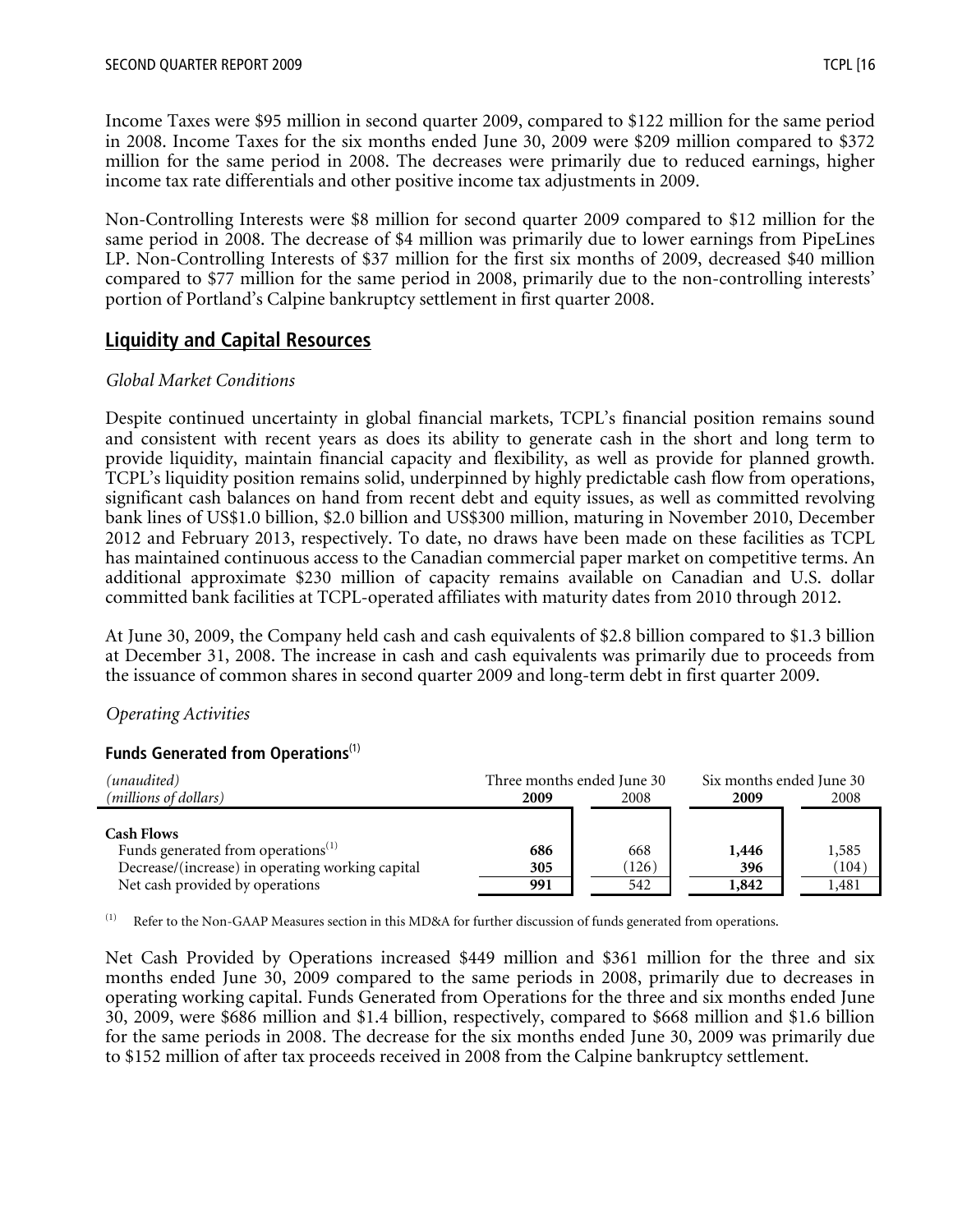Acquisitions, net of cash acquired, were \$115 million in second quarter 2009 (2008 - \$2 million) and \$249 million (2008 - \$4 million) for the six months ended June 30, 2009. The acquisitions included the increase in ownership interest in Keystone pursuant to an agreement with ConocoPhillips that closed in December 2008.

TCPL remains committed to executing its previously announced \$21 billion capital expenditure program over the next four years. For the three and six months ended June 30, 2009, capital expenditures totalled \$1.3 billion and \$2.4 billion, respectively (2008 - \$633 million and \$1.1 billion), primarily related to the Keystone pipeline system, expansion of the Alberta System, refurbishment and restart of Bruce A Units 1 and 2, and construction of Kibby Wind, Halton Hills, Coolidge and Bison.

#### *Financing Activities*

The Company believes it is well positioned to fund its existing capital program through its growing internally-generated cash flow, the issuance of long-term debt and further subordinated capital, as required, in the form of preferred shares or other hybrid securities. As demonstrated by the recent sale of North Baja, TCPL will also continue to examine opportunities for portfolio management, including a greater role for PipeLines LP, in the financing of its capital program.

In the three and six months ended June 30, 2009, TCPL issued nil and \$3.1 billion, respectively, (2008 nil and \$112 million), and retired \$18 million and \$500 million, respectively (2008 - \$379 million and \$773 million), of long-term debt. TCPL's notes payable increased \$233 million and decreased \$684 million in the three and six months ended June 30, 2009, respectively, compared to increases of \$754 million and \$1,090 million for the same periods in 2008.

On April 23, 2009, TCPL filed a \$2.0 billion Canadian Medium-Term Notes shelf prospectus to replace a March 2007 \$1.5 billion Canadian Medium-Term Notes shelf prospectus, which expired in April 2009. No amounts have been issued under this shelf prospectus.

In February 2009, TCPL issued Medium-Term Notes of \$300 million and \$400 million maturing in February 2014 and February 2039, respectively, and bearing interest at 5.05 per cent and 8.05 per cent, respectively. These notes were issued under the \$1.5 billion debt shelf prospectus filed in March 2007.

In January 2009, TCPL issued Senior Unsecured Notes of US\$750 million and US\$1.25 billion maturing in January 2019 and January 2039, respectively, and bearing interest at 7.125 per cent and 7.625 per cent, respectively. These notes were issued under a US\$3.0 billion debt shelf prospectus filed in January 2009, which now has capacity of US\$1.0 billion remaining.

#### *Dividends*

On July 30, 2009, TCPL's Board of Directors declared a dividend for the quarter ending September 30, 2009 in an aggregate amount equal to the quarterly dividend to be paid on TransCanada Corporation's issued and outstanding common shares at the close of business on September 30, 2009. The Board also declared regular dividends on TCPL's preferred shares.

# **Significant Accounting Policies and Critical Accounting Estimates**

To prepare financial statements that conform with Canadian GAAP, TCPL is required to make estimates and assumptions that affect both the amount and timing of recording assets, liabilities, revenues and expenses since the determination of these items may be dependent on future events. The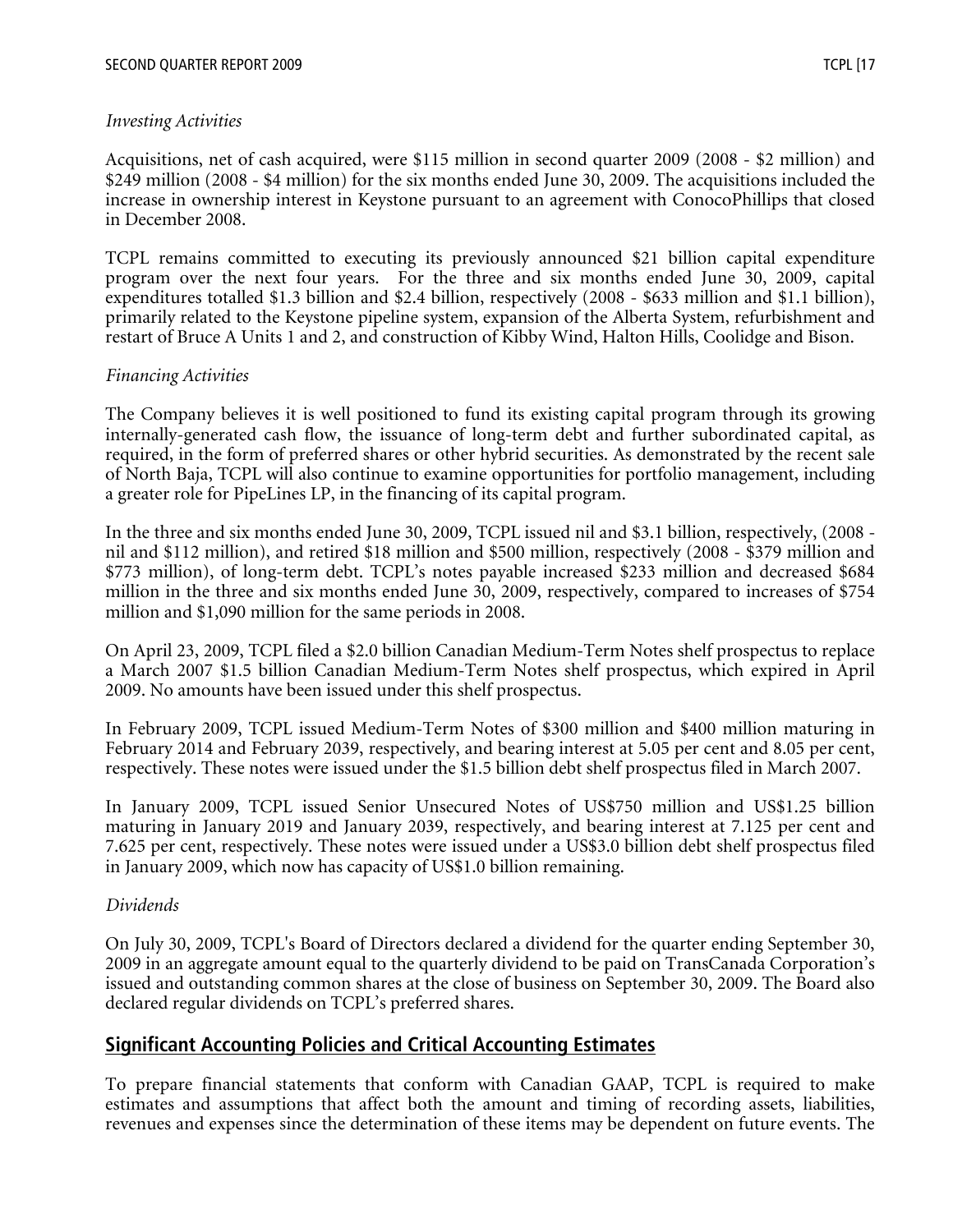Company uses the most current information available and exercises careful judgement in making these estimates and assumptions.

TCPL's significant accounting policies and critical accounting estimates have remained unchanged since December 31, 2008. For further information on the Company's accounting policies and estimates refer to the MD&A in TCPL's 2008 Annual Report.

# **Changes in Accounting Policies**

The Company's accounting policies have not changed materially from those described in TCPL's 2008 Annual Report except as follows:

## *2009 Accounting Changes*

# **Rate-Regulated Operations**

Effective January 1, 2009, the temporary exemption was withdrawn from the Canadian Institute of Chartered Accountants (CICA) Handbook Section 1100 "Generally Accepted Accounting Principles", which permitted the recognition and measurement of assets and liabilities arising from rate regulation. In addition, Section 3465 "Income Taxes" was amended to require the recognition of future income tax assets and liabilities for rate-regulated entities. The Company chose to adopt accounting policies consistent with the U.S. Financial Accounting Standards Board's Financial Accounting Standard (FAS) 71 "Accounting for the Effects of Certain Types of Regulation". As a result, TCPL retained its current method of accounting for its rate-regulated operations, except that TCPL is required to recognize future income tax assets and liabilities, instead of using the taxes payable method, and records an offsetting adjustment to regulatory assets and liabilities. As a result of adopting this accounting change, additional future income tax liabilities and a regulatory asset in the amount of \$1.4 billion were recorded January 1, 2009 in each of Future Income Taxes and Other Assets, respectively.

Adjustments to the 2009 financial statements have been made in accordance with the transitional provisions for Section 3465, which required a cumulative adjustment in the current period to future income taxes and a regulatory asset. Restatement of prior periods' financial statements was not permitted under Section 3465.

## **Intangible Assets**

Effective January 1, 2009, the Company adopted CICA Handbook Section 3064 "Goodwill and Intangible Assets", which replaced Section 3062 "Goodwill and Other Intangible Assets". Section 3064 gives guidance on the recognition of intangible assets as well as the recognition and measurement of internally developed intangible assets. In addition, Section 3450 "Research and Development Costs" was withdrawn from the Handbook. Adopting this accounting change did not have a material effect on the Company's financial statements.

## **Credit Risk and the Fair Value of Financial Assets and Financial Liabilities**

Effective January 1, 2009, the Company adopted the accounting provisions of Emerging Issues Committee (EIC) Abstract EIC 173, "Credit Risk and the Fair Value of Financial Assets and Financial Liabilities". Under EIC 173 an entity's own credit risk and the credit risk of its counterparties is taken into account in determining the fair value of financial assets and financial liabilities, including derivative instruments. Adopting this accounting change did not have a material effect on the Company's financial statements.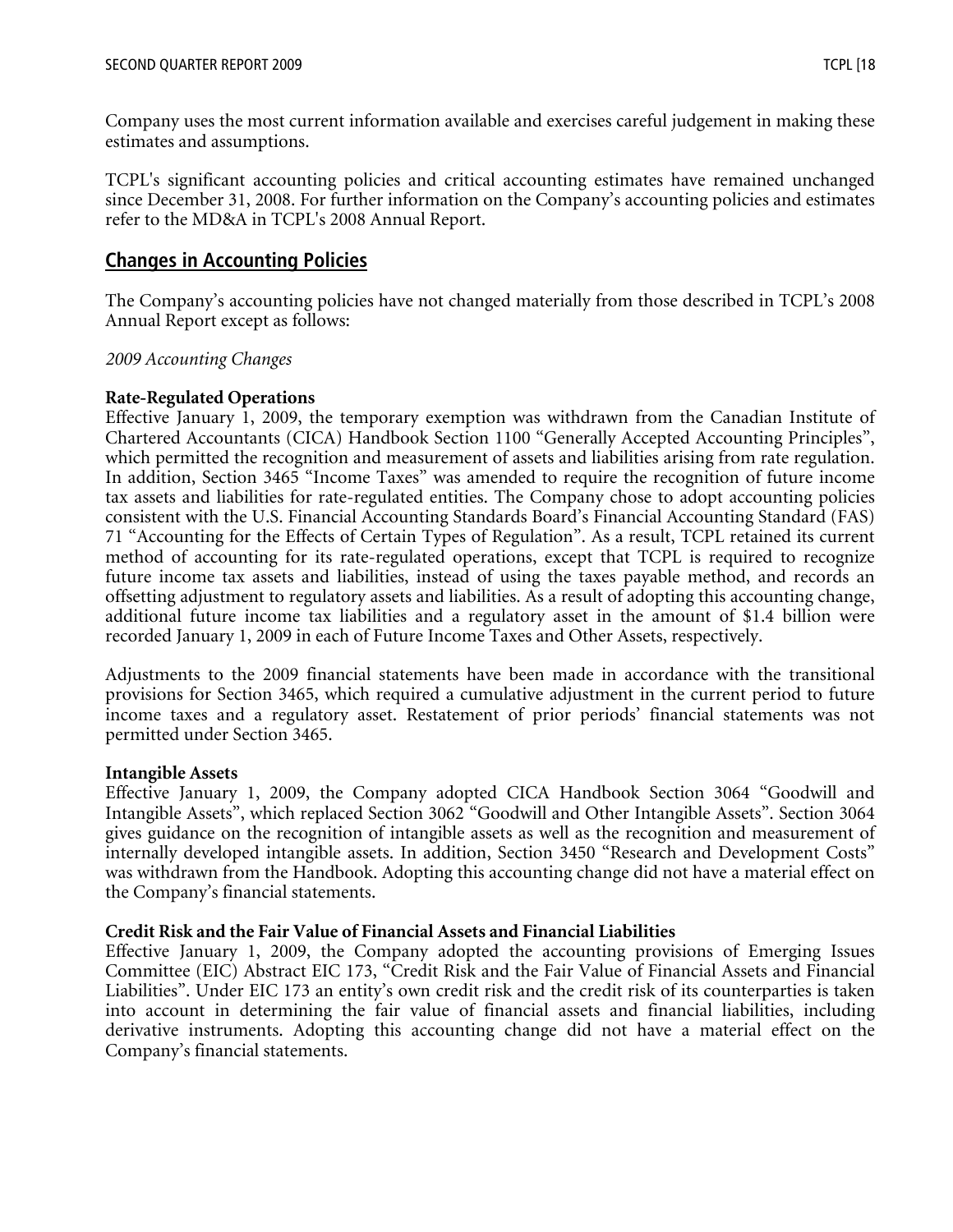#### *Future Accounting Changes*

#### **International Financial Reporting Standards**

The CICA's Accounting Standards Board announced that Canadian publicly accountable enterprises are required to adopt International Financial Reporting Standards (IFRS), as issued by the International Accounting Standards Board (IASB), effective January 1, 2011. The Company will prepare its financial statements under IFRS commencing January 1, 2011.

TCPL has developed a conversion plan that is overseen by its IFRS Implementation and Steering Committees. The plan includes identifying resources and training requirements, analyzing the impact of key differences between Canadian GAAP and IFRS, and developing a phased approach to conversion implementation. The Company's conversion project is discussed in further detail in its 2008 Annual Report. TCPL continues to progress its conversion project by scheduling training sessions and IFRS updates for employees, reviewing new IFRS developments and assessing the impact that significant differences between Canadian GAAP and IFRS may have on TCPL.

Under existing Canadian GAAP, TCPL follows specific accounting policies unique to a rate-regulated business. TCPL is actively monitoring developments regarding potential future guidance on the applicability of certain aspects of rate-regulated accounting under IFRS. Developments in this area could have a significant effect on the scope of the Company's IFRS project and on TCPL's financial results under IFRS. On July 23, 2009, the IASB issued an exposure draft "Rate-regulated Activities" and the Company is assessing the impact of this exposure draft on TCPL.

The impact of the adoption of IFRS on the Company's consolidated financial statements and accounting systems is currently being evaluated. At the current stage of its IFRS project, TCPL cannot reasonably determine the full impact that adopting IFRS would have on its financial position and future results.

#### **Financial Instruments Disclosure**

The CICA implemented revisions to Handbook Section 3862 "Financial Instruments – Disclosures" for fiscal years ending after September 30, 2009. These revisions are intended to align the disclosure requirements for financial instruments to the maximum extent possible with the disclosure required under IFRS. These revisions require additional disclosure based on a three level hierarchy that reflects the significance of inputs used in measuring fair value. Fair values of assets and liabilities included in Level 1 are determined by reference to quoted prices in active markets for identical assets and liabilities. Fair values of assets and liabilities included in Level 2 include valuations using inputs other than quoted prices for which all significant outputs are observable, either directly or indirectly. Fair values of assets and liabilities included in Level 3 valuations are based on inputs that are unobservable and significant to the overall fair value measurement. These changes will be applied by TCPL effective December 31, 2009.

## **Contractual Obligations**

On June 16, 2009, the Company entered into an agreement to acquire ConocoPhillips' remaining interest in Keystone for approximately US\$550 million plus the assumption of approximately US\$200 million of short-term indebtedness. The transaction is expected to close in third quarter 2009. In addition, TCPL will also assume responsibility for ConocoPhillips' share of the capital investment required to complete the project, which is expected to result in an incremental commitment of US\$1.7 billion through the end of 2012.

Other than the commitments discussed above and obligations for future debt and interest payments relating to debt issuances and redemptions discussed in the "Financing Activities" section of this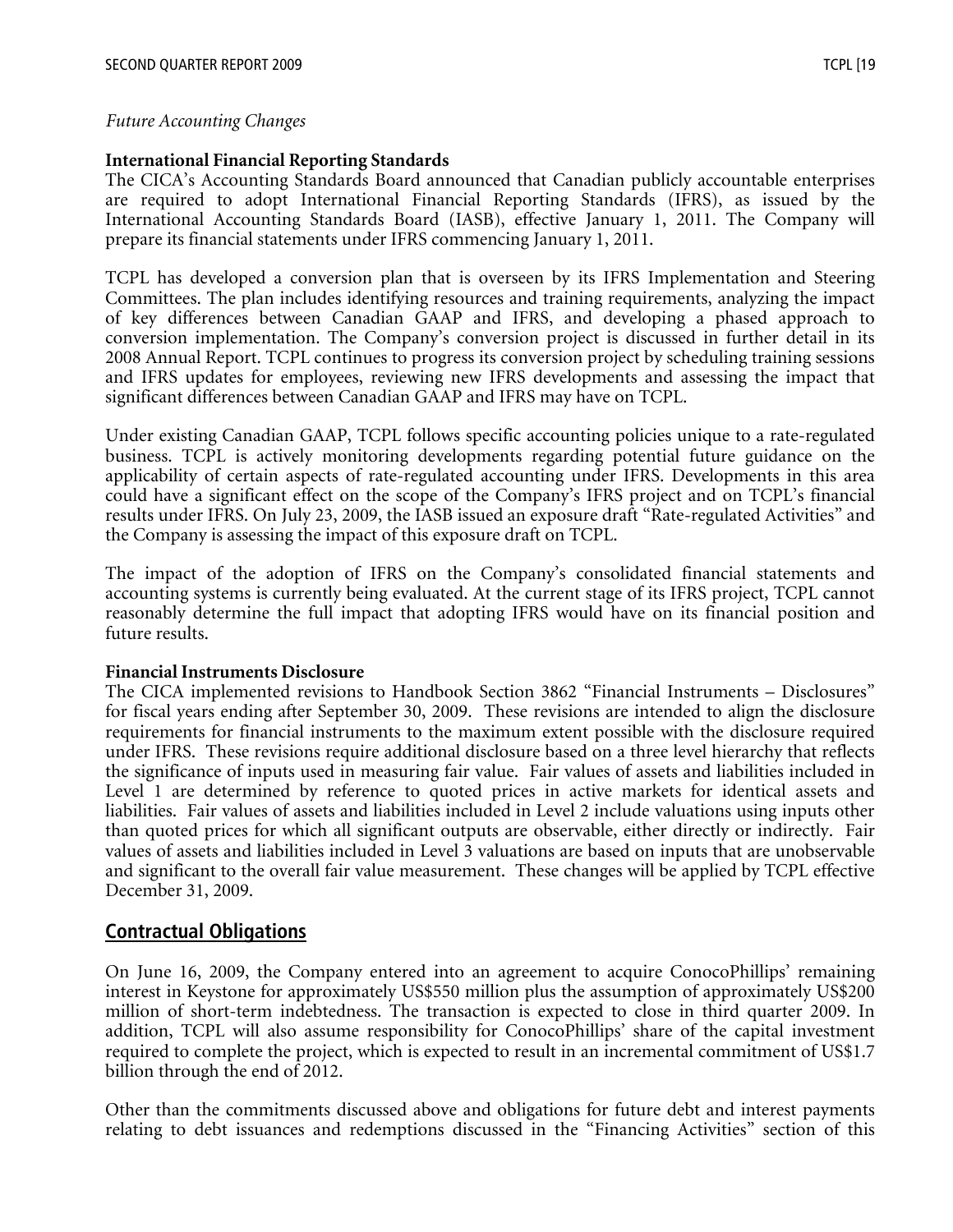MD&A, there have been no other material changes to TCPL's contractual obligations from December 31, 2008 to June 30, 2009, including payments due for the next five years and thereafter. For further information on these contractual obligations, refer to the MD&A in TCPL's 2008 Annual Report.

# **Financial Instruments and Risk Management**

TCPL continues to manage and monitor its exposure to market, counterparty credit and liquidity risk.

## *Counterparty Credit and Liquidity Risk*

TCPL's maximum counterparty credit exposure with respect to financial instruments at the balance sheet date, without taking into account security held, consisted primarily of the carrying amount, which approximates fair value, of non-derivative financial assets, such as accounts receivable, as well as the fair value of derivative assets. Letters of credit and cash are the primary types of security provided to support these amounts. The Company does not have significant concentrations of counterparty credit risk with any individual counterparties and the majority of counterparty credit exposure is with counterparties who are investment grade. At June 30, 2009, there were no significant amounts past due or impaired.

As the uncertainty in the global financial markets persists, TCPL continues to closely monitor and reassess the creditworthiness of its counterparties. This has resulted in TCPL reducing or mitigating its exposure to certain counterparties where it is deemed warranted and permitted under contractual terms. As part of its ongoing operations, TCPL must balance its market and counterparty credit risks when making business decisions.

The Company continues to manage its liquidity risk by ensuring sufficient cash and credit facilities are available to meet its operating and capital expenditure obligations when due, under both normal and stressed economic conditions. Further discussion of the Company's ability to manage its cash and credit facilities is provided in the "Liquidity and Capital Resources" section in this MD&A.

## *Natural Gas Inventory*

At June 30, 2009, the fair value of proprietary natural gas inventory held in storage as measured using a weighted average of forward prices for the following four months less selling costs was \$44 million (December 31, 2008 - \$76 million). Prior to second quarter 2009, inventory was measured using the one-month forward price. The impact of this change was insignificant.

The change in fair value of proprietary natural gas inventory in the three and six months ended June 30, 2009 resulted in pre-tax net unrealized losses of \$6 million and \$29 million, respectively, which were recorded as a decrease to Revenues and Inventories (gains of \$42 million and \$102 million for the three and six months ended June 30, 2008). The net change in fair value of natural gas forward purchase and sales contracts in the three and six months ended June 30, 2009 resulted in a pre-tax net unrealized loss of \$1 million and a pre-tax net unrealized gain of \$9 million (losses of \$30 million and \$107 million for the three and six months ended June 30, 2008), respectively, which were included in Revenues.

## *Net Investment in Self-Sustaining Foreign Operations*

The Company hedges its net investment in self-sustaining foreign operations with U.S. dollardenominated debt, cross-currency swaps and foreign exchange forward contracts and options. At June 30, 2009, the Company had designated as a net investment hedge U.S. dollar-denominated debt with a carrying value of \$8.8 billion (US\$7.6 billion) and a fair value of \$9.2 billion (US\$7.9 billion). At June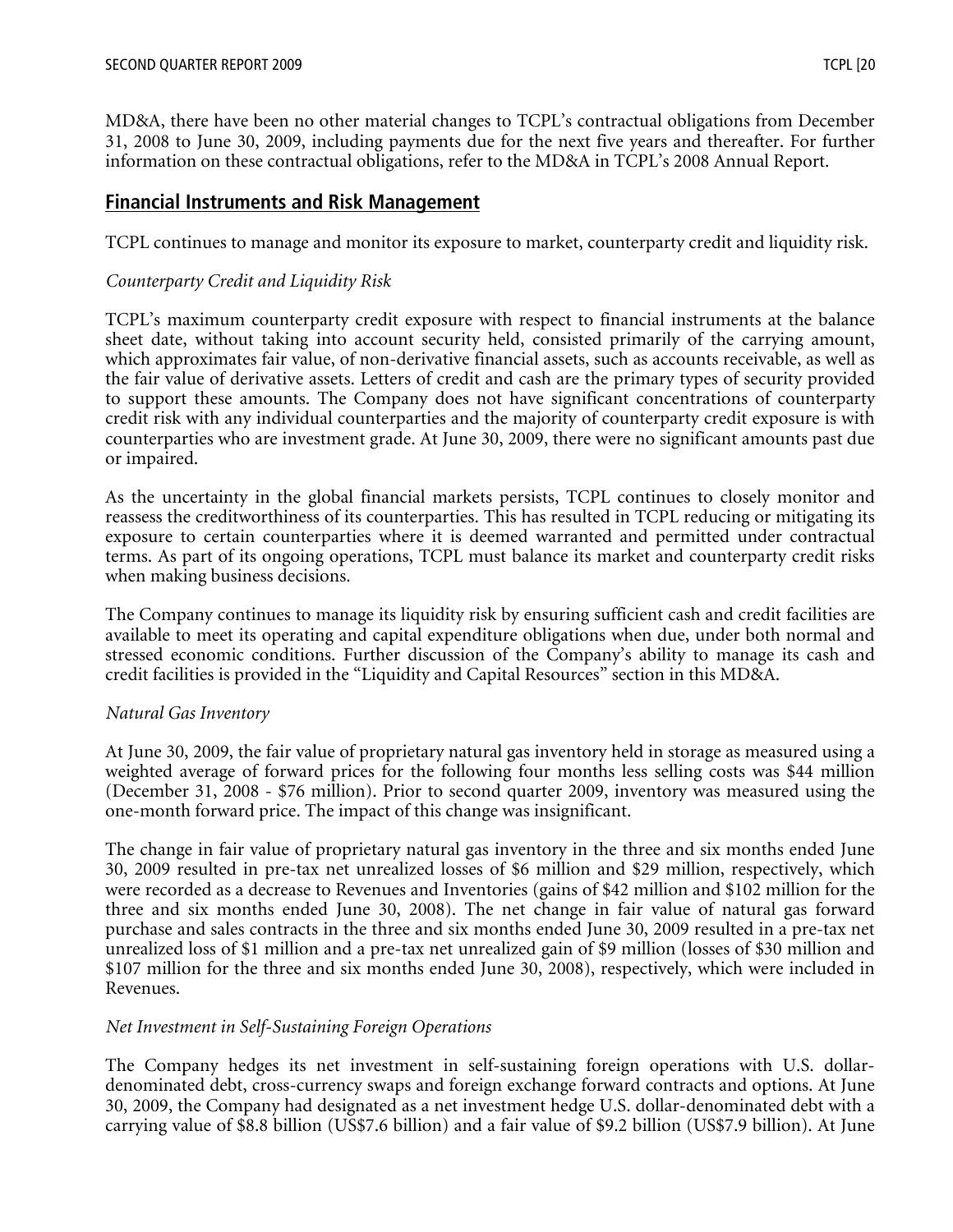30, 2009, Deferred Amounts included \$124 million for the fair value of derivatives used to hedge the Company's net U.S. dollar investment in foreign operations.

Information for the derivatives used to hedge the Company's net investment in its self-sustaining foreign operations is as follows:

#### **Derivatives Hedging Net Investment in Self-Sustaining Foreign Operations**

|                                                                                                  |                              | June 30, 2009                      | December 31, 2008     |                                    |  |
|--------------------------------------------------------------------------------------------------|------------------------------|------------------------------------|-----------------------|------------------------------------|--|
| Asset/(Liability)<br>(unaudited)<br>(millions of dollars)                                        | Fair<br>Value <sup>(1)</sup> | Notional or<br>Principal<br>Amount | Fair<br>$Value^{(1)}$ | Notional or<br>Principal<br>Amount |  |
| U.S. dollar cross-currency swaps                                                                 |                              |                                    |                       |                                    |  |
| (maturing 2009 to 2014) <sup>(2)</sup>                                                           | (116)                        | U.S. 1,450                         | (218)                 | U.S. 1,650                         |  |
| U.S. dollar forward foreign exchange contracts<br>(maturing $2009)^{(2)}$<br>U.S. dollar options | (3)                          | <b>U.S. 100</b>                    | (42)                  | U.S. 2,152                         |  |
| (maturing $2009$ ) <sup>(2)</sup>                                                                | (5)                          | <b>U.S. 300</b>                    | 6                     | U.S. 300                           |  |
|                                                                                                  | (124)                        | U.S. 1,850                         | (254)                 | U.S. 4,102                         |  |

(1) Fair values equal carrying values.<br>
As at June 30, 2009.

#### *Non-Derivative Financial Instruments Summary*

The carrying and fair values of non-derivative financial instruments were as follows:

|                                                        |          | June 30, 2009 | December 31, 2008 |        |  |
|--------------------------------------------------------|----------|---------------|-------------------|--------|--|
| (unaudited)                                            | Carrying | Fair          | Carrying          | Fair   |  |
| (millions of dollars)                                  | Amount   | Value         | Amount            | Value  |  |
| Financial Assets <sup>(1)</sup>                        |          |               |                   |        |  |
| Cash and cash equivalents                              | 2,752    | 2,752         | 1,300             | 1,300  |  |
| Accounts receivable and other assets <sup>(2)(3)</sup> | 1,036    | 1,036         | 1,404             | 1,404  |  |
| Due from TransCanada Corporation                       | 1,858    | 1,858         | 1,529             | 1,529  |  |
| Available-for-sale assets <sup>(2)</sup>               | 23       | 23            | 27                | 27     |  |
|                                                        | 5,669    | 5,669         | 4,260             | 4,260  |  |
| Financial Liabilities <sup>(1)(3)</sup>                |          |               |                   |        |  |
| Notes payable                                          | 1,041    | 1,041         | 1,702             | 1,702  |  |
| Accounts payable and deferred amounts <sup>(4)</sup>   | 1,587    | 1,587         | 1,364             | 1,364  |  |
| Due to TransCanada Corporation                         | 3,207    | 3,207         | 1,821             | 1,821  |  |
| Accrued interest                                       | 418      | 418           | 361               | 361    |  |
| Long-term debt and junior subordinated notes           | 19,266   | 21,174        | 17,367            | 16,152 |  |
| Long-term debt of joint ventures                       | 1,099    | 1,122         | 1,076             | 1,052  |  |
|                                                        | 26,618   | 28,549        | 23,691            | 22,452 |  |

(1) Consolidated Net Income Applicable to Common Shares in 2009 and 2008 included unrealized gains or losses of nil for the fair value adjustments to each of these financial instruments.

(2) At June 30, 2009, the Consolidated Balance Sheet included financial assets of \$889 million (December 31, 2008 – \$1,257 million) in Accounts Receivable and \$170 million (December 31, 2008 - \$174 million) in Other Assets.<br>  $A + I_{11} = 30, 2009$ , the Consolidated Balance Sheet included financial liabilities of \$1.56

(4) At June 30, 2009, the Consolidated Balance Sheet included financial liabilities of \$1,569 million (December 31, 2008 – \$1,342 million) in Accounts Payable and \$18 million (December 31, 2008 - \$22 million) in Deferred Amounts.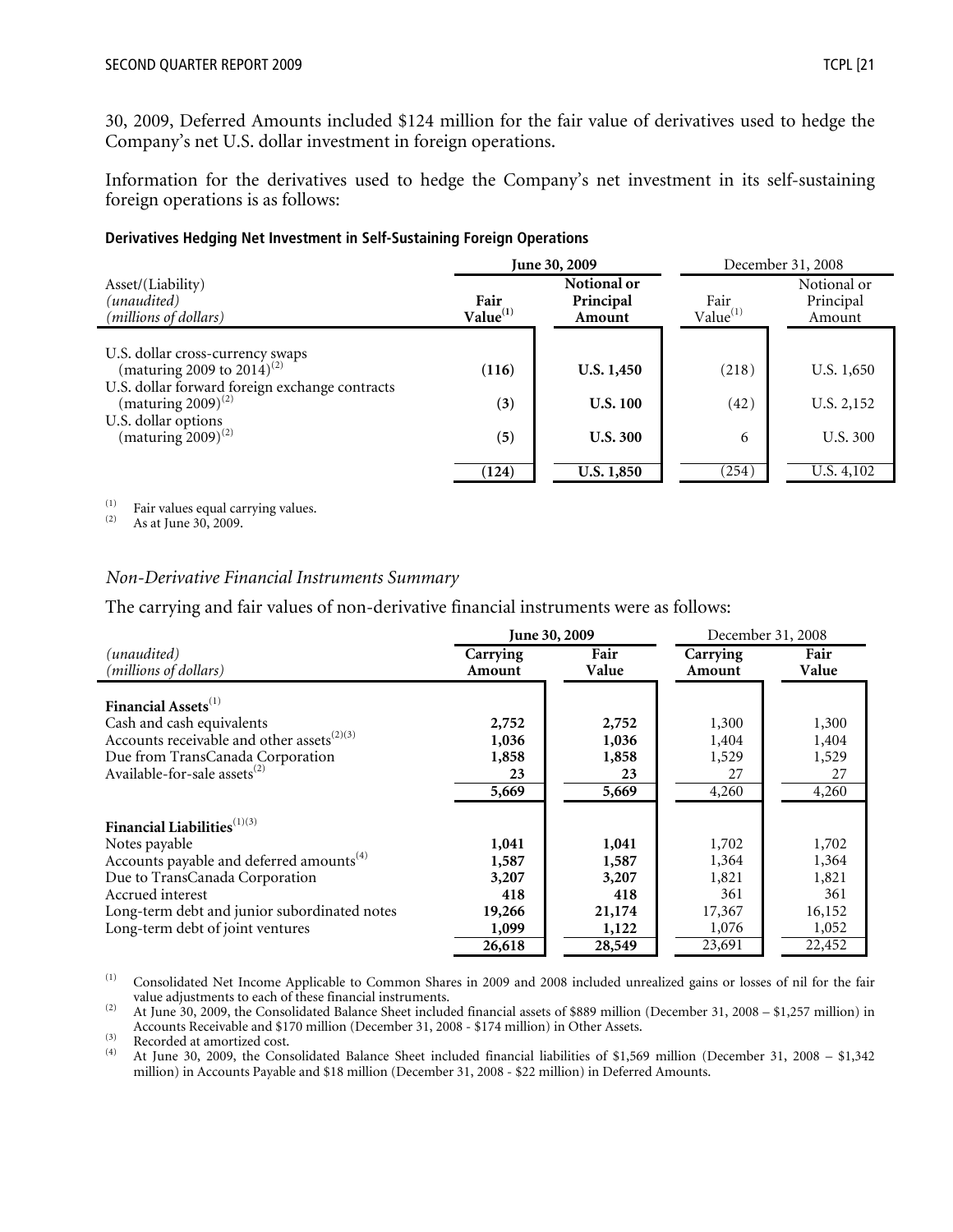#### *Derivative Financial Instruments Summary*

Information for the Company's derivative financial instruments, excluding hedges of the Company's net investment in self-sustaining foreign operations, is as follows:

| June 30, 2009                                                                                          |                          |                          |                          |                 |            |
|--------------------------------------------------------------------------------------------------------|--------------------------|--------------------------|--------------------------|-----------------|------------|
| (unaudited)<br>(all amounts in millions unless otherwise                                               |                          | Natural                  | Oil                      | Foreign         |            |
| <i>indicated</i> )                                                                                     | Power                    | Gas                      | Products                 | Exchange        | Interest   |
|                                                                                                        |                          |                          |                          |                 |            |
| <b>Derivative Financial Instruments Held</b>                                                           |                          |                          |                          |                 |            |
| for Trading $_{\infty}^{(1)}$<br>Fair Values <sup>(2)</sup>                                            |                          |                          |                          |                 |            |
| Assets                                                                                                 | \$155                    | \$174                    | \$6                      | \$16            | \$38       |
| Liabilities                                                                                            | \$(90)                   | \$(206)                  | \$(4)                    | \$(50)          | \$(77)     |
| <b>Notional Values</b>                                                                                 |                          |                          |                          |                 |            |
| Volumes <sup>(3)</sup>                                                                                 |                          |                          |                          |                 |            |
| Purchases<br>Sales                                                                                     | 5,787<br>7,539           | 262<br>217               | 180<br>276               |                 |            |
| Canadian dollars                                                                                       | Ĭ.                       | $\overline{a}$           | $\overline{a}$           |                 | 899        |
| U.S. dollars                                                                                           | $\overline{a}$           |                          | $\overline{a}$           | <b>U.S. 469</b> | U.S. 1,475 |
| Japanese yen (in billions)                                                                             | $\overline{a}$           |                          |                          |                 |            |
| Cross-currency                                                                                         | ÷                        | $\overline{\phantom{a}}$ |                          | 227/U.S. 157    |            |
| Net unrealized (losses)/gains in the                                                                   |                          |                          |                          |                 |            |
| period <sup>(4)</sup>                                                                                  |                          |                          |                          |                 |            |
| Three months ended June 30, 2009                                                                       | \$(2)                    | \$10                     | \$(5)                    | \$1             | \$27       |
| Six months ended June 30, 2009                                                                         | \$19                     | \$(25)                   | \$2                      | \$2             | \$27       |
| Net realized gains/(losses) in the<br>period <sup>(4)</sup>                                            |                          |                          |                          |                 |            |
| Three months ended June 30, 2009                                                                       | \$20                     | \$ (39)                  | \$2                      | \$11            | \$(5)      |
| Six months ended June 30, 2009                                                                         | \$30                     | \$(13)                   | \$(1)                    | \$17            | \$(9)      |
| Maturity dates                                                                                         | 2009-2014                | 2009-2014                | 2009-2010                | 2009-2012       | 2009-2018  |
| Derivative Financial Instruments in<br>Hedging Relationships $^{(5)(6)}$<br>Fair Values <sup>(2)</sup> |                          |                          |                          |                 |            |
| Assets                                                                                                 | \$213                    | \$2                      |                          |                 | \$6        |
| Liabilities                                                                                            | \$(173)                  | \$(25)                   |                          | \$(28)          | \$ (64)    |
| Notional Values                                                                                        |                          |                          |                          |                 |            |
| Volumes $^{(3)}$<br>Purchases                                                                          | 13,159                   | 22                       |                          |                 |            |
| Sales                                                                                                  | 14,520                   | $\overline{a}$           |                          |                 |            |
| Canadian dollars                                                                                       | $\overline{a}$           | $\blacksquare$           |                          |                 |            |
| U.S. dollars                                                                                           | $\overline{a}$           | $\blacksquare$           | $\overline{\phantom{a}}$ |                 | 1,325      |
| Cross-currency                                                                                         | $\overline{\phantom{a}}$ | $\overline{a}$           |                          | 136/U.S. 100    |            |
| Net realized gains/(losses) in the<br>period <sup>(4)</sup>                                            |                          |                          |                          |                 |            |
| Three months ended June 30, 2009                                                                       | \$52                     | \$(10)                   |                          |                 | \$(10)     |
| Six months ended June 30, 2009                                                                         | \$78                     | \$(20)                   |                          |                 | \$(17)     |
| Maturity dates                                                                                         | 2009-2015                | 2009-2012                | n/a                      | 2009-2013       | 2010-2013  |

(1) All derivative financial instruments in the held-for-trading classification have been entered into for risk management purposes and are subject to the Company's risk management strategies, policies and limits. These include derivatives that have not been designated as hedges or do not qualify for hedge accounting treatment but have been entered into as

<sup>(2)</sup> Fair values equal carrying values.<br>
<sup>(3)</sup> Volumes for power, natural gas and oil products derivatives are in GWh, Bcf and thousands of barrels, respectively.<br>
<sup>(4)</sup> Realized and unrealized gains and losses on power, for trading are included in Revenues. Realized and unrealized gains and losses on interest rate and foreign exchange derivative financial instruments held for trading are included in Interest Expense and Interest Income and Other, respectively. The effective portion of unrealized gains and losses on derivative financial instruments in hedging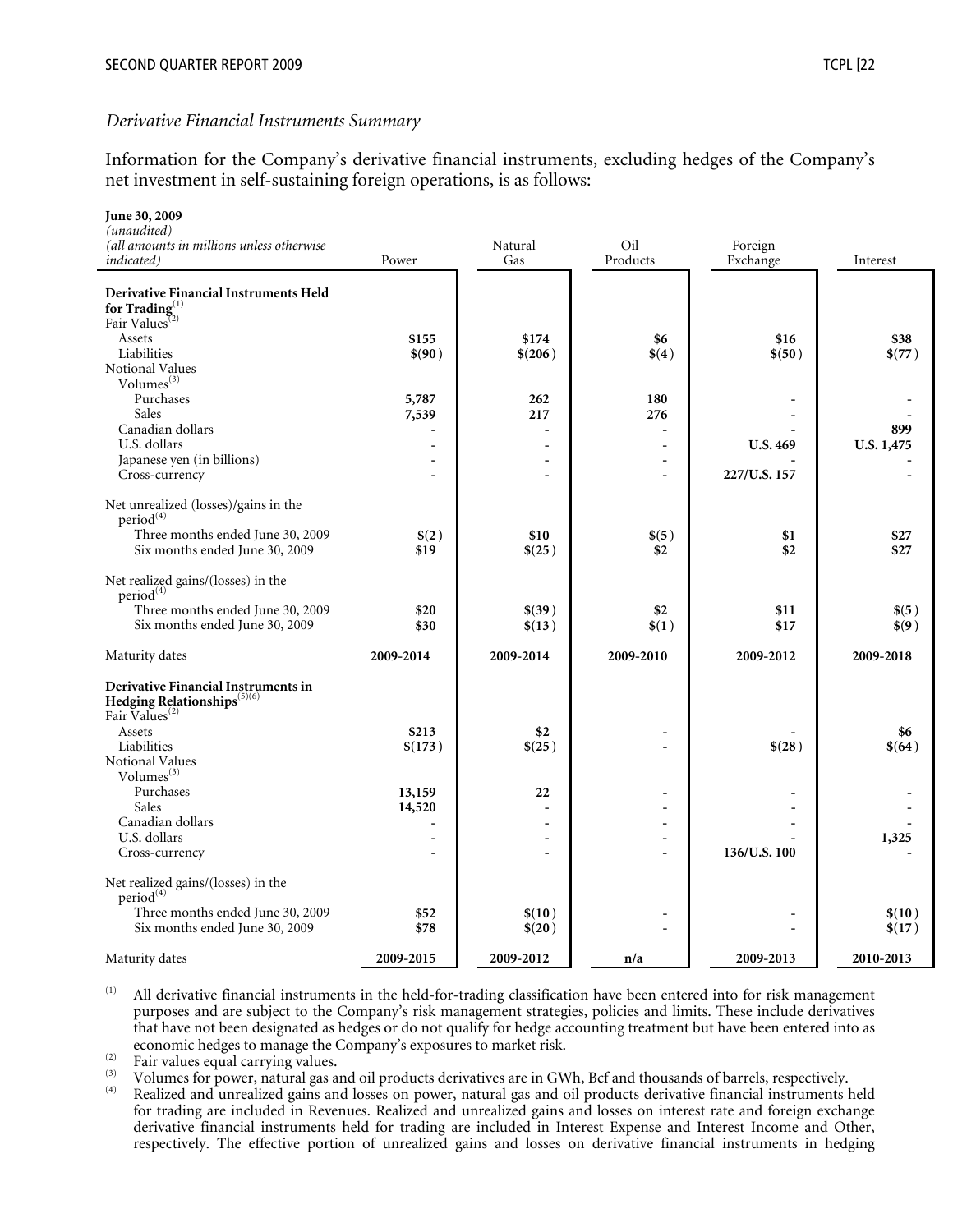relationships are initially recognized in Other Comprehensive Income, and are reclassified to Revenues, Interest

- $\overline{F}$  All hedging relationships are designated as cash flow hedges except for interest-rate derivative financial instruments designated as fair value hedges with a fair value of \$4 million and a notional amount of US\$150 million. Net realized gains on fair value hedges for the three and six months ended June 30, 2009 were \$1 million and \$2 million, respectively, and were included in Interest Expense. In second quarter 2009, the Company did not record any amounts in Net Income Applicable to Common Shares related to ineffectiveness for fair value hedges.
- $\frac{1}{100}$  Net Income Applicable to Common Shares for the three and six months ended June 30, 2009 included losses of \$4 million and gains of \$1 million, respectively, for the changes in fair value of power and natural gas cash flow hedges that were ineffective in offsetting the change in fair value of their related underlying positions. There were no gains or losses included in Net Income Applicable to Common Shares for the three and six months ended June 30, 2009 for discontinued cash flow hedges. No amounts have been excluded from the assessment of hedge effectiveness.

| (unaudited)<br>(all amounts in millions unless otherwise                                                                            |                      | Natural                | Oil                    | Foreign                        |                     |
|-------------------------------------------------------------------------------------------------------------------------------------|----------------------|------------------------|------------------------|--------------------------------|---------------------|
| <i>indicated</i> )                                                                                                                  | Power                | Gas                    | Products               | Exchange                       | Interest            |
| <b>Derivative Financial Instruments Held</b><br>for Trading<br>Fair Values <sup>(1)(4)</sup>                                        |                      |                        |                        |                                |                     |
| Assets<br>Liabilities<br>Notional Values <sup>(4)</sup><br>Volumes <sup>(2)</sup>                                                   | \$132<br>\$(82)      | \$144<br>\$(150)       | \$10<br>\$(10)         | \$41<br>\$(55)                 | \$57<br>\$(117)     |
| Purchases<br>Sales<br>Canadian dollars<br>U.S. dollars                                                                              | 4,035<br>5,491<br>L. | 172<br>162<br>$\equiv$ | 410<br>252<br>$\equiv$ | <b>U.S. 479</b>                | 1,016<br>U.S. 1,575 |
| Japanese Yen (in billions)<br>Cross-currency                                                                                        | $\overline{a}$       | L.                     | $\overline{a}$<br>÷,   | <b>JPY 4.3</b><br>227/U.S. 157 |                     |
| Net unrealized (losses)/gains in the<br>period <sup>(3)</sup><br>Three months ended June 30, 2008<br>Six months ended June 30, 2008 | \$(2)<br>\$(5)       | \$7<br>\$(11)          |                        | \$2<br>\$(7)                   | \$2<br>$(2)$        |
| Net realized gains/(losses) in the<br>period <sup>(3)</sup><br>Three months ended June 30, 2008<br>Six months ended June 30, 2008   | \$8<br>\$9           | \$(20)<br>\$5          | ۳                      | \$5<br>\$10                    | \$7<br>\$10         |
| Maturity dates <sup>(4)</sup>                                                                                                       | 2009-2014            | 2009-2011              | 2009                   | 2009-2012                      | 2009-2018           |
| Derivative Financial Instruments in<br>Hedging Relationships $(5)(6)$<br>Fair Values <sup>(1)(4)</sup>                              |                      |                        |                        |                                |                     |
| Assets<br>Liabilities<br>Notional Values <sup>(4)</sup><br>Volumes <sup>(2)</sup>                                                   | \$115<br>\$(160)     | \$(18)                 |                        | \$2<br>\$(24)                  | \$8<br>\$(122)      |
| Purchases<br>Sales<br>Canadian dollars                                                                                              | 8,926<br>13,113      | 9                      |                        |                                | 50                  |
| U.S. dollars<br>Cross-currency                                                                                                      |                      |                        | $\sim$<br>÷,           | U.S. 15<br>136/U.S. 100        | U.S. 1,475          |
| Net realized (losses)/ gains in the<br>period <sup>(3)</sup>                                                                        |                      |                        |                        |                                |                     |
| Three months ended June 30, 2008<br>Six months ended June 30, 2008                                                                  | \$(37)<br>\$(38)     | \$11<br>\$19           |                        |                                | $\$(3)$<br>\$(2)    |
| Maturity dates <sup>(4)</sup>                                                                                                       | 2009-2014            | 2009-2011              | n/a                    | 2009-2013                      | 2009-2019           |

Fair values equal carrying values.<br>
<sup>(2)</sup> Volumes for power, natural gas and oil products derivatives are in GWh, Bcf and thousands of barrels, respectively.<br>
(3) Realized and unrealized gains and losses on power, natural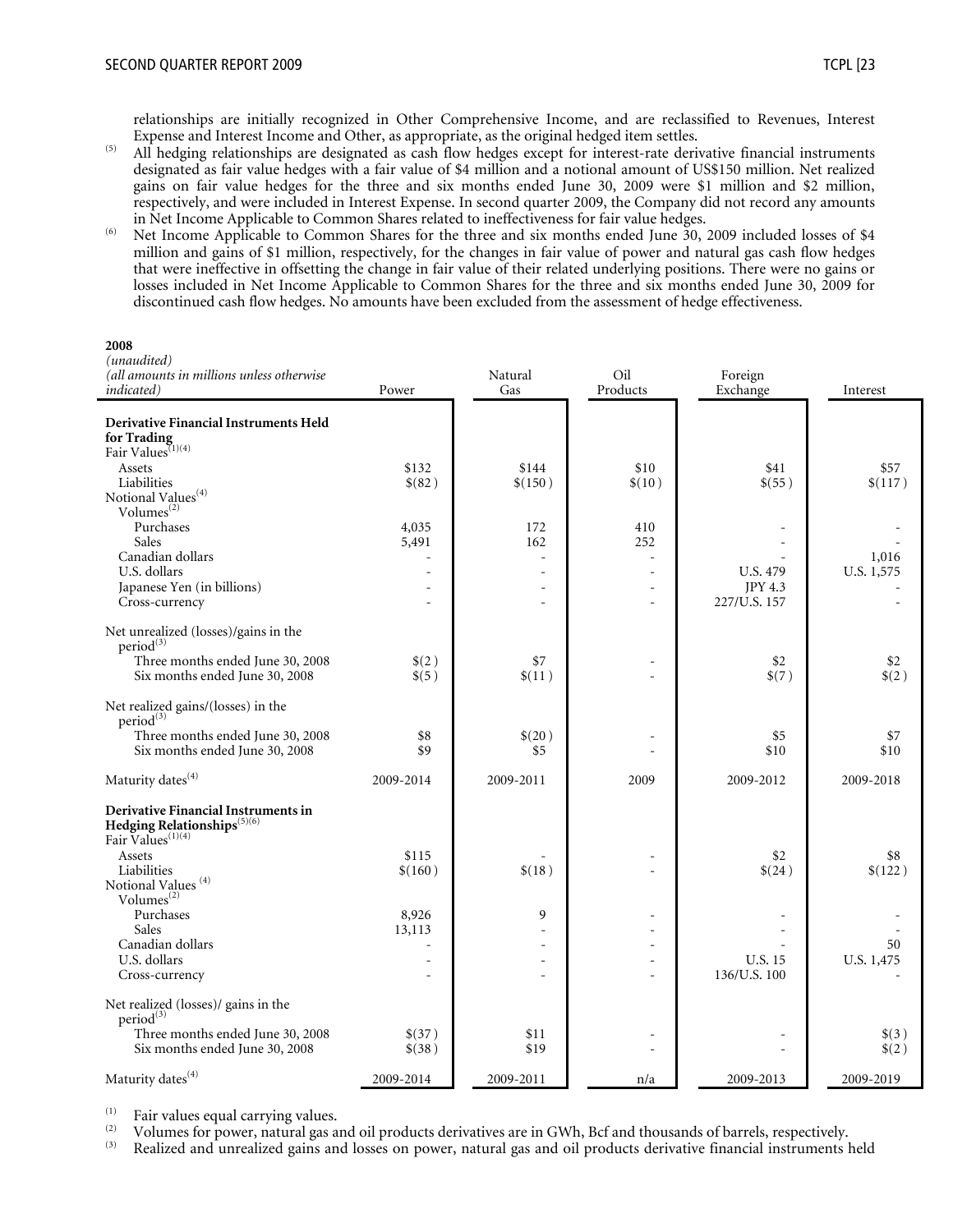for trading are included in Revenues. Realized and unrealized gains and losses on interest rate and foreign exchange derivative financial instruments held for trading are included in Interest Expense and Interest Income and Other, respectively. The effective portion of unrealized gains and losses on derivative financial instruments in hedging relationships are initially recognized in Other Comprehensive Income, and are reclassified to Revenues, Interest Expense and Interest Income and Other, as appropriate, as the original hedged item settles.<br>
As at December 31, 2008.<br>
All hedging relationships are designated as such flave hedges away for interest rate day.

- 
- (5) All hedging relationships are designated as cash flow hedges except for interest-rate derivative financial instruments designated as fair value hedges with a fair value of \$8 million and notional amounts of \$50 million and US\$50 million at December 31, 2008. There were no net realized gains or losses on fair value hedges for the three and six months ended June 30, 2008. In second quarter 2008, the Company did not record any amounts in Net Income Applicable to
- Common Shares related to ineffectiveness for fair value hedges.<br><sup>(6)</sup> Net Income Applicable to Common Shares for the three and six months ended June 30, 2008 included losses of \$5 million and \$3 million, respectively, for the changes in fair value of power and natural gas cash flow hedges that were ineffective in offsetting the change in fair value of their related underlying positions. There were no gains or losses included in Net Income Applicable to Common Shares for the three and six months ended June 30, 2008 for discontinued cash flow hedges. No amounts have been excluded from the assessment of hedge effectiveness.

#### *Balance Sheet Presentation of Derivative Financial Instruments*

The fair value of the derivative financial instruments in the Company's Balance Sheet was as follows:

| (unaudited)<br>(millions of dollars)                | <b>June 30, 2009</b> | December 31, 2008 |
|-----------------------------------------------------|----------------------|-------------------|
| Current<br>Other current assets<br>Accounts payable | 445<br>(445)         | 318<br>(298)      |
| Long-term<br>Other assets<br>Deferred amounts       | 165<br>(396)         | 191<br>(694)      |

#### *Other Risks*

Additional risks faced by the Company are discussed in the MD&A in TCPL's 2008 Annual Report. These risks remain substantially unchanged since December 31, 2008.

## **Controls and Procedures**

As of June 30, 2009, an evaluation was carried out under the supervision of, and with the participation of management, including the President and Chief Executive Officer and the Chief Financial Officer, of the effectiveness of TCPL's disclosure controls and procedures as defined under the rules adopted by the Canadian securities regulatory authorities and by the SEC. Based on this evaluation, the President and Chief Executive Officer and the Chief Financial Officer concluded that the design and operation of TCPL's disclosure controls and procedures were effective as at June 30, 2009.

During the recent fiscal quarter, there have been no changes in TCPL's internal control over financial reporting that have materially affected, or are reasonably likely to materially affect, TCPL's internal control over financial reporting.

During second quarter 2009, TCPL completed its integration of Ravenswood's internal controls over financial reporting.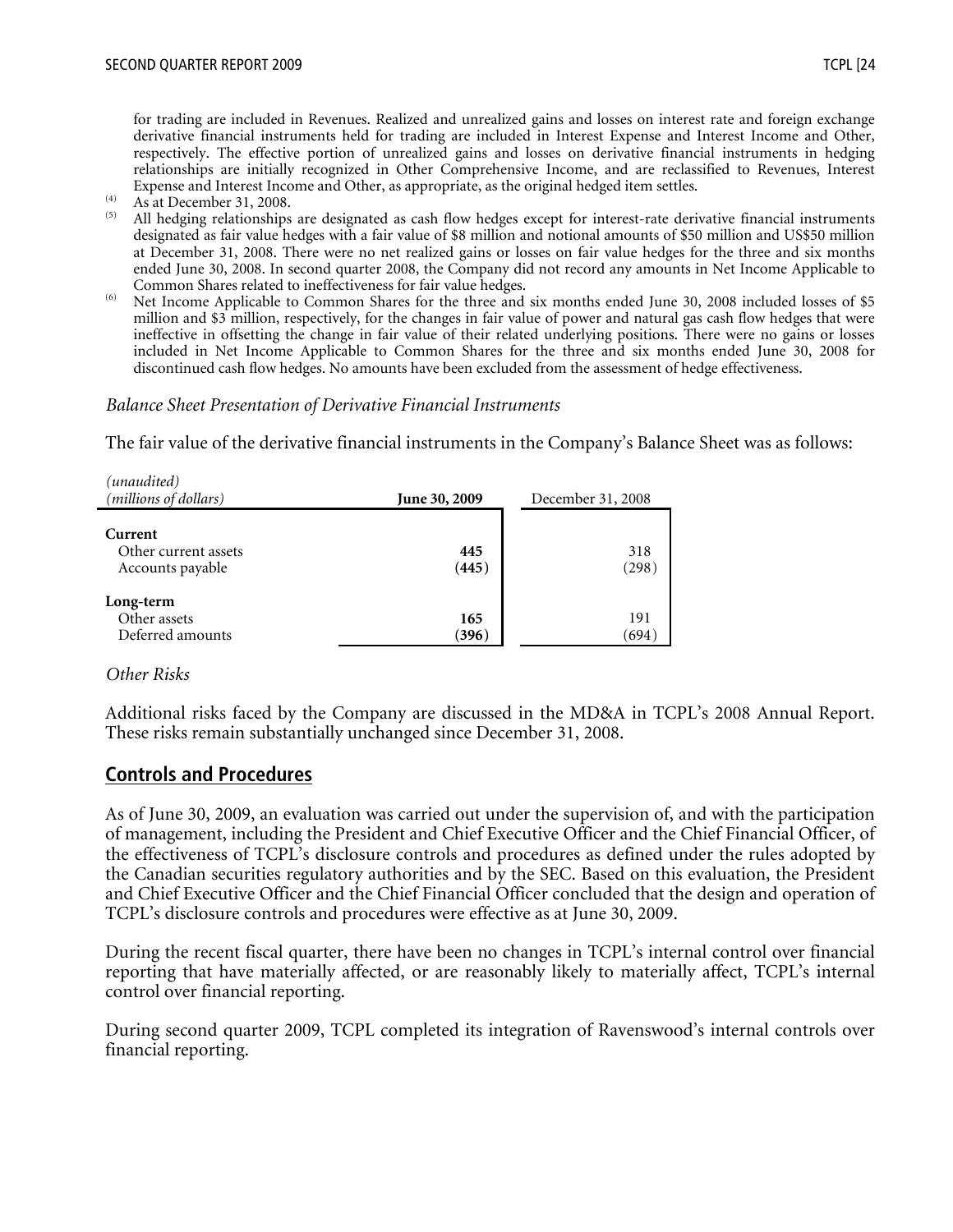# **Outlook**

The economic turmoil and deterioration of financial markets in North America is continuing to have a slowing effect on certain aspects of the North American economy. TCPL does not expect this to have a material effect on the Company's financial position, access to capital markets, committed projects or corporate strategy.

Since the disclosure in TCPL's 2008 Annual Report, the Company's earnings outlook for 2009 has declined due to the negative impact of reduced market prices for power on Energy's results. With respect to the Pipelines segment, although the global economic downturn has an impact on throughput on certain pipelines and on some drilling activities, the short-term financial outlook for the Company's Pipelines segment is not expected to be materially impacted as the pipeline assets are generally underpinned by contracts or earn a regulated rate of return.

TCPL completed the issuance of \$3.1 billion of long-term debt in first quarter 2009 and approximately \$1.0 billion of common shares at the end of 2008. While these offerings will impact future net income applicable to common shares through carrying costs, when combined with \$1.8 billion of cash provided by operations in the first half of 2009, they have contributed to a cash balance of \$2.8 billion at June 30, 2009 and provided most of the necessary financing for the Company's 2009 capital expenditure program and acquisition of the remaining interest in Keystone. This strategy of strengthening TCPL's liquidity and financial position through its ability to successfully access capital markets in very volatile and uncertain economic times has reduced the Company's future financing risk around its committed growth program. For further information on outlook, refer to the MD&A in TCPL's 2008 Annual Report.

Since December 31, 2008, there have been no changes to TCPL's credit ratings. TransCanada Corporation's issuer rating assigned by Moody's Investors Service (Moody's) is Baa1 with a stable outlook. TCPL's senior unsecured debt is rated A with a stable outlook by DBRS, A3 with a stable outlook by Moody's and A- with a stable outlook by Standard and Poor's.

# **Recent Developments**

# **Pipelines**

# Keystone

On June 16, 2009, TCPL announced an agreement to acquire ConocoPhillips' remaining interest in Keystone for approximately US\$550 million plus the assumption of approximately US\$200 million of short-term indebtedness. The purchase price reflects ConocoPhillips' capital contributions to date and includes an allowance for funds used during construction. TCPL will also assume responsibility for ConocoPhillips' share of the capital investment required to complete the project, resulting in an incremental commitment of approximately US\$1.7 billion through the end of 2012. The transaction is expected to close in third quarter 2009, subject to the receipt of certain regulatory approvals. At June 30, 2009, TCPL's equity ownership in the Keystone partnerships was 77 per cent.

The first phase of Keystone is currently under construction. It will extend 3,456 km (2,148 miles) from Hardisty, Alberta to serve markets in Wood River and Patoka, Illinois, and have an initial nominal capacity of 435,000 barrels per day (bbl/d). Commissioning of this segment is expected to commence in late 2009 with commercial operations to follow in early 2010. At July 30, 2009, the first phase was approximately 80 per cent complete. The pipeline is expected to subsequently be expanded to a nominal capacity of 590,000 bbl/d and extend to Cushing, Oklahoma. Commissioning of the Cushing segment is expected to commence in late 2010.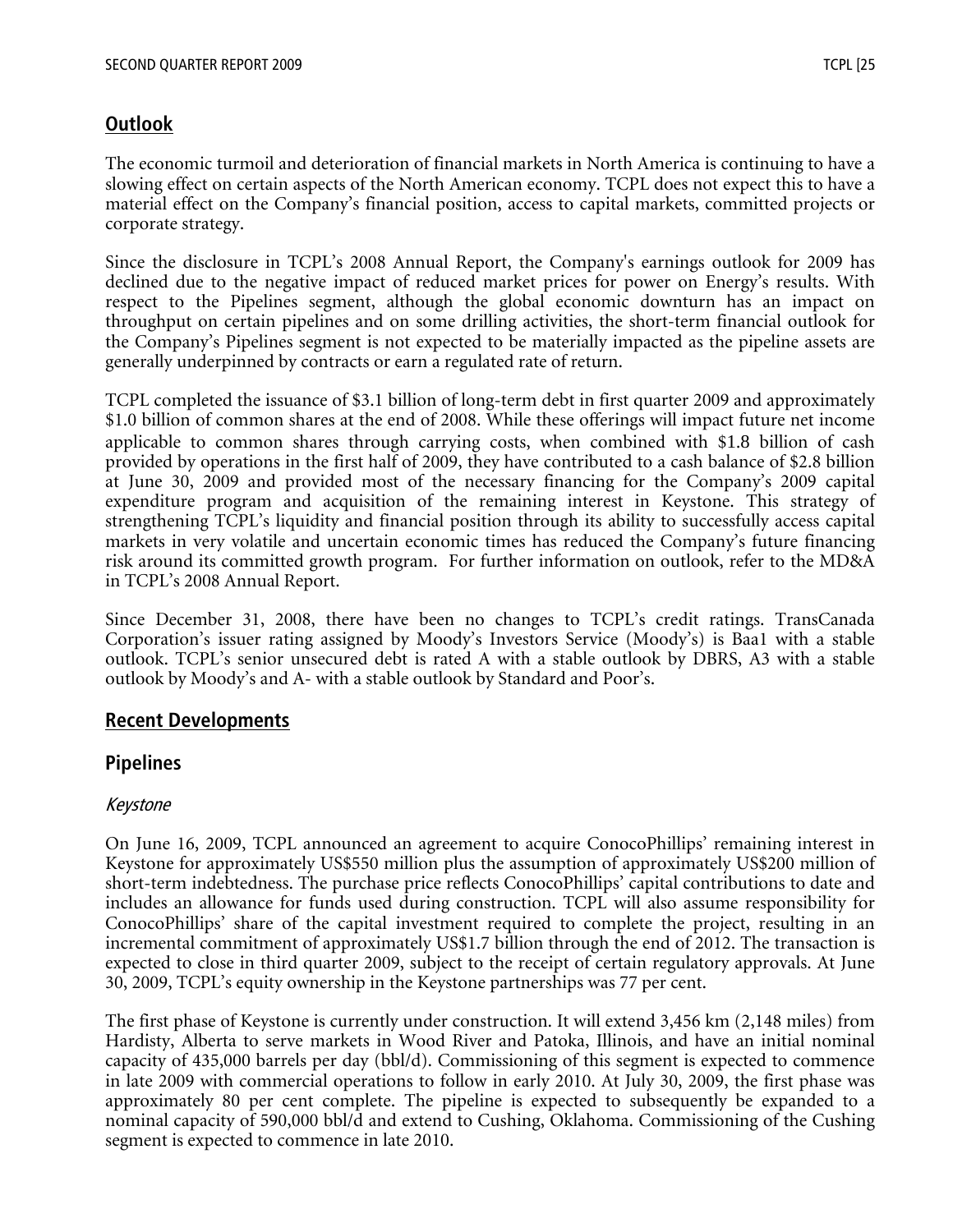Keystone is also currently seeking the necessary regulatory approvals in Canada and the U.S. to construct and operate an expansion and extension of the pipeline that will provide additional capacity of 500,000 bbl/d from Western Canada to the U.S. Gulf Coast in 2012. This Keystone expansion will extend 2,720 km (1,690 miles) from Hardisty, Alberta to a delivery point near existing terminals in Port Arthur, Texas. Construction of the expansion facilities is anticipated to commence in 2010 following the receipt of the necessary regulatory approvals.

The total capital cost of Keystone is expected to be approximately US\$12 billion. Approximately US\$3 billion has been spent to date with the remaining approximately US\$9 billion expected to be incurred by the end of 2012. Capital costs related to the construction of Keystone are subject to capital cost riskand-reward sharing mechanisms with its customers.

Keystone is expected to begin generating EBITDA in first quarter 2010 when commercial operations to Wood River and Patoka, Illinois commence, with EBITDA increasing through 2011 and 2012 as subsequent phases are placed in service. Based on current long-term commitments of 910,000 bbl/d, Keystone is expected to generate EBITDA of approximately US\$1.2 billion in 2013, its first full year of commercial operation serving both the U.S. Midwest and Gulf Coast markets. If volumes increase to 1.1 million bbl/d, the full commercial design of the system, Keystone would generate approximately US\$1.5 billion of annual EBITDA. In the future, Keystone can be economically expanded from 1.1 million bbl/d to 1.5 million bbl/d in response to additional market demand.

## Alaska

On June 11, 2009, TCPL and ExxonMobil Corporation reached an agreement to work together to progress TCPL's Alaska pipeline project. With a forecasted capital cost of US\$26 billion (2007 estimate in 2007 dollars), the project would provide a variety of benefits to Alaska and Canada, as well as the rest of the U.S., including substantial revenues, jobs, business opportunities and new, long-term stable supplies of natural gas.

The Alaska pipeline project continues to move forward with project development, including engineering, environmental reviews, Alaska Native and Canadian Aboriginal engagement, and commercial work to conclude an initial binding open season by July 2010. Subject to the completion of a successful open season, construction of the approximately 2,700 km (1,700 miles), 4.5 Bcf per day pipeline would begin in 2016, once environmental and regulatory approvals are received, and the pipeline would begin transporting natural gas in 2018.

# North Baja

On July 1, 2009, TCPL sold the North Baja pipeline to PipeLines LP. As part of the transaction, TCPL agreed to amend its incentive distribution rights with PipeLines LP. TCPL received aggregate consideration totalling approximately US\$395 million from PipeLines LP, including approximately US\$200 million in cash and 6,371,680 common units of PipeLines LP. PipeLines LP utilized US\$170 million of its US\$250 million committed and available bank facility to fund this transaction. TCPL's ownership in PipeLines LP increased to 42.6 per cent as a result of this transaction. The Company will continue to operate the North Baja pipeline.

# Alberta System

The Company has initiated discussions with stakeholders to transfer the Alberta System's 2008 – 2009 Revenue Requirement Settlement to NEB jurisdiction. Following these discussions, TCPL will apply to the NEB for approval of final 2009 tolls.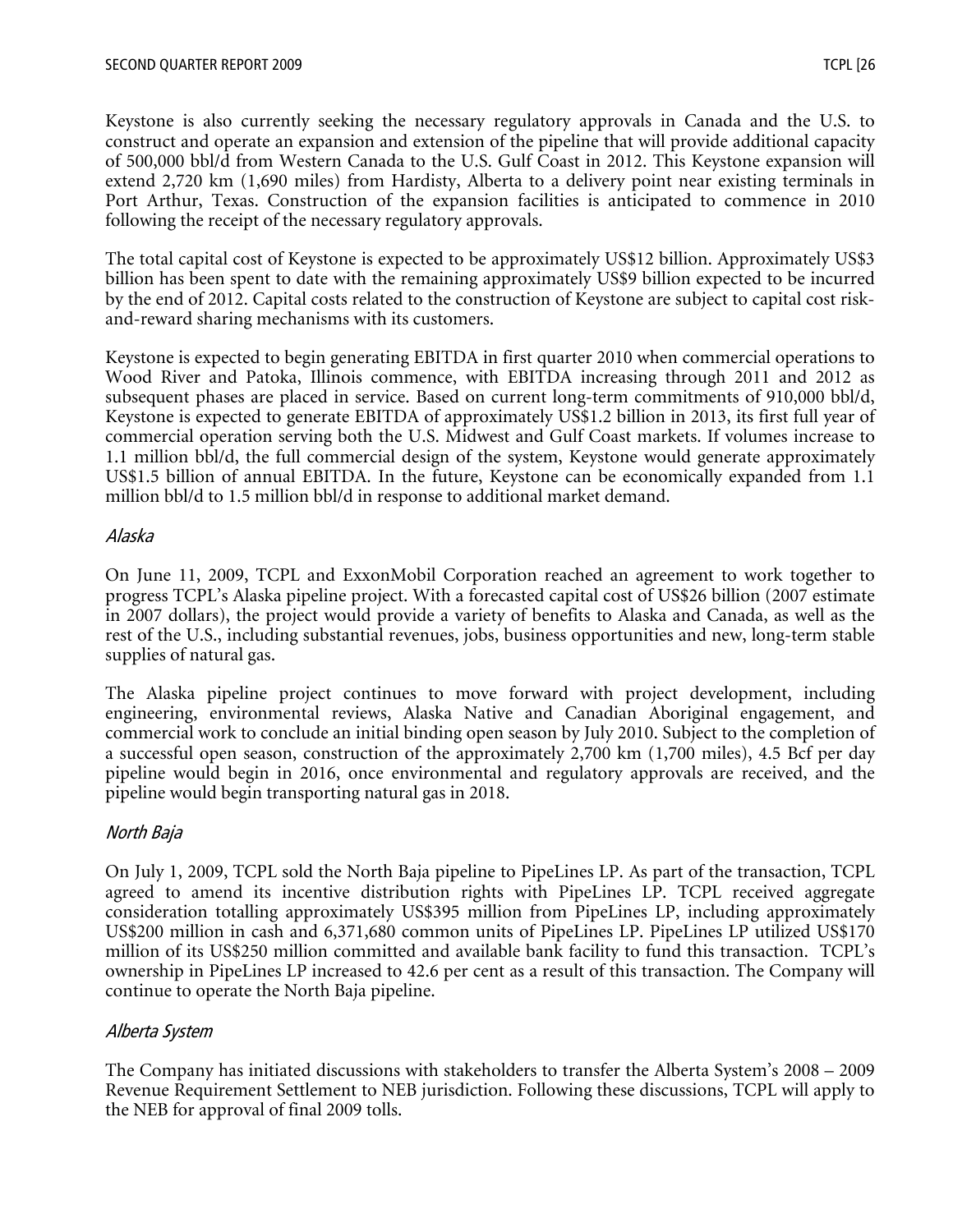In April 2009, TCPL submitted an application to the NEB for approval to construct and operate the Groundbirch pipeline, which comprises a 77 km (48 miles) natural gas pipeline and related facilities including meter stations and valve sites. The Groundbirch pipeline is an extension of the Alberta System which is expected to connect natural gas supply primarily from the Montney shale gas region in northeast B.C. to existing infrastructure in northwest Alberta. In June 2009, the NEB announced that it will hold a public hearing process on the application. The oral part of the hearing is scheduled to begin November 17, 2009. Subject to regulatory approvals, construction of the Groundbirch pipeline is expected to commence in July 2010 with final completion anticipated in November 2010.

In May 2009, TCPL filed a Project Description with the NEB to construct the Horn River natural gas pipeline. The Horn River pipeline is a proposed extension of the Alberta System to service the Horn River shale gas region in northeast B.C. Horn River producers have recently notified TCPL that they are extending their construction schedule for upstream production facilities which will enhance their ability to manage project costs. Therefore, TCPL will delay the in-service date of the Horn River pipeline from 2011 to 2012.

## Guadalajara

In May 2009, TCPL entered into a contract to build, own and operate a US\$320 million pipeline in Mexico, which is supported by a 25-year contract for its entire capacity with Comisión Federal de Electricidad, Mexico's state-owned electric company.

The proposed Guadalajara pipeline will extend 310 km (193 miles) from an LNG terminal under construction near Manzanillo, Mexico, to Guadalajara and is expected to be capable of transporting 500 million cubic feet per day of natural gas. The Company expects to complete most of the construction in 2010 with a targeted in-service date of March 2011.

# TQM

In June 2009, the NEB approved TQM's final tolls for 2007 and 2008, consisting of a 6.4 per cent aftertax weighted average cost of capital on its cost of capital application for the years 2007 and 2008. This decision equates to a 9.85 per cent return on 40 per cent deemed common equity in 2007 and a 9.75 per cent return on 40 per cent deemed common equity in 2008. The decision granted TQM an aggregate return on capital, leaving it to TQM to choose its optimal capital structure. TQM expects to recover the variance between interim and final tolls for 2007 and 2008 in third quarter 2009. The net earnings impact related to the variance was recorded by TQM in first quarter 2009.

## Ventures LP

In May 2009, the AUC announced that it intends to seek an Order in Council allowing it to set rates on the Ventures LP pipeline. Ventures LP has initiated appeal proceedings of this decision and the application to the court is expected to commence in third quarter 2009.

## Bison

The Bison pipeline project is expected to be in service November 2010. The regulatory approval process and the engineering and procurement work are progressing as planned.

## Review of NEB ROE Formula

In May 2009, the NEB received comments on whether it should initiate a multi-pipeline review of the RH-2-94 Decision pursuant to the *National Energy Board Act (Canada)* (NEB Act), which established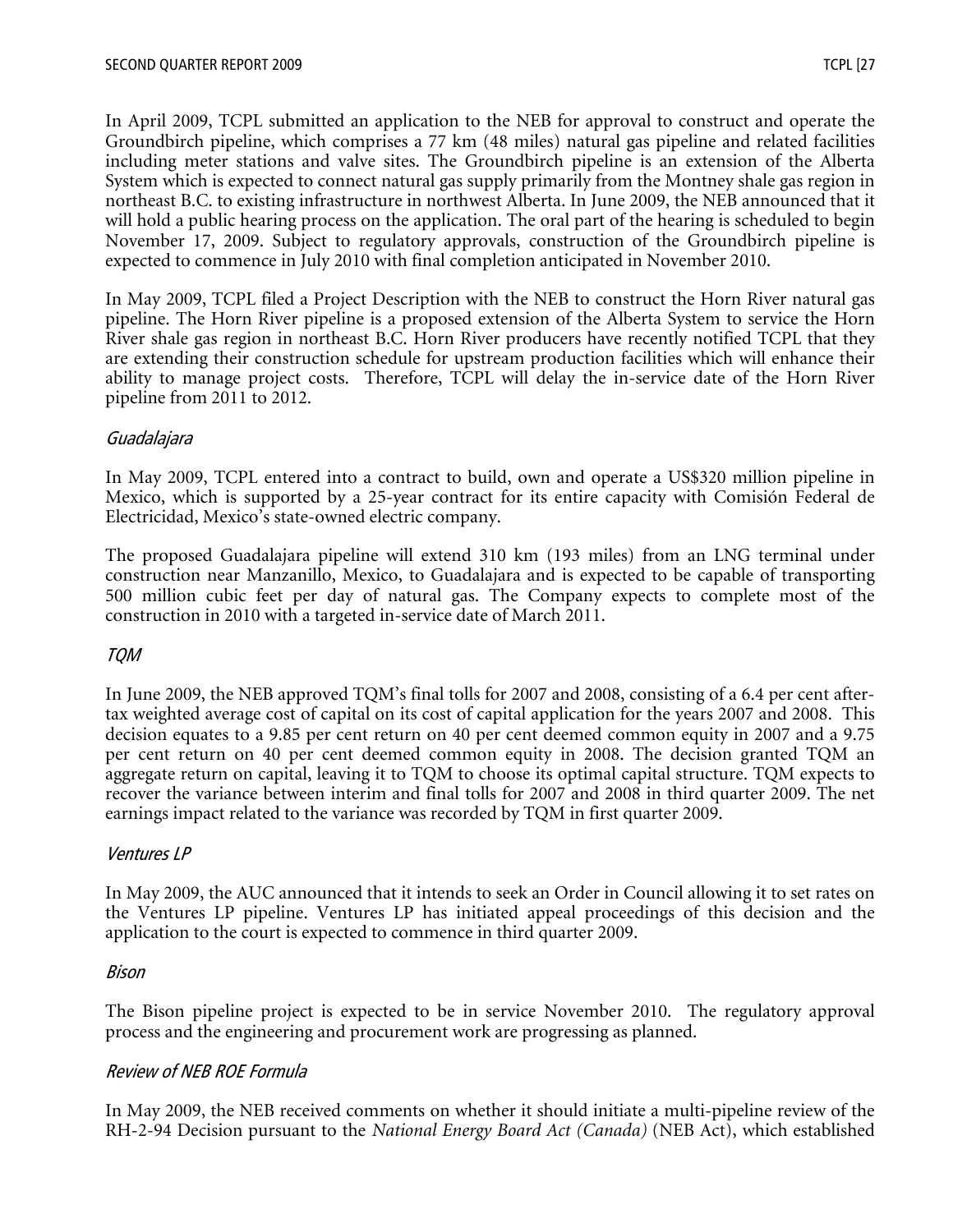an ROE formula tied to 10 year and 30 year Government of Canada bond rates, that has formed the basis of determining tolls for pipelines under NEB jurisdiction since January 1, 1995. Based on comments submitted, the NEB has decided to initiate a review of this decision by seeking comments on the continuing applicability of the decision by September 18, 2009. TCPL's position, included in its May 2009 letter to the NEB, is that the decision should be rescinded on a prospective basis.

# Land Matters Consultation Initiative

In May 2009, the NEB issued its RH-2-2008 Decision on the Land Matters Consultation Initiative Stream 3 with respect to financial issues related to pipeline abandonment. All pipeline companies regulated under the NEB Act will be required to comply with the framework and action plan set out in the decision. The NEB's goal is to have pipeline companies begin collecting and setting aside funds to cover future abandonment costs no later than mid-2014. There are several filing deadlines in the action plan with which NEB regulated pipeline companies have to comply, including deadlines for the preparation and filing of an estimate of the abandonment costs, developing a proposal for collection of funds through tolls or some other satisfactory method and developing a proposed process to set aside the funds collected. As a result of this decision, TCPL has initiated a project to estimate the abandonment costs on its NEB regulated pipelines to be filed with the NEB for approval by May 31, 2011.

# **Energy**

# Bruce Power

On July 6, 2009, Bruce Power and the OPA amended certain terms and conditions of commercial agreements in place between the two parties.

Payments received pursuant to the Bruce B floor price mechanism were previously subject to repayment during the entire term of the contract, dependent on future periods' spot prices. The contract with the OPA was amended such that, beginning in 2009, annual payments received will not be subject to repayment in future years.

Other changes to the contract with the OPA include the removal of a support payment cap for Bruce A. The cumulative support payments received by Bruce A, which are equal to the difference between the fixed prices under the OPA contract and spot market prices, were originally capped at \$575 million until both Units 1 and 2 were restarted. Under the amendment, should either of the restarted Units 1 and 2 not be placed into commercial service by December 31, 2011, Bruce A will receive spot prices on all of its output until the restart of both units is complete, after which Bruce A prices will return to the then prevailing contract levels.

The OPA contract was also amended, commencing July 6, 2009, to provide for deemed generation payments to Bruce Power at contract prices under circumstances when Bruce Power generation is reduced due to system curtailments on the Independent Electricity System Operator controlled grid in Ontario.

Additionally, the capital cost sharing mechanism for the restart and refurbishment of Bruce A Units 1 and 2 was amended such that the OPA will not share in any cost overruns over \$3.4 billion. Previously the OPA was responsible for 25 per cent of cost overruns above \$3.4 billion through a future adjustment to the fixed price paid to Bruce Power for power generated by the Bruce A units. Although Bruce Power estimates the total capital costs to be \$3.4 billion, the Company's current view is that costs may exceed that amount by up to ten per cent. Units 1 and 2 are expected to return to service by the end of 2010.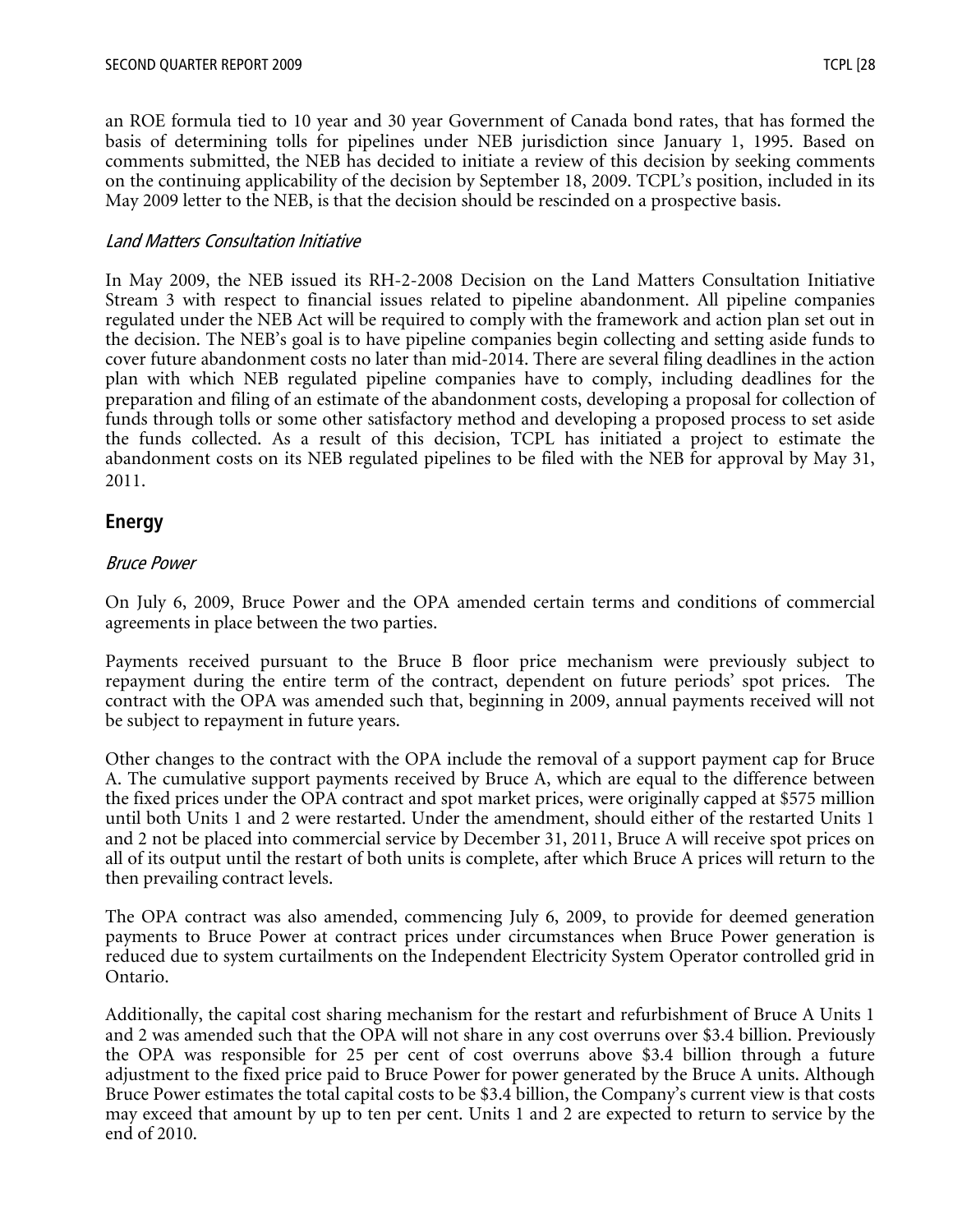## Cartier Wind

On June 10, 2009, the Government of Québec approved the construction of the 212 MW Gros-Morne and 58 MW Montagne-Sèche wind farms. Both wind farms are expected to be operational by 2012, representing an investment of approximately \$340 million. These are the fourth and fifth Québec based wind farms either in place or under development by Cartier Wind, which is 62 per cent owned by TCPL.

# Kibby Wind

TCPL continues to advance construction on the Kibby Wind power project, including the installation of 22 turbines which are expected to be completed in the summer of 2009. Kibby Wind is expected to have the capacity to produce 132 MW of power when complete, with commissioning of the first phase of the project to begin in late 2009.

## Coolidge

TCPL expects to begin construction of the US\$500 million Coolidge generating station in August 2009. The 575 MW, simple-cycle, natural gas-fired peaking power facility is expected to be in service in second quarter 2011.

## Bécancour

On June 29, 2009, TCPL entered into an agreement with Hydro-Québec to continue to suspend all electricity generation from the Bécancour power plant throughout 2010. Hydro-Québec has the option, subject to certain conditions, to extend the suspension on an annual basis until such time as regional electricity demand levels recover. TCPL will continue to receive payments under the agreement similar to those that would have been received under the normal course of operation.

## Ravenswood

Ravenswood's 972 MW Unit 30 returned to service May 17, 2009 following an extensive outage. The Company continues to work with its insurers with respect to claims for both the physical damage and business interruption losses associated with the outage.

In 2010, the Company expects capacity prices in the New York City Zone J, in which Ravenswood operates, to return to historic levels, which were somewhat higher than current rates. This increase in capacity prices will be driven in part by the long-planned retirement of a power generating facility owned by the New York Power Authority, which is scheduled to occur in January 2010.

# **Share Information**

As at June 30, 2009, TCPL had 602 million issued and outstanding common shares.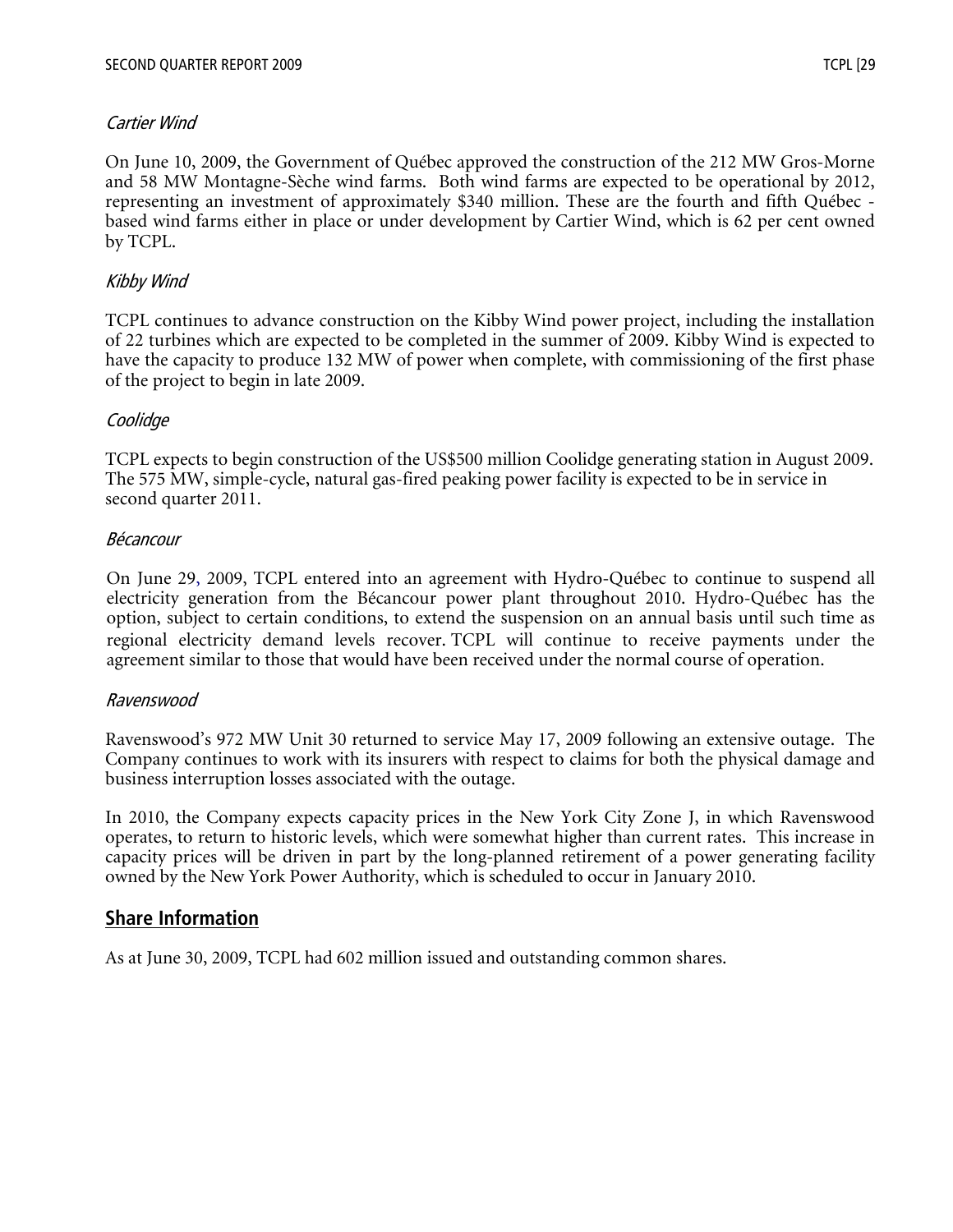# **Selected Quarterly Consolidated Financial Data**(1)

| (unaudited)<br>2009                                                                                |              | 2008         |              |              |              |              | 2007         |              |
|----------------------------------------------------------------------------------------------------|--------------|--------------|--------------|--------------|--------------|--------------|--------------|--------------|
| (millions of dollars except per share<br>amounts)                                                  | Second       | First        | Fourth       | Third        | Second       | First        | Fourth       | Third        |
| Revenues<br>Net Income Applicable to Common<br>Shares                                              | 2,127<br>311 | 2,380<br>330 | 2,332<br>274 | 2,137<br>383 | 2,017<br>318 | 2,133<br>445 | 2,189<br>373 | 2,187<br>320 |
| <b>Share Statistics</b><br>Net income applicable to common<br>shares per share - Basic and Diluted | \$0.52       | \$0.55       | \$0.47       | \$0.70       | \$0.60       | \$0.84       | \$0.71       | \$0.61       |

The selected quarterly consolidated financial data has been prepared in accordance with Canadian GAAP. Certain comparative figures have been reclassified to conform with the current year's presentation.

#### *Factors Impacting Quarterly Financial Information*

In Pipelines, which consists primarily of the Company's investments in regulated pipelines and regulated natural gas storage facilities, annual revenues and net income fluctuate over the long term based on regulators' decisions and negotiated settlements with shippers. Generally, quarter-overquarter revenues and net income during any particular fiscal year remain relatively stable with fluctuations resulting from adjustments being recorded due to regulatory decisions and negotiated settlements with shippers, seasonal fluctuations in short-term throughput volumes on U.S. pipelines, acquisitions and divestitures, and developments outside of the normal course of operations.

In Energy, which consists primarily of the Company's investments in electrical power generation plants and non-regulated natural gas storage facilities, quarter-over-quarter revenues and net income are affected by seasonal weather conditions, customer demand, market prices, planned and unplanned plant outages, acquisitions and divestitures, certain fair value adjustments and developments outside of the normal course of operations.

Significant developments that impacted the last eight quarters' EBIT and Net Income Applicable to Common Shares are as follows:

- Second quarter 2009, Energy's EBIT included net unrealized losses of \$7 million pre-tax (\$5 million after tax) due to changes in the fair value of proprietary natural gas storage inventory and natural gas forward purchase and sale contracts. Energy's EBIT also included contributions from Portlands Energy, which was placed in service in April 2009.
- First quarter 2009, Energy's EBIT included net unrealized losses of \$13 million pre-tax (\$9) million after tax) due to changes in the fair value of proprietary natural gas storage inventory and natural gas forward purchase and sale contracts.
- Fourth quarter 2008, Energy's EBIT included net unrealized gains of \$7 million pre-tax (\$6 million after tax) due to changes in the fair value of proprietary natural gas storage inventory and natural gas forward purchase and sale contracts. Corporate's EBIT included net unrealized losses of \$57 million pre-tax (\$39 million after tax) for changes in the fair value of derivatives used to manage the Company's exposure to rising interest rates but which do not qualify as hedges for accounting purposes.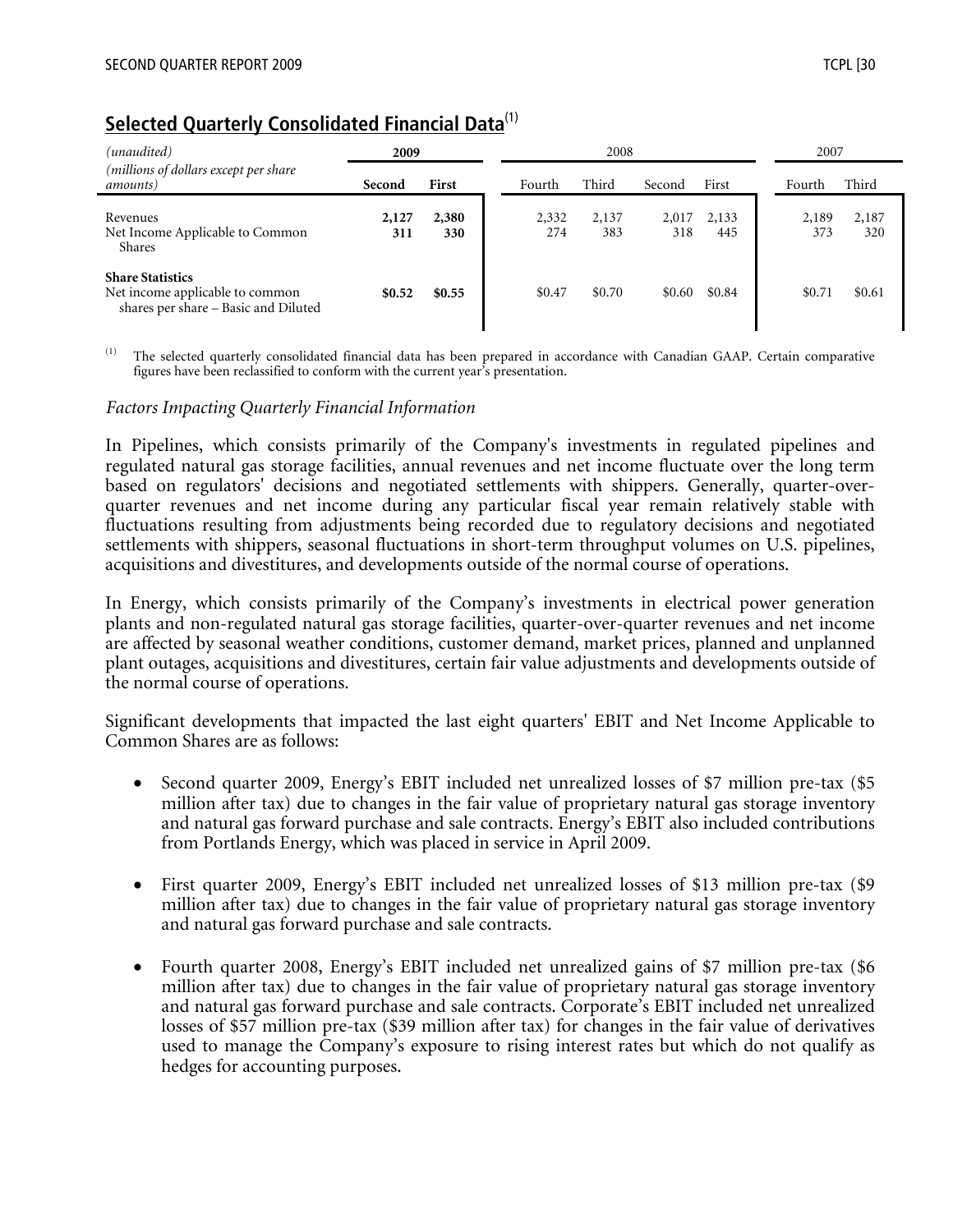- Third quarter 2008, Energy's EBIT included contributions from the August 26, 2008 acquisition of Ravenswood. Net Income Applicable to Common Shares included favourable income tax adjustments of \$26 million from an internal restructuring and realization of losses.
- Second quarter 2008, Energy's EBIT included net unrealized gains of \$12 million pre-tax (\$8 million after tax) due to changes in the fair value of proprietary natural gas storage inventory and natural gas forward purchase and sale contracts. In addition, Western Power's revenues and EBIT increased due to higher overall realized prices and market heat rates in Alberta.
- First quarter 2008, Pipelines' EBIT included \$279 million pre-tax (\$152 million after tax) from the Calpine bankruptcy settlements received by GTN and Portland, and proceeds of \$17 million pre-tax (\$10 million after tax) from a lawsuit settlement. Energy's EBIT included a writedown of \$41 million pre-tax (\$27 million after tax) of costs related to the Broadwater LNG project and net unrealized losses of \$17 million pre-tax (\$12 million after tax) due to changes in the fair value of proprietary natural gas storage inventory and natural gas forward purchase and sale contracts.
- Fourth quarter 2007, Net Income Applicable to Common Shares included \$56 million of favourable income tax adjustments resulting from reductions in Canadian federal income tax rates and other legislative changes. Energy's EBIT increased due to a \$16 million pre-tax (\$14 million after tax) gain on sale of land previously held for development. Pipelines' EBIT increased as a result of recording incremental earnings related to a rate case settlement reached for the GTN System, effective January 1, 2007. Energy's EBIT included net unrealized gains of \$15 million pre-tax (\$10 million after tax) due to changes in the fair value of proprietary natural gas storage inventory and natural gas forward purchase and sale contracts.
- Third quarter 2007, Net Income Applicable to Common Shares included \$15 million of favourable income tax reassessments and associated interest income relating to prior years.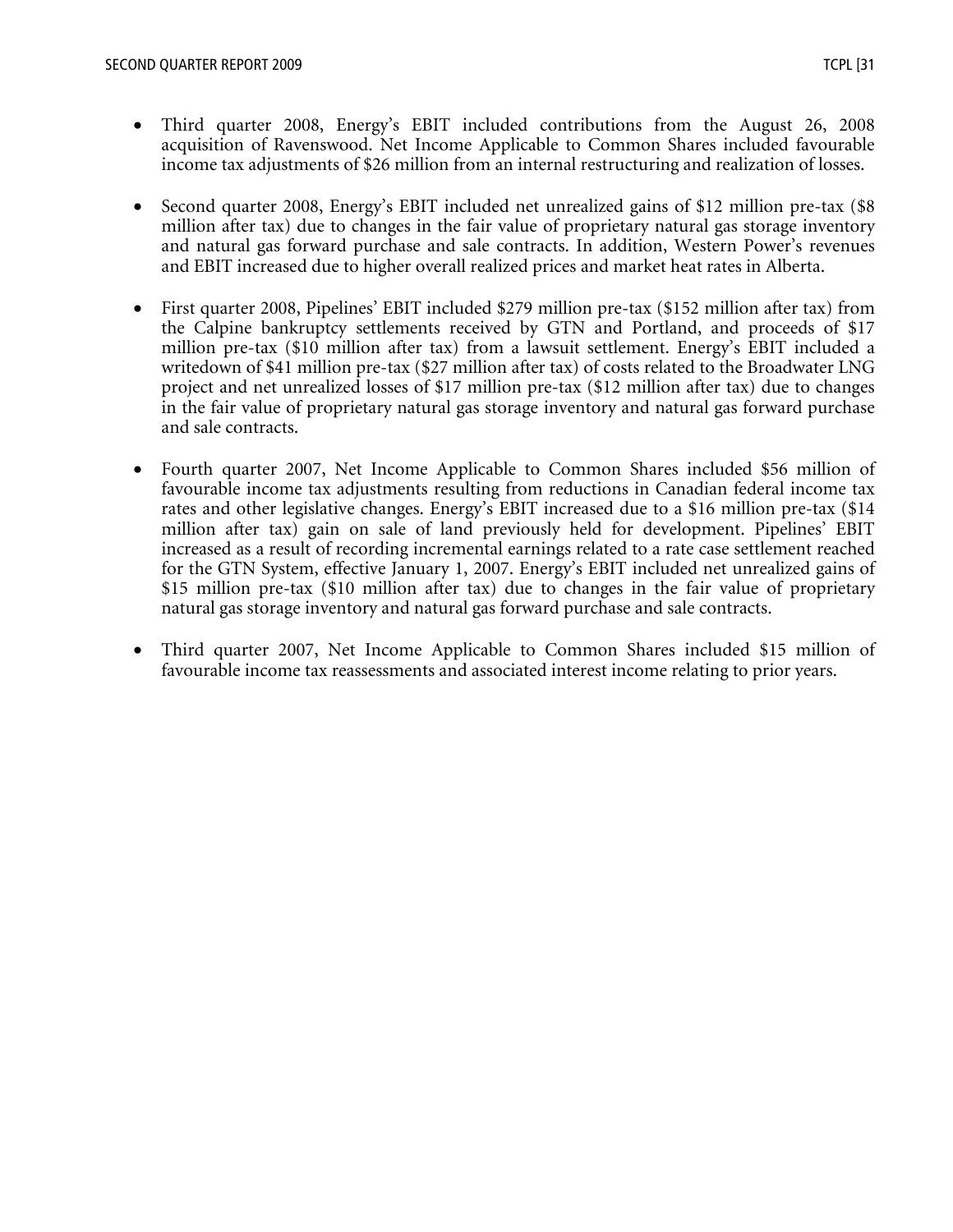# **Consolidated Income**

| (unaudited)                                   |       | Three months ended June 30 |                 | Six months ended June 30 |  |
|-----------------------------------------------|-------|----------------------------|-----------------|--------------------------|--|
| (millions of dollars)                         | 2009  | 2008                       | 2009            | 2008                     |  |
|                                               |       |                            |                 |                          |  |
| <b>Revenues</b>                               | 2,127 | 2,017                      | 4,507           | 4,150                    |  |
|                                               |       |                            |                 |                          |  |
| <b>Operating and Other Expenses/(Income)</b>  |       |                            |                 |                          |  |
| Plant operating costs and other               | 828   | 733                        | 1,665           | 1,431                    |  |
| Commodity purchases resold                    | 299   | 333                        | 729             | 729                      |  |
| Other income                                  | (10)  | (9)                        | (15)            | (37)                     |  |
| Calpine bankruptcy settlements                |       |                            |                 | (279)                    |  |
| Writedown of Broadwater LNG project costs     |       |                            |                 | 41                       |  |
|                                               | 1,117 | 1,057                      | 2,379           | 1,885                    |  |
|                                               | 1,010 | 960                        | 2,128           | 2,265                    |  |
|                                               |       |                            |                 |                          |  |
| Depreciation and amortization                 | 345   | 315                        | 691             | 625                      |  |
|                                               | 665   | 645                        | 1,437           | 1,640                    |  |
|                                               |       |                            |                 |                          |  |
| <b>Financial Charges/(Income)</b>             |       |                            |                 |                          |  |
| Interest expense                              | 264   | 191                        | 565             | 415                      |  |
| Financial charges of joint ventures           | 16    | 17                         | 30              | 33                       |  |
| Interest income and other                     | (34)  | (20)                       | (56)            | (31)                     |  |
|                                               | 246   | 188                        | 539             | 417                      |  |
|                                               |       |                            |                 |                          |  |
| Income before Income Taxes and Non-           |       |                            |                 |                          |  |
| <b>Controlling Interests</b>                  | 419   | 457                        | 898             | 1,223                    |  |
|                                               |       |                            |                 |                          |  |
| <b>Income Taxes</b>                           |       |                            |                 |                          |  |
| Current                                       | 37    | 103                        | 91              | 349                      |  |
| Future                                        | 58    | 19                         | 118             | 23                       |  |
|                                               | 95    | 122                        | 209             | 372                      |  |
| <b>Non-Controlling Interests</b>              |       |                            |                 |                          |  |
| Non-controlling interest in PipeLines LP      | 8     | 13                         | 32              | 34                       |  |
| Non-controlling interest in Portland          |       | (1)                        | 5               | 43                       |  |
|                                               | 8     | 12                         | $\overline{37}$ | $\overline{77}$          |  |
| <b>Net Income</b>                             | 316   | 323                        | 652             | 774                      |  |
|                                               |       |                            |                 |                          |  |
| <b>Preferred Share Dividends</b>              | 5     | 5                          | 11              | 11                       |  |
| <b>Net Income Applicable to Common Shares</b> | 311   | 318                        | 641             | 763                      |  |
|                                               |       |                            |                 |                          |  |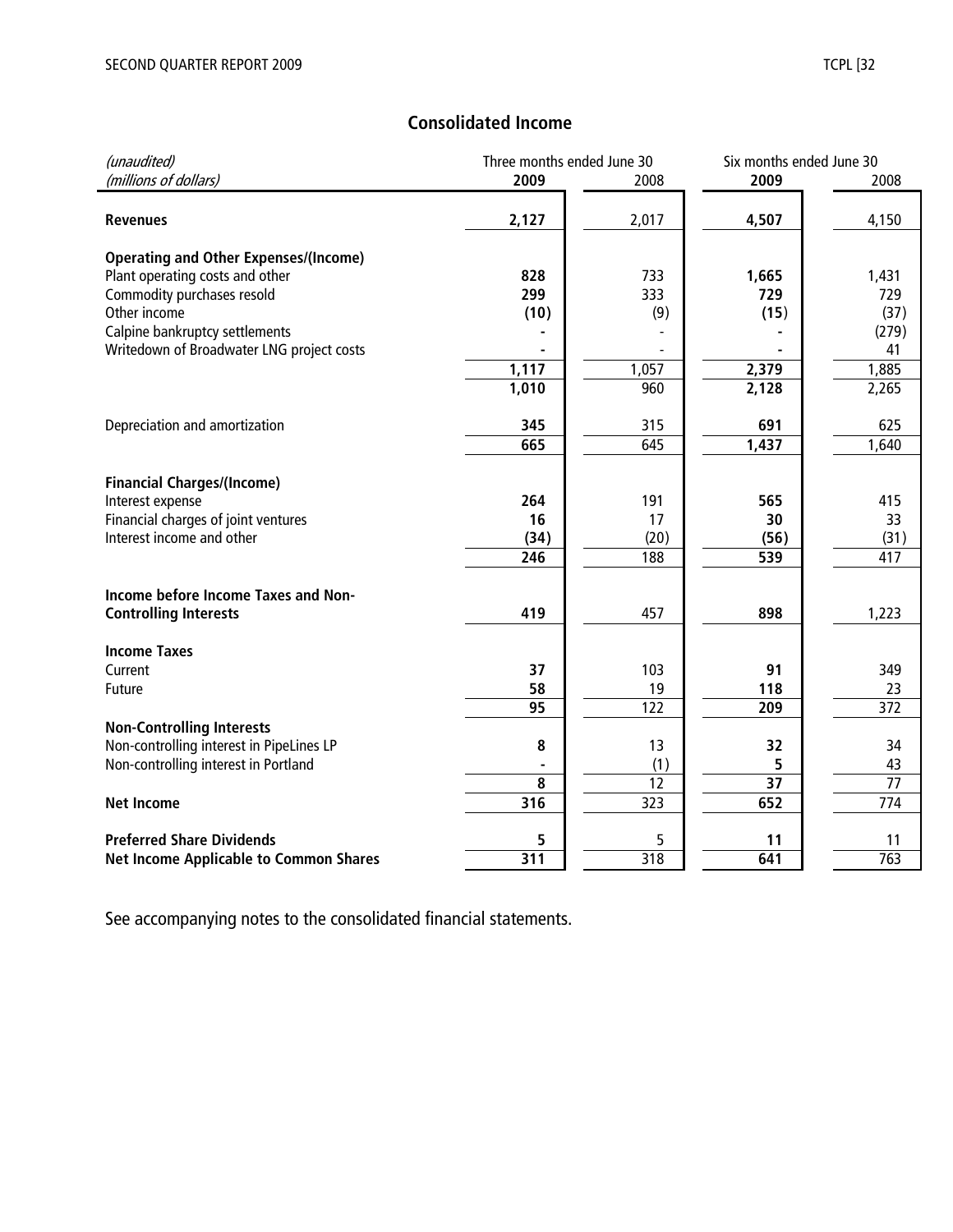# **Consolidated Cash Flows**

| (unaudited)                                         | Three months ended June 30 |       |          | Six months ended June 30 |
|-----------------------------------------------------|----------------------------|-------|----------|--------------------------|
| (millions of dollars)                               | 2009                       | 2008  | 2009     | 2008                     |
|                                                     |                            |       |          |                          |
| <b>Cash Generated From Operations</b>               |                            |       |          |                          |
| Net income                                          | 316                        | 323   | 652      | 774                      |
| Depreciation and amortization                       | 345                        | 315   | 691      | 625                      |
| Future income taxes                                 | 58                         | 19    | 118      | 23                       |
| Non-controlling interests                           | 8                          | 12    | 37       | 77                       |
| Employee future benefits funding (in excess of)/    |                            |       |          |                          |
| lower than expense                                  | (23)                       | (7)   | (57)     | 13                       |
| Writedown of Broadwater LNG project costs           |                            |       |          | 41                       |
| Other                                               | (18)                       | 6     | 5        | 32                       |
|                                                     | 686                        | 668   | 1,446    | 1,585                    |
| Decrease/(increase) in operating working capital    | 305                        | (126) | 396      | (104)                    |
| Net cash provided by operations                     | 991                        | 542   | 1,842    | 1,481                    |
|                                                     |                            |       |          |                          |
| <b>Investing Activities</b>                         |                            |       |          |                          |
| Capital expenditures                                | (1, 263)                   | (633) | (2, 386) | (1,093)                  |
| Acquisitions, net of cash acquired                  | (115)                      | (2)   | (249)    | (4)                      |
| Deferred amounts and other                          | (154)                      | (1)   | (324)    | 111                      |
| Net cash used in investing activities               | (1, 532)                   | (636) | (2,959)  | (986)                    |
|                                                     |                            |       |          |                          |
| <b>Financing Activities</b>                         |                            |       |          |                          |
| Dividends on common and preferred shares            | (239)                      | (200) | (468)    | (390)                    |
| Advances received from/(repaid to) parent           | 1,065                      | 14    | 1,057    | (366)                    |
| Distributions paid to non-controlling interests     | (19)                       | (60)  | (40)     | (75)                     |
| Notes payable issued/(repaid), net                  | 233                        | 754   | (684)    | 1,090                    |
| Long-term debt issued, net of issue costs           |                            |       | 3,060    | 112                      |
| Reduction of long-term debt                         | (18)                       | (379) | (500)    | (773)                    |
| Long-term debt of joint ventures issued             | 92                         | 17    | 108      | 34                       |
| Reduction of long-term debt of joint ventures       | (33)                       | (28)  | (56)     | (57)                     |
| Common shares issued                                | 52                         | 69    | 126      | 125                      |
| Net cash provided by/(used in) financing activities | 1,133                      | 187   | 2,603    | (300)                    |
|                                                     |                            |       |          |                          |
| <b>Effect of Foreign Exchange Rate Changes on</b>   |                            |       |          |                          |
| <b>Cash and Cash Equivalents</b>                    | (60)                       | (3)   | (34)     | 20                       |
|                                                     |                            |       |          |                          |
| <b>Increase in Cash and Cash Equivalents</b>        | 532                        | 90    | 1,452    | 215                      |
|                                                     |                            |       |          |                          |
| <b>Cash and Cash Equivalents</b>                    |                            |       |          |                          |
| Beginning of period                                 | 2,220                      | 629   | 1,300    | 504                      |
|                                                     |                            |       |          |                          |
| <b>Cash and Cash Equivalents</b>                    |                            |       |          |                          |
| End of period                                       | 2,752                      | 719   | 2,752    | 719                      |
|                                                     |                            |       |          |                          |
| <b>Supplementary Cash Flow Information</b>          |                            |       |          |                          |
| Income taxes paid                                   | 56                         | 145   | 113      | 309                      |
| Interest paid                                       | 274                        | 277   | 537      | 479                      |
|                                                     |                            |       |          |                          |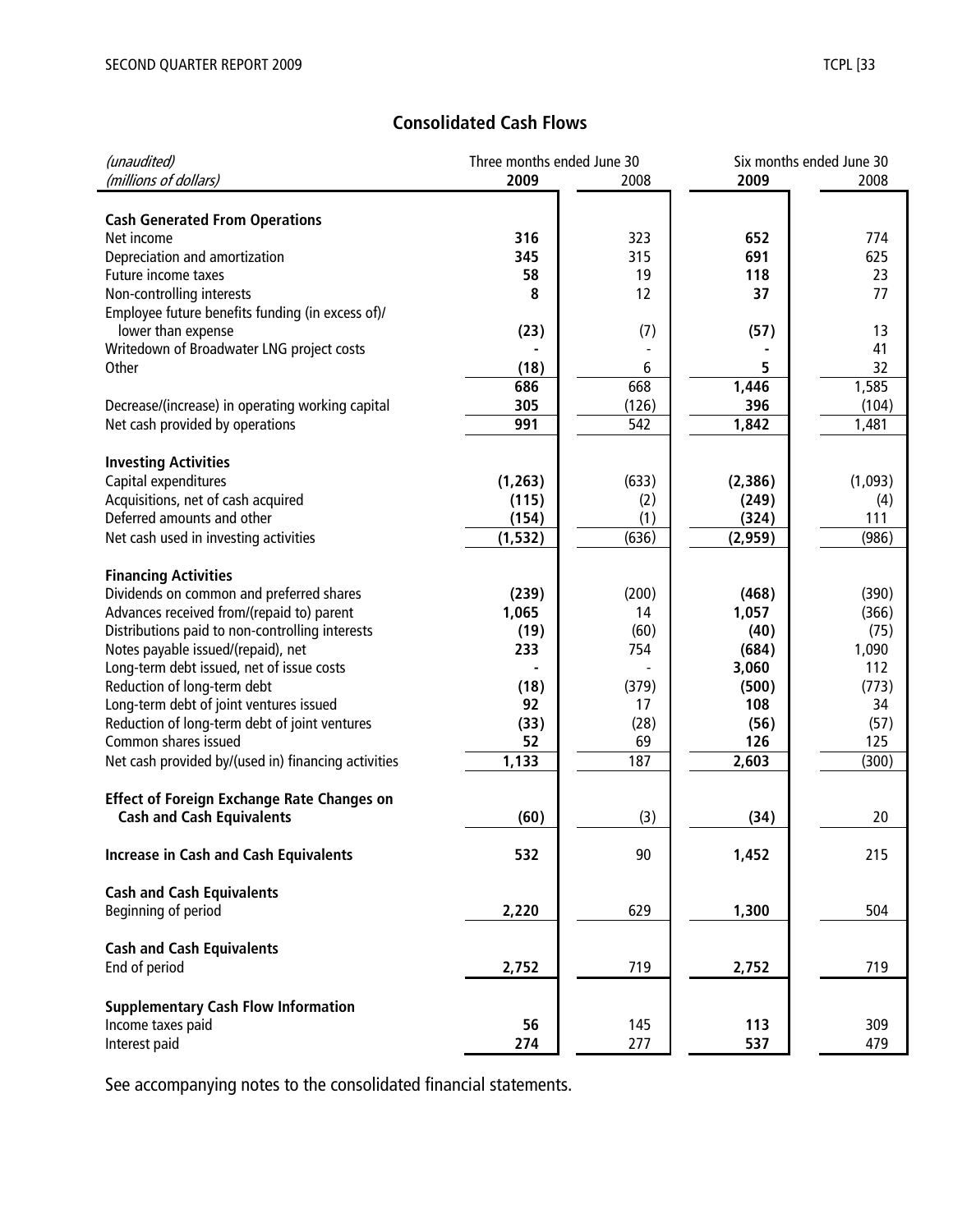# **Consolidated Balance Sheet**

| (unaudited)                                         | <b>June 30,</b> | December 31, |
|-----------------------------------------------------|-----------------|--------------|
| (millions of dollars)                               | 2009            | 2008         |
|                                                     |                 |              |
| <b>ASSETS</b>                                       |                 |              |
| <b>Current Assets</b>                               |                 |              |
| Cash and cash equivalents                           | 2,752           | 1,300        |
| Accounts receivable                                 | 889             | 1,280        |
| Due from TransCanada Corporation                    | 1,858           | 1,529        |
| Inventories                                         | 488             | 489          |
| Other                                               | 858             | 523          |
|                                                     | 6,845           | 5,121        |
| <b>Plant, Property and Equipment</b>                | 30,587          | 29,189       |
| Goodwill                                            | 4,169           | 4,397        |
| <b>Regulatory Assets</b>                            | 1,594           | 201          |
| <b>Other Assets</b>                                 | 2,206           | 2,027        |
|                                                     | 45,401          | 40,935       |
|                                                     |                 |              |
| <b>LIABILITIES AND SHAREHOLDERS' EQUITY</b>         |                 |              |
| <b>Current Liabilities</b>                          |                 |              |
| Notes payable                                       | 1,041           | 1,702        |
| Accounts payable                                    | 2,292           | 1,868        |
| Due to TransCanada Corporation                      | 3,207           | 1,821        |
| <b>Accrued interest</b>                             | 418             | 361          |
| Current portion of long-term debt                   | 570             | 786          |
| Current portion of long-term debt of joint ventures | 303             | 207          |
|                                                     | 7,831           | 6,745        |
| <b>Regulatory Liabilities</b>                       | 490             | 551          |
| <b>Deferred Amounts</b>                             | 860             | 1,168        |
| <b>Future Income Taxes</b>                          | 2,722           | 1,253        |
| <b>Long-Term Debt</b>                               | 17,545          | 15,368       |
| <b>Long-Term Debt of Joint Ventures</b>             | 796             | 869          |
| <b>Junior Subordinated Notes</b>                    | 1,151           | 1,213        |
|                                                     | 31,395          | 27,167       |
| <b>Non-Controlling Interests</b>                    |                 |              |
| Non-controlling interest in PipeLines LP            | 679             | 721          |
| Non-controlling interest in Portland                | 85              | 84           |
|                                                     | 764             | 805          |
| <b>Shareholders' Equity</b>                         | 13,242          | 12,963       |
|                                                     | 45,401          | 40,935       |
|                                                     |                 |              |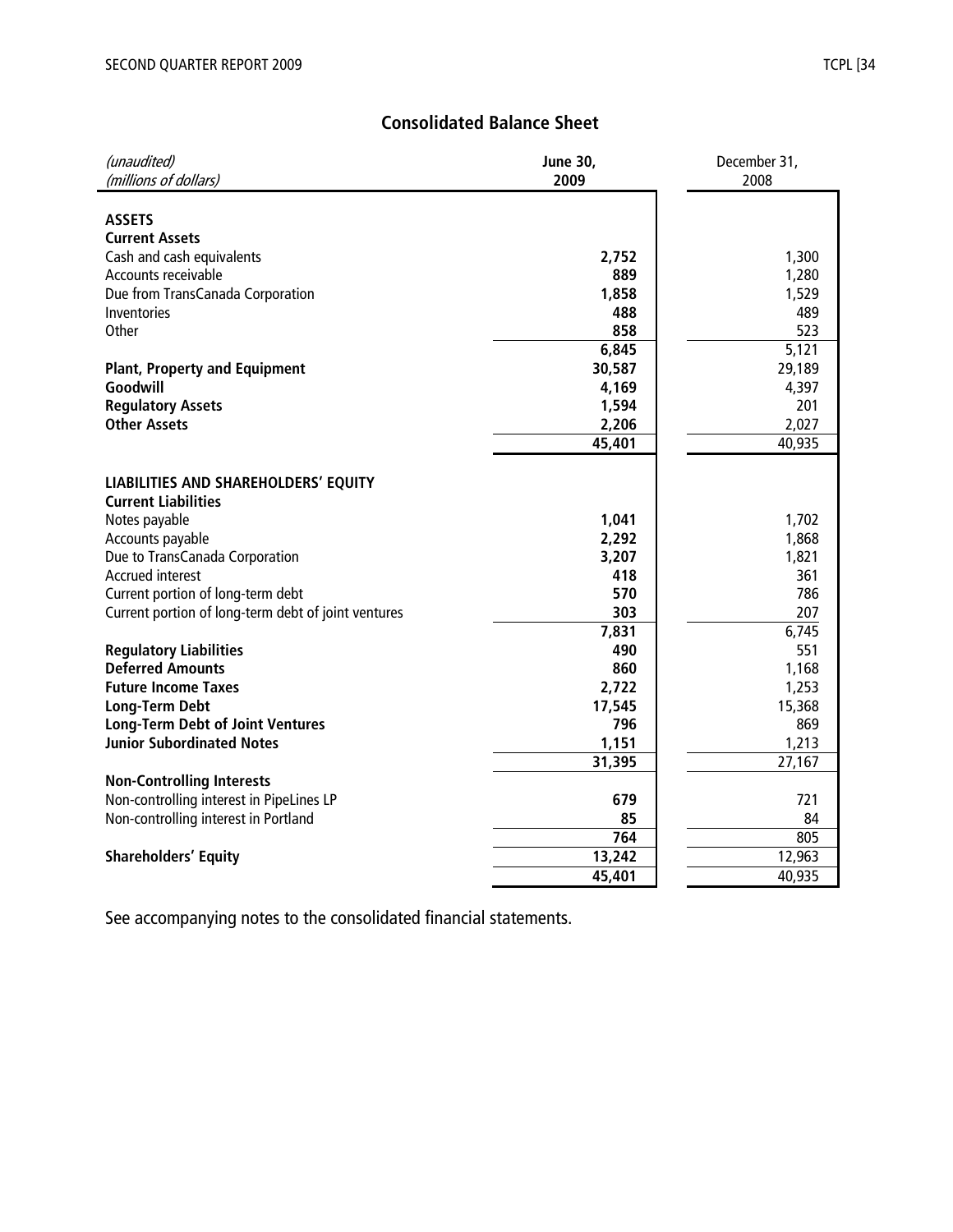| (unaudited)                                                                                                    | Three months ended June 30 |      | Six months ended June 30 |      |  |
|----------------------------------------------------------------------------------------------------------------|----------------------------|------|--------------------------|------|--|
| (millions of dollars)                                                                                          | 2009                       | 2008 | 2009                     | 2008 |  |
| <b>Net Income</b>                                                                                              | 316                        | 323  | 652                      | 774  |  |
| Other Comprehensive Income/(Loss), Net of                                                                      |                            |      |                          |      |  |
| <b>Income Taxes</b>                                                                                            |                            |      |                          |      |  |
| Change in foreign currency translation gains and<br>losses on investments in foreign operations <sup>(1)</sup> | (113)                      | (14) | (151)                    | 39   |  |
| Change in gains and losses on hedges of<br>investments in foreign operations <sup>(2)</sup>                    | 96                         | 17   | 96                       | (24) |  |
| Change in gains and losses on derivative<br>instruments designated as cash flow hedges <sup>(3)</sup>          | 37                         | 29   | 64                       | 33   |  |
| Reclassification to net income of gains and losses<br>on derivative instruments designated as cash             |                            |      |                          |      |  |
| flow hedges pertaining to prior periods <sup>(4)</sup>                                                         | (9)                        |      | (5)                      | (18) |  |
| Other Comprehensive Income/(Loss)                                                                              | 11                         | 33   | 4                        | 30   |  |
| <b>Comprehensive Income</b>                                                                                    | 327                        | 356  | 656                      | 804  |  |

# **Consolidated Comprehensive Income**

(1) Net of income tax expense of \$6 million and nil for the three and six months ended June 30, 2009, respectively (2008 - \$5 million expense and \$20 million recovery, respectively).

(2) Net of income tax expense of \$48 million and \$52 million for the three and six months ended June 30, 2009, respectively (2008 - \$8 million expense and \$14 million recovery, respectively).

 $^{(3)}$  Net of income tax expense of \$19 million and \$16 million for the three and six months ended June 30, 2009, respectively (2008 – expense of \$37 million and \$49 million, respectively).

(4) Net of income tax recovery of \$1 million and nil for the three and six months ended June 30, 2009, respectively (2008 – recovery of \$2 million and \$11 million, respectively).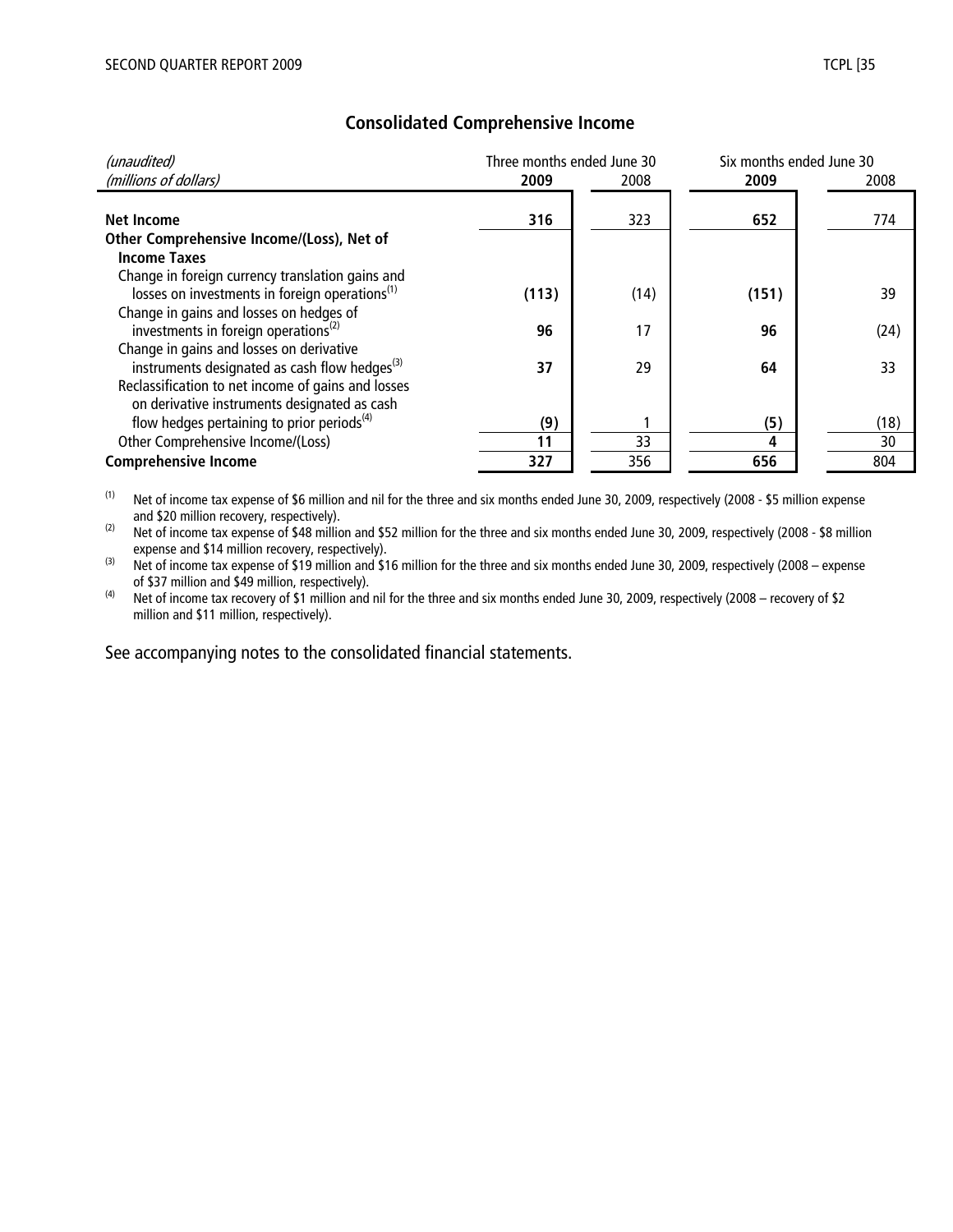| (unaudited)<br>(millions of dollars)                                                                                                                                          | Currency<br><b>Translation</b><br>Adjustments | Cash Flow<br>Hedges and<br>Other | Total |
|-------------------------------------------------------------------------------------------------------------------------------------------------------------------------------|-----------------------------------------------|----------------------------------|-------|
|                                                                                                                                                                               |                                               |                                  |       |
| Balance at December 31, 2008                                                                                                                                                  | (379)                                         | (93)                             | (472) |
| Change in foreign currency translation gains and losses on<br>investments in foreign operations <sup>(1)</sup>                                                                | (151)                                         |                                  | (151) |
| Change in gains and losses on hedges of investments in foreign<br>operations <sup>(2)</sup>                                                                                   | 96                                            |                                  | 96    |
| Changes in gains and losses on derivative instruments                                                                                                                         |                                               |                                  |       |
| designated as cash flow hedges <sup>(3)</sup><br>Reclassification to net income of gains and losses on derivative<br>instruments designated as cash flow hedges pertaining to |                                               | 64                               | 64    |
| prior periods <sup>(4)(5)</sup>                                                                                                                                               |                                               | (5)                              | (5)   |
| Balance at June 30, 2009                                                                                                                                                      | (434)                                         | (34)                             | (468) |
| Balance at December 31, 2007                                                                                                                                                  | (361)                                         | (12)                             | (373) |
| Change in foreign currency translation gains and losses on<br>investments in foreign operations <sup>(1)</sup>                                                                | 39                                            |                                  | 39    |
| Change in gains and losses on hedges of investments in foreign<br>operations <sup>(2)</sup>                                                                                   | (24)                                          |                                  | (24)  |
| Changes in gains and losses on derivative instruments<br>designated as cash flow hedges <sup>(3)</sup>                                                                        |                                               | 33                               | 33    |
| Reclassification to net income of gains and losses on derivative<br>instruments designated as cash flow hedges pertaining to                                                  |                                               |                                  |       |
| prior periods <sup>(4)</sup>                                                                                                                                                  |                                               | (18)                             | (18)  |
| Balance at June 30, 2008                                                                                                                                                      | (346)                                         | 3                                | (343) |

#### **Consolidated Accumulated Other Comprehensive Income**

(1) Net of income tax of nil for the six months ended June 30, 2009 (2008 - \$20 million recovery).<br>(2) Net of income tax expense of \$52 million for the six months ended June 30, 2009 (2008 - \$14)

(2) Net of income tax expense of \$52 million for the six months ended June 30, 2009 (2008 - \$14 million recovery).<br>(3) Net of income tax expense of \$16 million for the six months ended June 30, 2009 (2008 - \$49 million ex

(3) Net of income tax expense of \$16 million for the six months ended June 30, 2009 (2008 - \$49 million expense).<br>(4) Net of income tax of nil for the six months ended June 30, 2009 (2008 - \$11 million recovery)

(4) Net of income tax of nil for the six months ended June 30, 2009 (2008 - \$11 million recovery).<br>(5) The amount of gains related to cash flow hedges reported in accumulated other comprehensive

The amount of gains related to cash flow hedges reported in accumulated other comprehensive income that is expected to be reclassified to net income in the next 12 months is estimated to be \$4 million (\$10 million, net of tax). These estimates assume constant commodity prices, interest rates and foreign exchange rates over time, however, the amounts reclassified will vary based on the actual value of these factors at the date of settlement.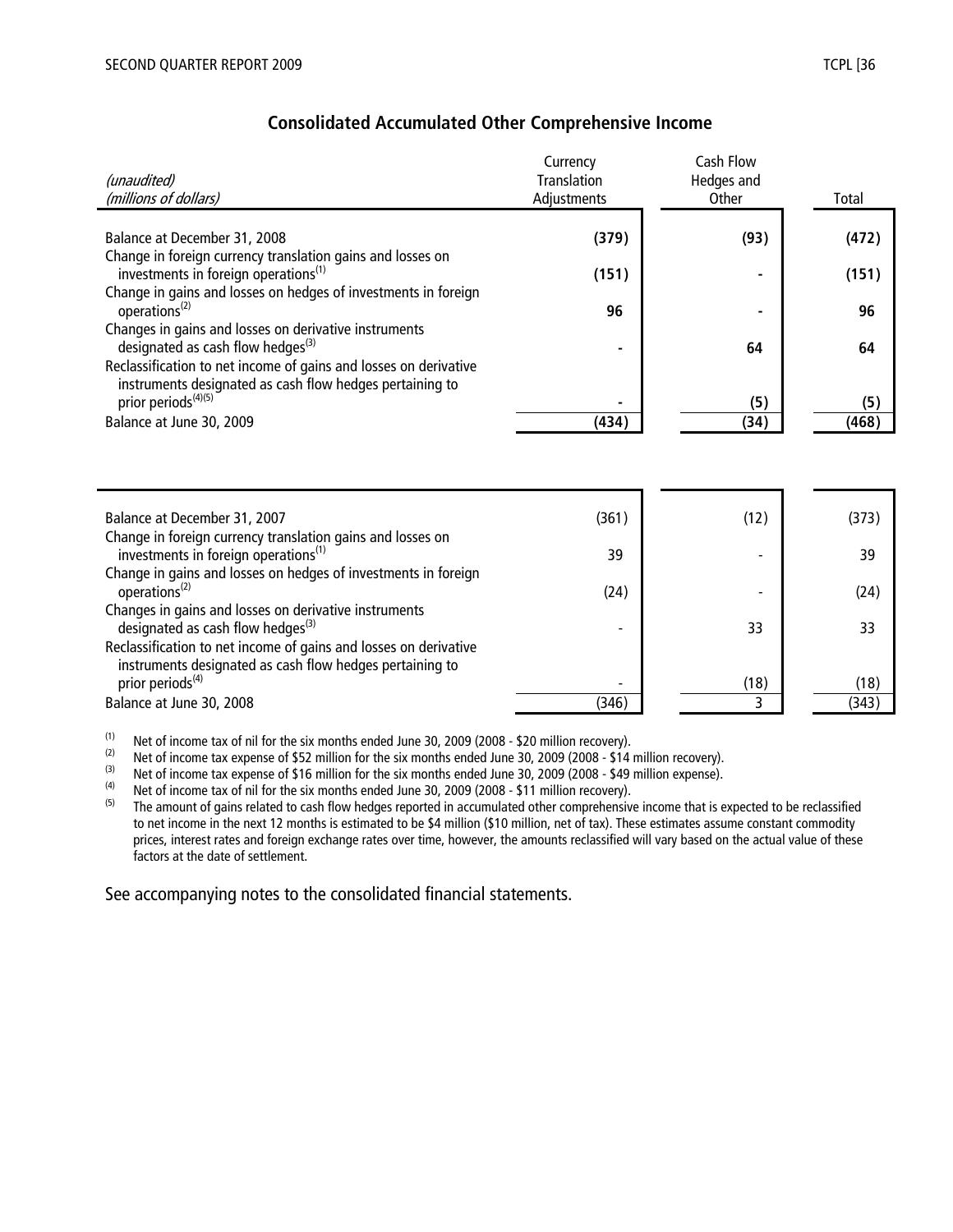# **Consolidated Shareholders' Equity**

| (unaudited)                                   | Six months ended June 30 |        |
|-----------------------------------------------|--------------------------|--------|
| (millions of dollars)                         | 2009                     | 2008   |
|                                               |                          |        |
| <b>Preferred Shares</b>                       | 389                      | 389    |
|                                               |                          |        |
| <b>Common Shares</b>                          |                          |        |
| Balance at beginning of period                | 8,973                    | 6,554  |
| Proceeds from common shares issued            | 126                      | 125    |
| Balance at end of period                      | 9,099                    | 6,679  |
|                                               |                          |        |
| <b>Contributed Surplus</b>                    | 284                      | 281    |
| Balance at beginning of period                |                          |        |
| Other                                         | 2                        |        |
| Balance at end of period                      | 286                      | 282    |
| <b>Retained Earnings</b>                      |                          |        |
| Balance at beginning of period                | 3,789                    | 3,202  |
| Net income                                    | 652                      | 774    |
| Preferred share dividends                     | (11)                     | (11)   |
| Common share dividends                        | (494)                    | (403)  |
| Balance at end of period                      | 3,936                    | 3,562  |
|                                               |                          |        |
| <b>Accumulated Other Comprehensive Income</b> |                          |        |
| Balance at beginning of period                | (472)                    | (373)  |
| Other comprehensive income                    | 4                        | 30     |
| Balance at end of period                      | (468)                    | (343)  |
|                                               | 3,468                    | 3,219  |
|                                               |                          |        |
| <b>Total Shareholders' Equity</b>             | 13,242                   | 10,569 |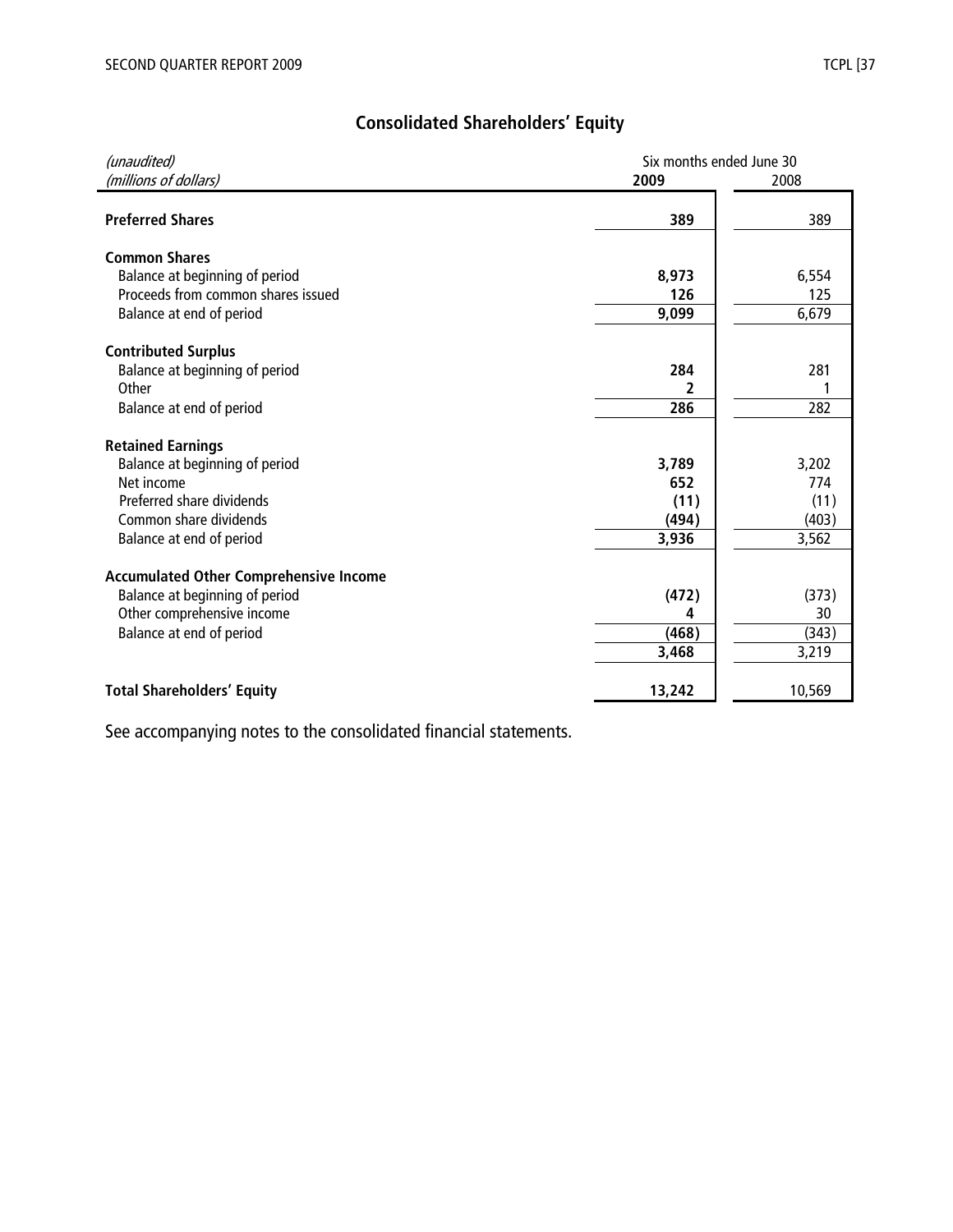## **Notes to Consolidated Financial Statements**

# **(Unaudited)**

# **1. Significant Accounting Policies**

The consolidated financial statements of TransCanada PipeLines Limited (TCPL or the Company) have been prepared in accordance with Canadian generally accepted accounting principles (GAAP). The accounting policies applied are consistent with those outlined in TCPL's annual audited Consolidated Financial Statements for the year ended December 31, 2008, except as described in Note 2. These Consolidated Financial Statements reflect all normal recurring adjustments that are, in the opinion of management, necessary to present fairly the financial position and results of operations for the respective periods. These Consolidated Financial Statements do not include all disclosures required in the annual financial statements and should be read in conjunction with the 2008 audited Consolidated Financial Statements included in TCPL's 2008 Annual Report. Unless otherwise indicated, "TCPL" or "the Company" includes TransCanada PipeLines Limited and its subsidiaries. Amounts are stated in Canadian dollars unless otherwise indicated. Certain comparative figures have been reclassified to conform with the current year's presentation.

In Pipelines, which consists primarily of the Company's investments in regulated pipelines and regulated natural gas storage facilities, annual revenues and net income fluctuate over the long term based on regulators' decisions and negotiated settlements with shippers. Generally, quarter-over-quarter revenues and net income during any particular fiscal year remain relatively stable with fluctuations resulting from adjustments being recorded due to regulatory decisions and negotiated settlements with shippers, seasonal fluctuations in short-term throughput volumes on U.S. pipelines, acquisitions and divestitures, and developments outside of the normal course of operations.

In Energy, which consists primarily of the Company's investments in electrical power generation plants and non-regulated natural gas storage facilities, quarter-over-quarter revenues and net income are affected by seasonal weather conditions, customer demand, market prices, planned and unplanned plant outages, acquisitions and divestitures, certain fair value adjustments and developments outside of the normal course of operations.

In preparing these financial statements, TCPL is required to make estimates and assumptions that affect both the amount and timing of recording assets, liabilities, revenues and expenses as the determination of these items may be dependent on future events. The Company uses the most current information available and exercises careful judgement in making these estimates and assumptions. In the opinion of management, these consolidated financial statements have been properly prepared within reasonable limits of materiality and within the framework of the Company's significant accounting policies.

# **2. Changes in Accounting Policies**

The Company's accounting policies have not changed materially from those described in TCPL's 2008 Annual Report except as follows: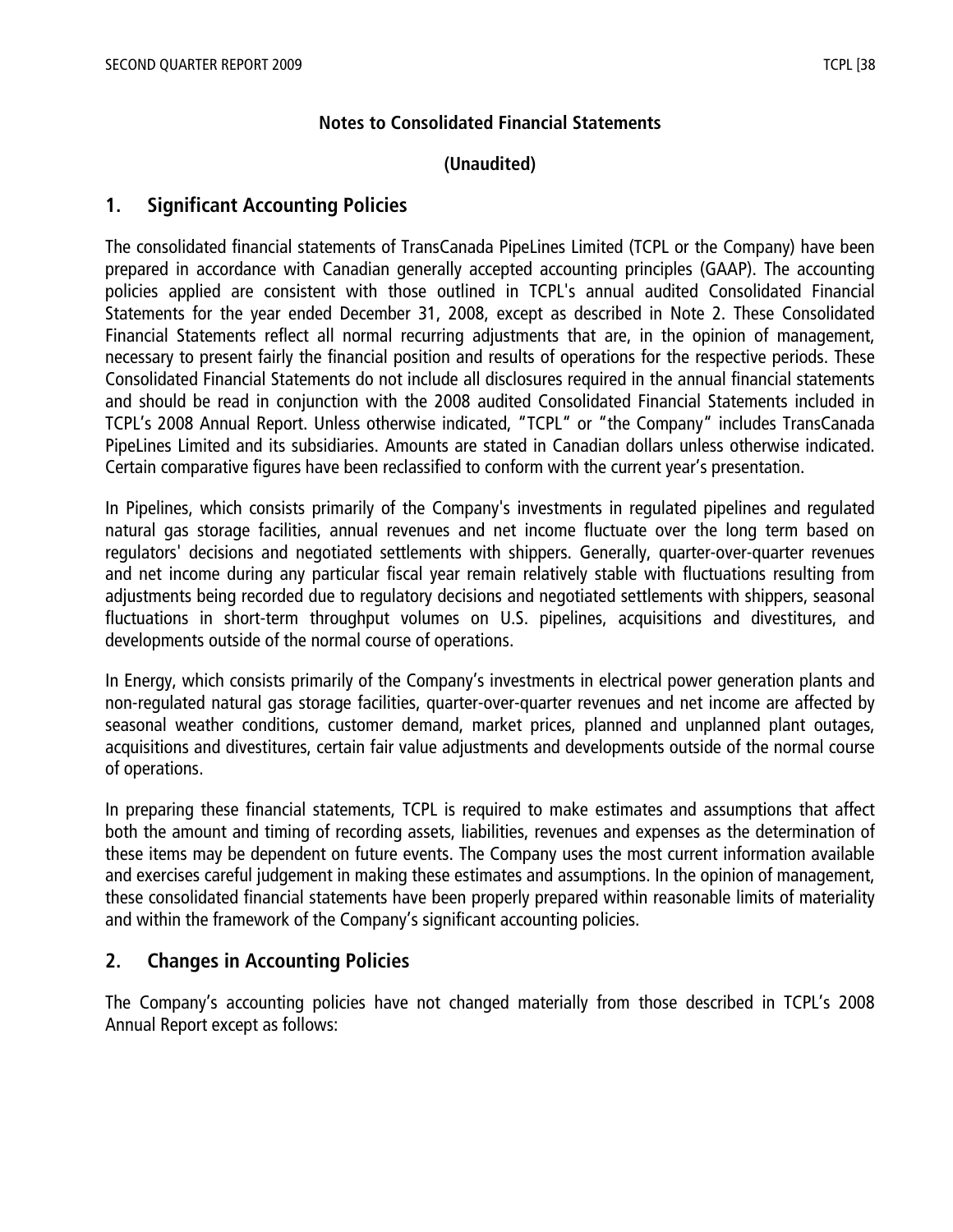## 2009 Accounting Changes

#### **Rate-Regulated Operations**

Effective January 1, 2009, the temporary exemption was withdrawn from the Canadian Institute of Chartered Accountants (CICA) Handbook Section 1100 "Generally Accepted Accounting Principles", which permitted the recognition and measurement of assets and liabilities arising from rate regulation. In addition, Section 3465 "Income Taxes" was amended to require the recognition of future income tax assets and liabilities for rate-regulated entities. The Company chose to adopt accounting policies consistent with the U.S. Financial Accounting Standards Board's Financial Accounting Standard (FAS) 71 "Accounting for the Effects of Certain Types of Regulation". As a result, TCPL retained its current method of accounting for its rate-regulated operations, except that TCPL is required to recognize future income tax assets and liabilities, instead of using the taxes payable method, and records an offsetting adjustment to regulatory assets and liabilities. As a result of adopting this accounting change, additional future income tax liabilities and a regulatory asset in the amount of \$1.4 billion were recorded January 1, 2009 in each of Future Income Taxes and Other Assets, respectively.

Adjustments to the 2009 financial statements have been made in accordance with the transitional provisions for Section 3465, which required a cumulative adjustment in the current period to future income taxes and a regulatory asset. Restatement of prior periods' financial statements was not permitted under Section 3465.

#### **Intangible Assets**

Effective January 1, 2009, the Company adopted CICA Handbook Section 3064 "Goodwill and Intangible Assets", which replaced Section 3062 "Goodwill and Other Intangible Assets". Section 3064 gives guidance on the recognition of intangible assets as well as the recognition and measurement of internally developed intangible assets. In addition, Section 3450 "Research and Development Costs" was withdrawn from the Handbook. Adopting this accounting change did not have a material effect on the Company's financial statements.

## **Credit Risk and the Fair Value of Financial Assets and Financial Liabilities**

Effective January 1, 2009, the Company adopted the accounting provisions of Emerging Issues Committee (EIC) Abstract EIC 173, "Credit Risk and the Fair Value of Financial Assets and Financial Liabilities". Under EIC 173 an entity's own credit risk and the credit risk of its counterparties is taken into account in determining the fair value of financial assets and financial liabilities, including derivative instruments. Adopting this accounting change did not have a material effect on the Company's financial statements.

## Future Accounting Changes

## **International Financial Reporting Standards**

The CICA's Accounting Standards Board announced that Canadian publicly accountable enterprises are required to adopt International Financial Reporting Standards (IFRS), as issued by the International Accounting Standards Board (IASB), effective January 1, 2011. The Company will prepare its financial statements under IFRS commencing January 1, 2011.

Under existing Canadian GAAP, TCPL follows specific accounting policies unique to a rate-regulated business. TCPL is actively monitoring developments regarding potential future guidance on the applicability of certain aspects of rate-regulated accounting under IFRS. Developments in this area could have a significant effect on the scope of the Company's IFRS project and on TCPL's financial results under IFRS. On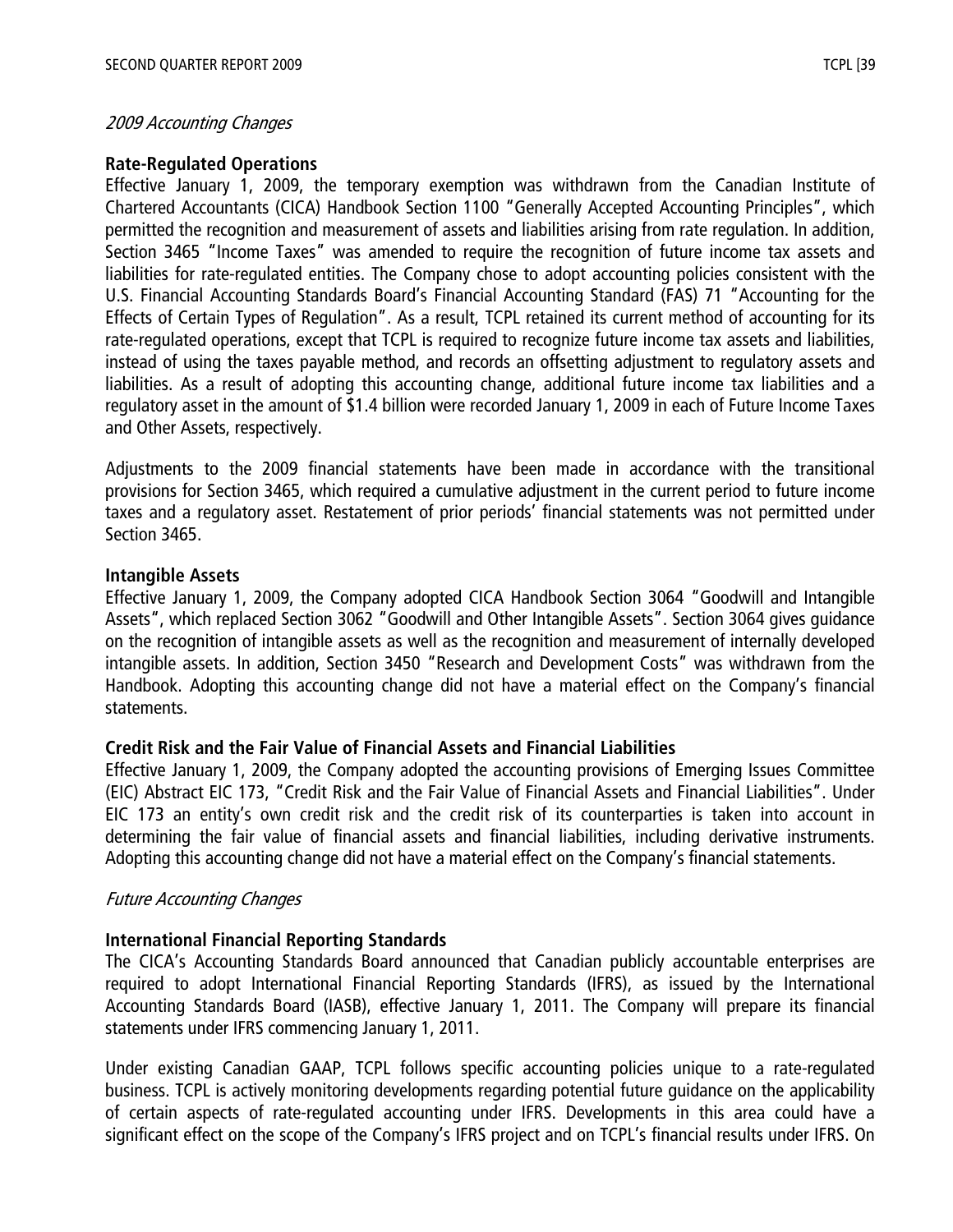July 23, 2009, the IASB issued an exposure draft "Rate-regulated Activities" and the Company is assessing the impact of this exposure draft on TCPL.

At the current stage of its IFRS project, TCPL cannot reasonably determine the full impact that adopting IFRS would have on its financial position and future results.

# **Financial Instruments Disclosure**

The CICA implemented revisions to Handbook Section 3862 "Financial Instruments – Disclosures" for fiscal years ending after September 30, 2009. These revisions are intended to align the disclosure requirements for financial instruments to the maximum extent possible with the disclosure required under IFRS. These revisions require additional disclosure based on a three level hierarchy that reflects the significance of inputs used in measuring fair value. Fair values of assets and liabilities included in Level 1 are determined by reference to quoted prices in active markets for identical assets and liabilities. Fair values of assets and liabilities included in Level 2 include valuations using inputs other than quoted prices for which all significant outputs are observable, either directly or indirectly. Fair values of assets and liabilities included in Level 3 valuations are based on inputs that are unobservable and significant to the overall fair value measurement. These changes will be applied by TCPL effective December 31, 2009.

# **3. Segmented Information**

Effective January 1, 2009, TCPL revised its presentation of certain income and expense items in the Consolidated Statement of Income to better reflect the operating and financing structure of the Company. To conform with the new presentation, certain of the income and expense amounts pertaining to operations that were previously classified on the Consolidated Income Statement as Other Expenses/(Income) are now included in Operating and Other Expenses/(Income). Depreciation expense has been redefined as Depreciation and Amortization expense and includes amortization of \$15 million and \$29 million in the three and six month periods ended June 30, 2009, respectively (2008 - \$15 million and \$29 million, respectively), for power purchase arrangements, which were previously included in Commodity Purchases Resold. Support services costs previously allocated to Pipelines and Energy of \$31 million and \$62 million in the three and six month periods ended June 30, 2009 (2008 - \$25 million and \$51 million, respectively), are now included in Corporate. In addition, amounts related to interest expense and financial charges of joint ventures, interest income and other, income taxes, and non-controlling interests and preferred share dividends are no longer reported on a segmented basis. Segmented information has been retroactively reclassified to reflect all changes. These changes had no impact on Consolidated Net Income Applicable to Common Shares.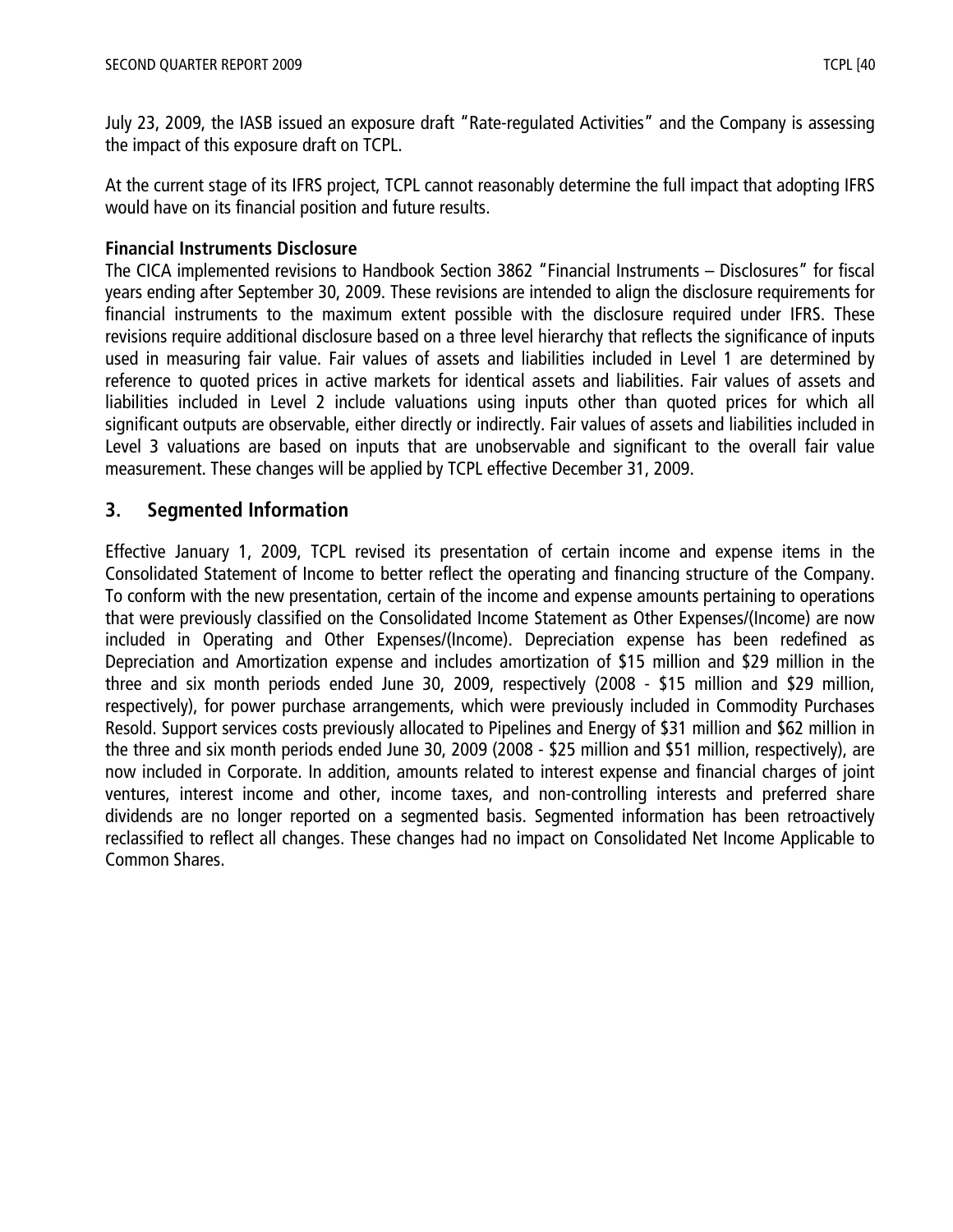#### SECOND QUARTER REPORT 2009 TCPL [41

|--|--|

| Three months ended June 30                                                                                                            | <b>Pipelines</b>    |                     | <b>Energy</b>         |                       |              | Corporate    |                               | Total                        |  |
|---------------------------------------------------------------------------------------------------------------------------------------|---------------------|---------------------|-----------------------|-----------------------|--------------|--------------|-------------------------------|------------------------------|--|
| (unaudited)<br>(millions of dollars)                                                                                                  | 2009                | 2008                | 2009                  | 2008                  | 2009         | 2008         | 2009                          | 2008                         |  |
| Revenues<br>Plant operating costs and other<br>Commodity purchases resold<br>Other income                                             | 1,142<br>(403)<br>8 | 1,100<br>(393)      | 985<br>(394)<br>(299) | 917<br>(313)<br>(333) | (31)         | (27)         | 2,127<br>(828)<br>(299)<br>10 | 2,017<br>(733)<br>(333)<br>9 |  |
| Depreciation and amortization                                                                                                         | 747<br>(258)<br>489 | 714<br>(257)<br>457 | 294<br>(87)<br>207    | 272<br>(58)<br>214    | (31)<br>(31) | (26)<br>(26) | 1,010<br>(345)<br>665         | 960<br>(315)<br>645          |  |
| Interest expense<br>Financial charges of joint ventures<br>Interest income and other<br>Income taxes<br>Non-controlling interests and |                     |                     |                       |                       |              |              | (264)<br>(16)<br>34<br>(95)   | (191)<br>(17)<br>20<br>(122) |  |
| preferred share dividends                                                                                                             |                     |                     |                       |                       |              |              | (13)                          | (17)                         |  |
| Net Income Applicable to<br><b>Common Shares</b>                                                                                      |                     |                     |                       |                       |              |              | 311                           | 318                          |  |

| Six months ended June 30                                                                                                                                   | <b>Pipelines</b>     |                             |                         | <b>Energy</b>           |      | Corporate |                                       | Total                                   |
|------------------------------------------------------------------------------------------------------------------------------------------------------------|----------------------|-----------------------------|-------------------------|-------------------------|------|-----------|---------------------------------------|-----------------------------------------|
| (unaudited)<br>(millions of dollars)                                                                                                                       | 2009                 | 2008                        | 2009                    | 2008                    | 2009 | 2008      | 2009                                  | 2008                                    |
| Revenues<br>Plant operating costs and other<br>Commodity purchases resold<br>Other income<br>Calpine bankruptcy settlements<br>Writedown of Broadwater LNG | 2,406<br>(800)<br>12 | 2,276<br>(773)<br>30<br>279 | 2,101<br>(803)<br>(729) | 1,874<br>(604)<br>(729) | (62) | (54)<br>6 | 4,507<br>(1,665)<br>(729)<br>15       | 4,150<br>(1, 431)<br>(729)<br>37<br>279 |
| project costs                                                                                                                                              |                      |                             |                         | (41)                    |      |           |                                       | (41)                                    |
| Depreciation and amortization                                                                                                                              | 1,618<br>(518)       | 1,812<br>(511)              | 571<br>(173)            | 501<br>(114)            | (61) | (48)      | 2,128<br>(691)                        | 2,265<br>(625)                          |
| Interest expense<br>Financial charges of joint ventures<br>Interest income and other<br>Income taxes<br>Non-controlling interests and                      | 1,100                | 1,301                       | 398                     | 387                     | (61) | (48)      | 1,437<br>(565)<br>(30)<br>56<br>(209) | 1,640<br>(415)<br>(33)<br>31<br>(372)   |
| preferred share dividends                                                                                                                                  |                      |                             |                         |                         |      |           | (48)                                  | (88)                                    |
| Net Income Applicable to<br><b>Common Shares</b>                                                                                                           |                      |                             |                         |                         |      |           | 641                                   | 763                                     |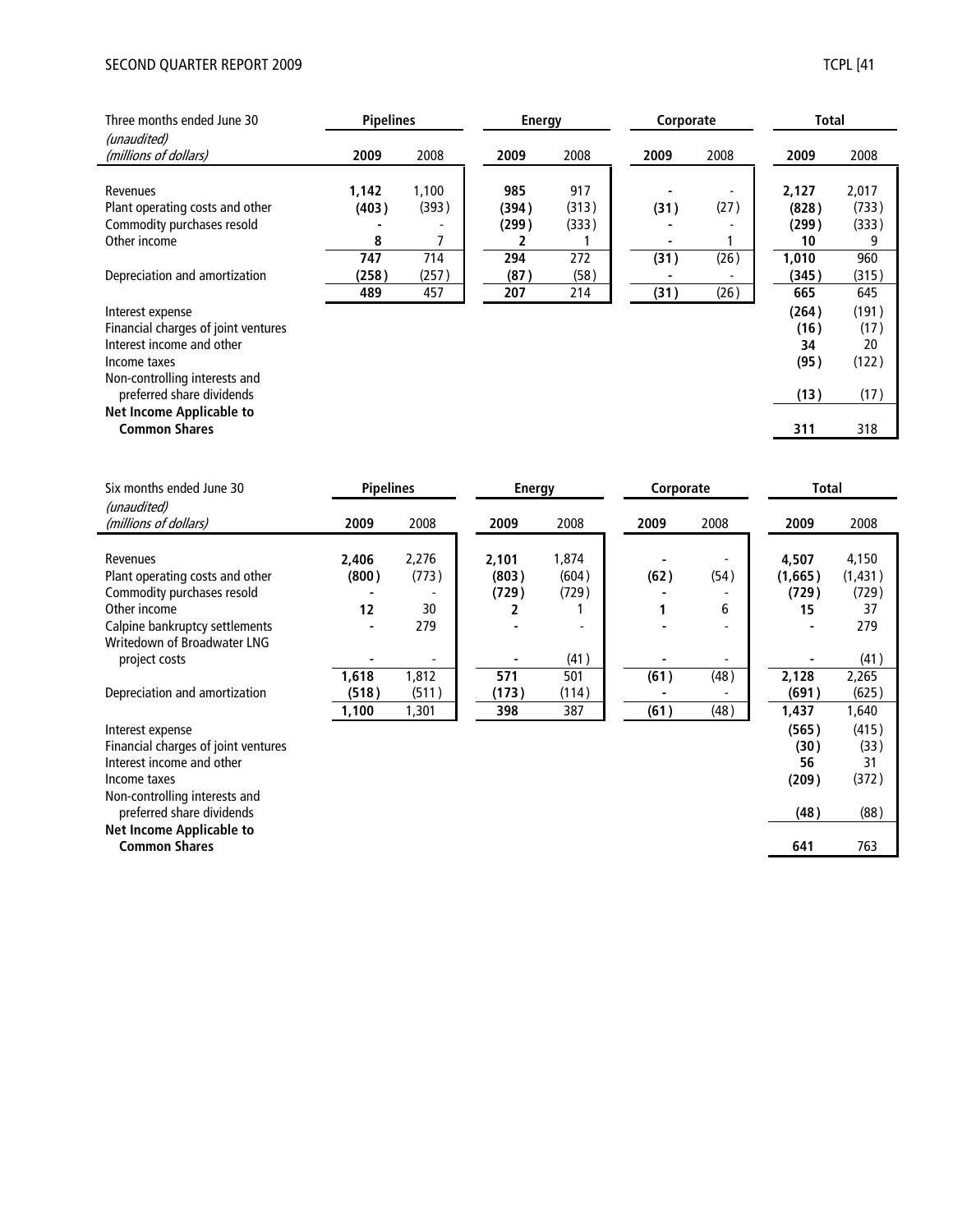For the years ended December 31, 2008 and 2007, segmented information has been retroactively reclassified to reflect all changes.

| For the year ended December 31                                                                                                                                              | <b>Pipelines</b>              |                                |                                      | <b>Energy</b>                           |                | Corporate      |                                                  | <b>Total</b>                            |  |
|-----------------------------------------------------------------------------------------------------------------------------------------------------------------------------|-------------------------------|--------------------------------|--------------------------------------|-----------------------------------------|----------------|----------------|--------------------------------------------------|-----------------------------------------|--|
| (unaudited)<br>(millions of dollars)                                                                                                                                        | 2008                          | 2007                           | 2008                                 | 2007                                    | 2008           | 2007           | 2008                                             | 2007                                    |  |
| Revenues<br>Plant operating costs and other<br>Commodity purchases resold<br>Calpine bankruptcy settlements<br>Writedown of Broadwater LNG<br>project costs<br>Other income | 4,650<br>(1,645)<br>279<br>31 | 4,712<br>(1,590)<br>(72)<br>27 | 3,969<br>(1,307)<br>(1, 453)<br>(41) | 4,116<br>(1, 336)<br>(1,829)<br>16<br>3 | (110)<br>6     | (104)<br>2     | 8,619<br>(3,062)<br>(1,453)<br>279<br>(41)<br>38 | 8,828<br>(3,030)<br>(1,901)<br>16<br>32 |  |
| Depreciation and amortization                                                                                                                                               | 3,315<br>(989)<br>2,326       | 3,077<br>(1,021)<br>2,056      | 1,169<br>(258)<br>911                | 970<br>(216)<br>754                     | (104)<br>(104) | (102)<br>(102) | 4,380<br>(1,247)<br>3,133                        | 3,945<br>(1, 237)<br>2,708              |  |
| Interest expense<br>Financial charges of joint ventures<br>Interest income and other<br>Income taxes<br>Non-controlling interests and                                       |                               |                                |                                      |                                         |                |                | (962)<br>(72)<br>42<br>(591)                     | (961)<br>(75)<br>118<br>(483)           |  |
| preferred share dividends<br>Net Income Applicable to<br><b>Common Shares</b>                                                                                               |                               |                                |                                      |                                         |                |                | (130)<br>1,420                                   | (97)<br>1,210                           |  |

# **Total Assets**

| (unaudited)           | <b>June 30,</b> | December 31, |
|-----------------------|-----------------|--------------|
| (millions of dollars) | 2009            | 2008         |
| <b>Pipelines</b>      | 27,813          | 25,020       |
| Energy                | 12,259          | 12,006       |
| Corporate             | 5,329           | 3,909        |
|                       | 45,401          | 40,935       |

# **4. Long-Term Debt**

On April 23, 2009, TCPL filed a \$2.0 billion Canadian Medium-Term Notes shelf prospectus to replace a March 2007 \$1.5 billion Canadian Medium-Term Notes shelf prospectus, which expired in April 2009. No amounts have been issued under this shelf prospectus.

In February 2009, TCPL issued Medium-Term Notes of \$300 million and \$400 million maturing in February 2014 and February 2039, respectively, and bearing interest at 5.05 per cent and 8.05 per cent, respectively. These notes were issued under the \$1.5 billion debt shelf prospectus filed in March 2007.

In January 2009, TCPL issued Senior Unsecured Notes of US\$750 million and US\$1.25 billion maturing in January 2019 and January 2039, respectively, and bearing interest at 7.125 per cent and 7.625 per cent, respectively. These notes were issued under a US\$3.0 billion debt shelf prospectus filed in January 2009, which now has capacity of US\$1.0 billion remaining.

In the three and six months ended June 30, 2009, the Company capitalized interest related to capital projects of \$63 million and \$117 million, respectively (2008 - \$32 million and \$59 million).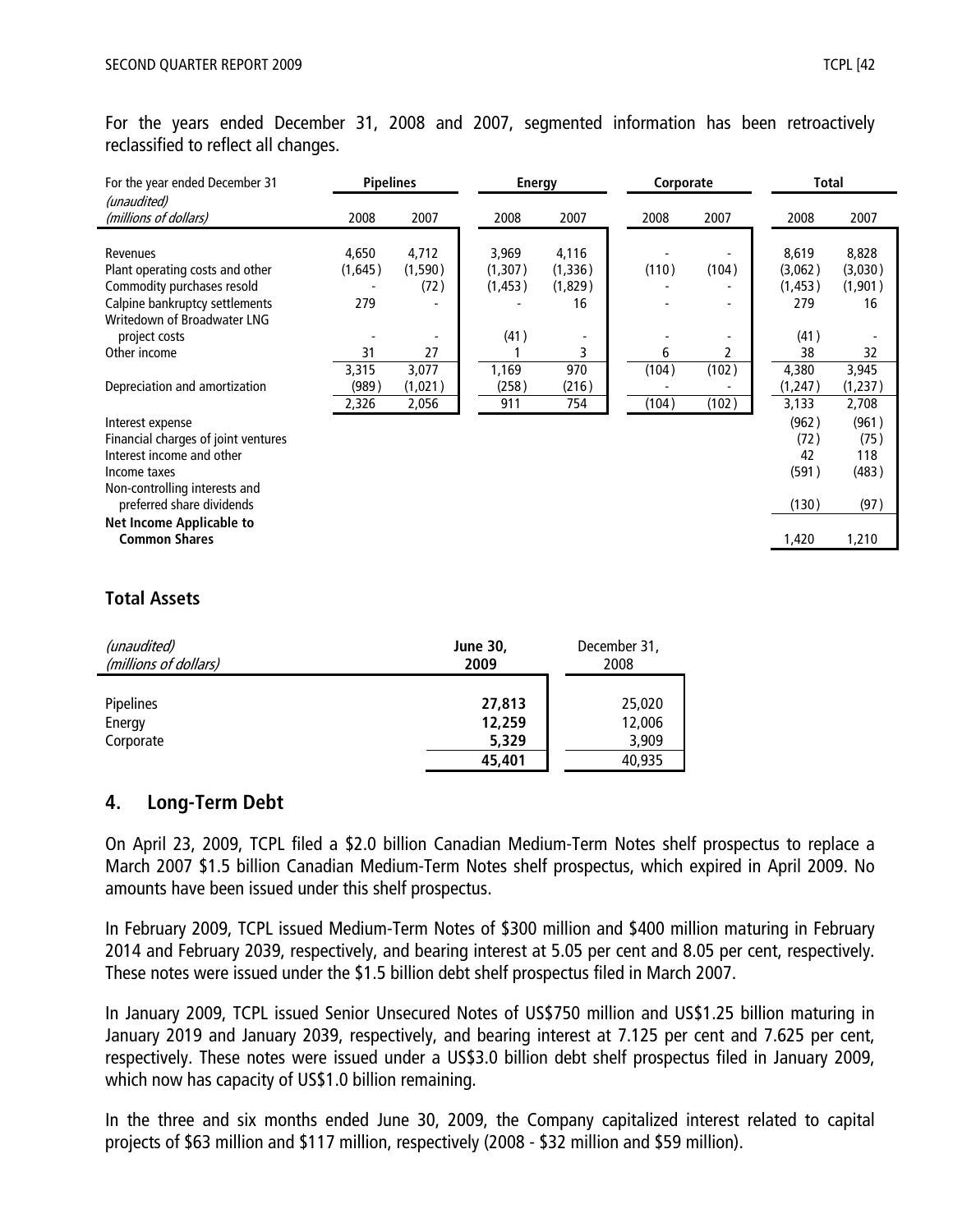# **5. Share Capital**

In the three and six months ended June 30, 2009, TCPL issued 1.7 million and 3.9 million common shares, respectively (2008 – 1.9 million and 3.4 million common shares, respectively), to TransCanada Corporation (TransCanada) for proceeds of approximately \$52 million and \$126 million, respectively (2008 - \$69 million and \$125 million, respectively).

# **6. Financial Instruments and Risk Management**

TCPL continues to manage and monitor its exposure to market, counterparty credit and liquidity risk.

# Counterparty Credit and Liquidity Risk

TCPL's maximum counterparty credit exposure with respect to financial instruments at the balance sheet date, without taking into account security held, consisted primarily of the carrying amount, which approximates fair value, of non-derivative financial assets, such as accounts receivable, as well as the fair value of derivative assets. Letters of credit and cash are the primary types of security provided to support these amounts. The Company does not have significant concentrations of counterparty credit risk with any individual counterparties and the majority of counterparty credit exposure is with counterparties who are investment grade. At June 30, 2009, there were no significant amounts past due or impaired.

As the uncertainty in the global financial markets persists, TCPL continues to closely monitor and reassess the creditworthiness of its counterparties. This has resulted in TCPL reducing or mitigating its exposure to certain counterparties where it is deemed warranted and permitted under contractual terms. As part of its ongoing operations, TCPL must balance its market and counterparty credit risks when making business decisions.

The Company continues to manage its liquidity risk by ensuring sufficient cash and credit facilities are available to meet its operating and capital expenditure obligations when due, under both normal and stressed economic conditions.

# VaR Analysis

TCPL uses a Value-at-Risk (VaR) methodology to estimate the potential impact from its exposure to market risk on its open liquid positions. VaR represents the potential change in pre-tax earnings over a given holding period. It is calculated assuming a 95 per cent confidence level that the daily change resulting from normal market fluctuations in its open positions will not exceed the reported VaR. TCPL's consolidated VaR was \$14 million at June 30, 2009 (December 31, 2008 – \$23 million). The decrease from December 31, 2008 was primarily due to decreased prices and lower open positions in the U.S. Power portfolio.

# Natural Gas Inventory

At June 30, 2009, the fair value of proprietary natural gas inventory held in storage as measured using a weighted average of forward prices for the following four months less selling costs was \$44 million (December 31, 2008 - \$76 million). Prior to second quarter 2009, inventory was measured using the onemonth forward price. The impact of this change was insignificant.

The change in fair value of proprietary natural gas inventory in the three and six months ended June 30, 2009 resulted in pre-tax net unrealized losses of \$6 million and \$29 million, respectively, which were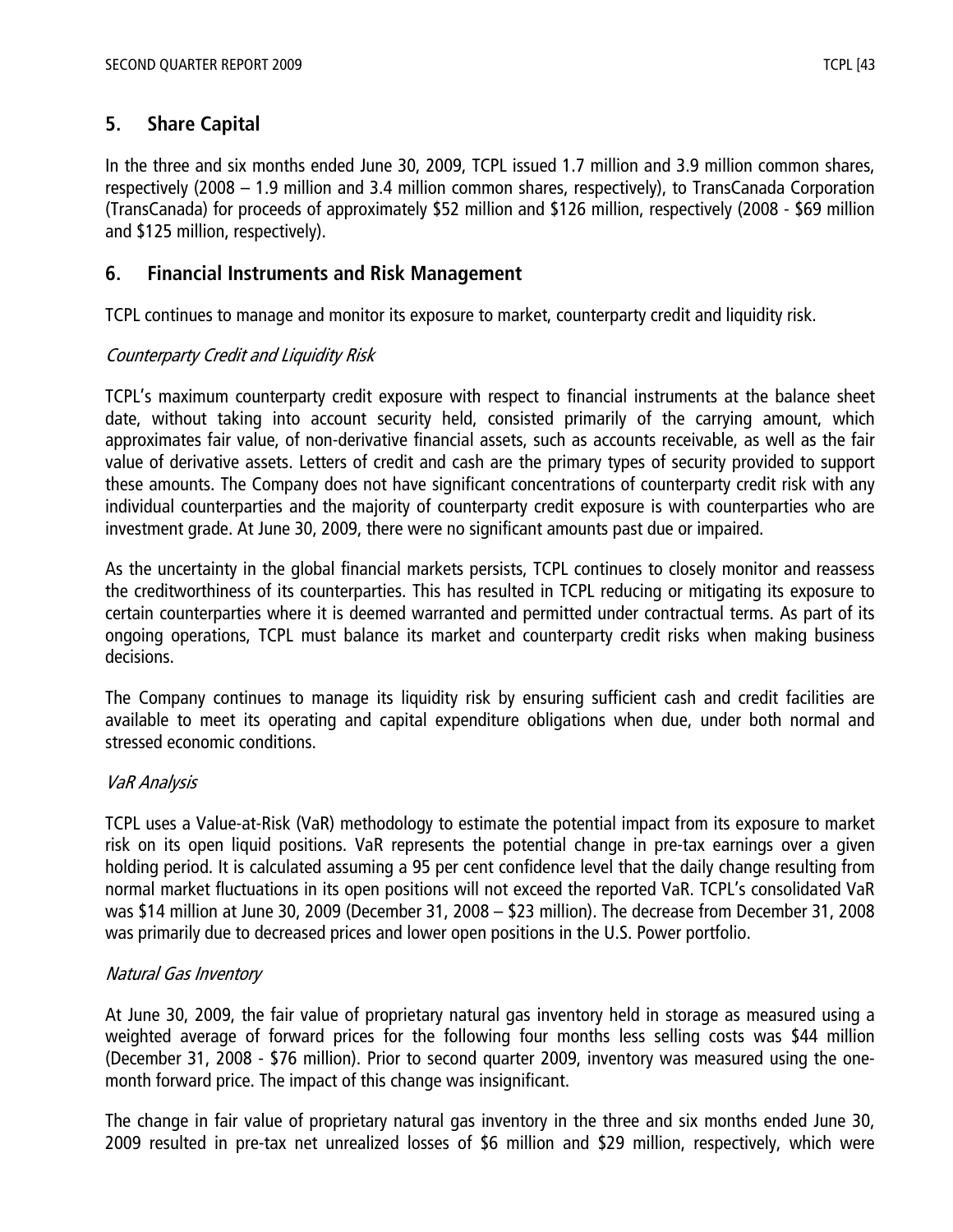recorded as a decrease to Revenues and Inventories (gains of \$42 million and \$102 million for the three and six months ended June 30, 2008). The net change in fair value of natural gas forward purchase and sales contracts in the three and six months ended June 30, 2009 resulted in a pre-tax net unrealized loss of \$1 million and a pre-tax net unrealized gain of \$9 million (losses of \$30 million and \$107 million for the three and six months ended June 30, 2008), respectively, which were included in Revenues.

## Net Investment in Self-Sustaining Foreign Operations

The Company hedges its net investment in self-sustaining foreign operations with U.S. dollar-denominated debt, cross-currency swaps and foreign exchange forward contracts and options. At June 30, 2009, the Company had designated as a net investment hedge U.S. dollar-denominated debt with a carrying value of \$8.8 billion (US\$7.6 billion) and a fair value of \$9.2 billion (US\$7.9 billion). At June 30, 2009, Deferred Amounts included \$124 million for the fair value of derivatives used to hedge the Company's net U.S. dollar investment in foreign operations.

Information for the derivatives used to hedge the Company's net investment in its self-sustaining foreign operations is as follows:

|                     |                                           | December 31, 2008           |                                       |  |
|---------------------|-------------------------------------------|-----------------------------|---------------------------------------|--|
| Fair<br>Value $(1)$ | <b>Notional or</b><br>Principal<br>Amount |                             | Notional or<br>Principal<br>Amount    |  |
|                     |                                           |                             |                                       |  |
| (116)               | U.S. 1,450                                | (218)                       | U.S. 1,650                            |  |
| (3)                 | <b>U.S. 100</b>                           | (42)                        | U.S. 2,152                            |  |
| (5)                 | U.S.300                                   | 6                           | U.S.300                               |  |
|                     |                                           |                             | U.S. 4,102                            |  |
|                     | (124)                                     | June 30, 2009<br>U.S. 1,850 | Fair<br>Value <sup>(1)</sup><br>(254) |  |

#### **Derivatives Hedging Net Investment in Self-Sustaining Foreign Operations**

 $(1)$  Fair values equal carrying values.

 $(2)$  As at June 30, 2009.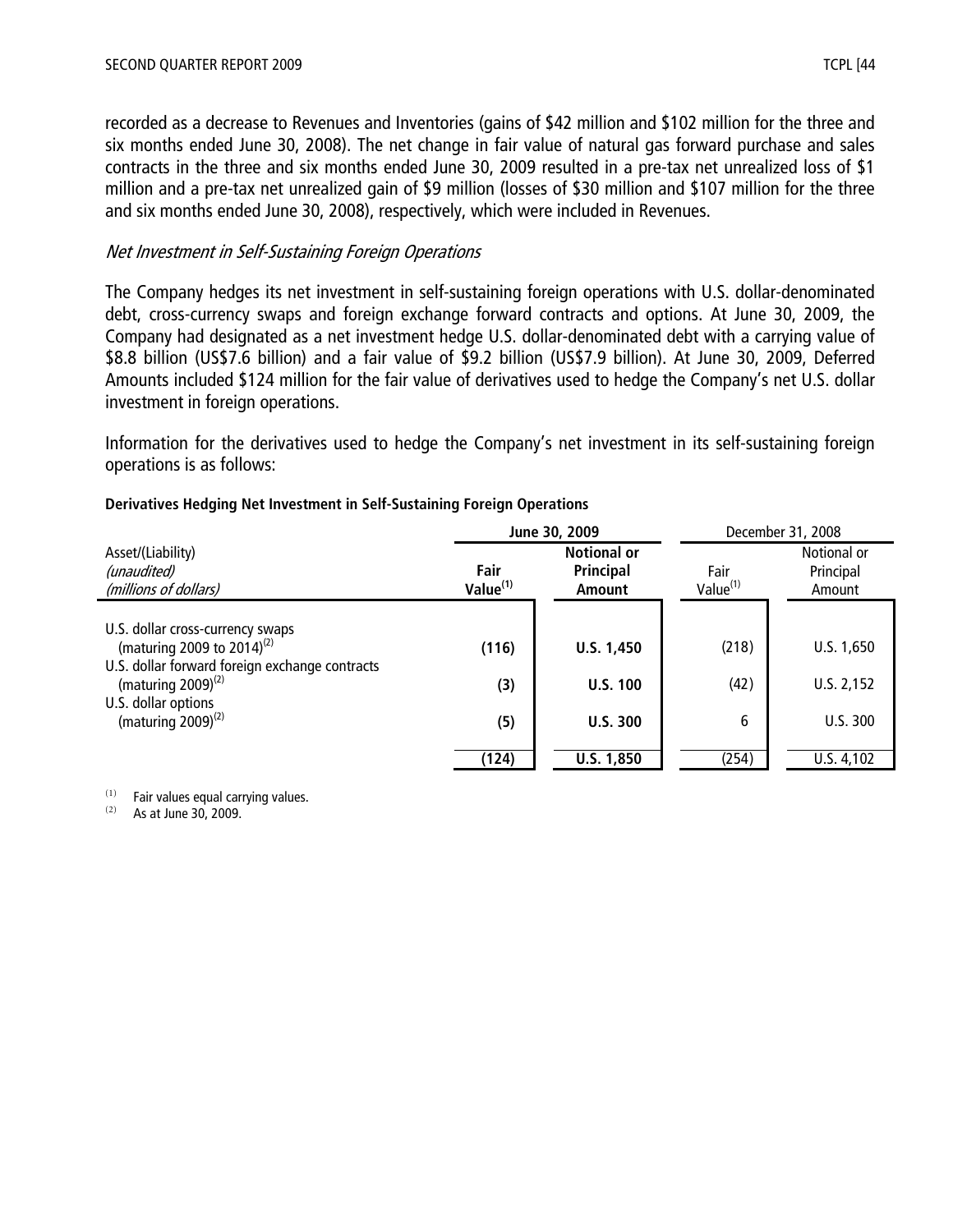#### Non-Derivative Financial Instruments Summary

The carrying and fair values of non-derivative financial instruments were as follows:

|                                                        |          | June 30, 2009 | December 31, 2008 |        |  |
|--------------------------------------------------------|----------|---------------|-------------------|--------|--|
| (unaudited)                                            | Carrying | Fair          | Carrying          | Fair   |  |
| (millions of dollars)                                  | Amount   | Value         | Amount            | Value  |  |
| Financial Assets <sup>(1)</sup>                        | 2,752    | 2,752         | 1,300             | 1,300  |  |
| Cash and cash equivalents                              | 1,036    | 1,036         | 1,404             | 1,404  |  |
| Accounts receivable and other assets <sup>(2)(3)</sup> | 1,858    | 1,858         | 1,529             | 1,529  |  |
| Due from TransCanada Corporation                       | 23       | 23            | 27                | 27     |  |
| Available-for-sale assets <sup>(2)</sup>               | 5,669    | 5,669         | 4,260             | 4,260  |  |
| Financial Liabilities <sup>(1)(3)</sup>                | 1,041    | 1,041         | 1,702             | 1,702  |  |
| Notes payable                                          | 1,587    | 1,587         | 1,364             | 1,364  |  |
| Accounts payable and deferred amounts <sup>(4)</sup>   | 3,207    | 3,207         | 1,821             | 1,821  |  |
| Due to TransCanada Corporation                         | 418      | 418           | 361               | 361    |  |
| Accrued interest                                       | 19,266   | 21,174        | 17,367            | 16,152 |  |
| Long-term debt and junior subordinated notes           | 1,099    | 1,122         | 1,076             | 1,052  |  |
| Long-term debt of joint ventures                       | 26,618   | 28,549        | 23,691            | 22,452 |  |

(1) Consolidated Net Income Applicable to Common Shares in 2009 and 2008 included unrealized gains or losses of nil for the fair

value adjustments to each of these financial instruments.<br>
(2) At June 30, 2009, the Consolidated Balance Sheet included financial assets of \$889 million (December 31, 2008 – \$1,257 million) in Accounts Receivable and \$170 million (December 31, 2008 - \$174 million) in Other Assets.<br>
(4)  $\frac{1}{2}$  Recorded at amortized cost.<br>
(4)  $\frac{1}{2}$  Recorded at amortized cost.

(4) At June 30, 2009, the Consolidated Balance Sheet included financial liabilities of \$1,569 million (December 31, 2008 – \$1,342 million) in Accounts Payable and \$18 million (December 31, 2008 - \$22 million) in Deferred Amounts.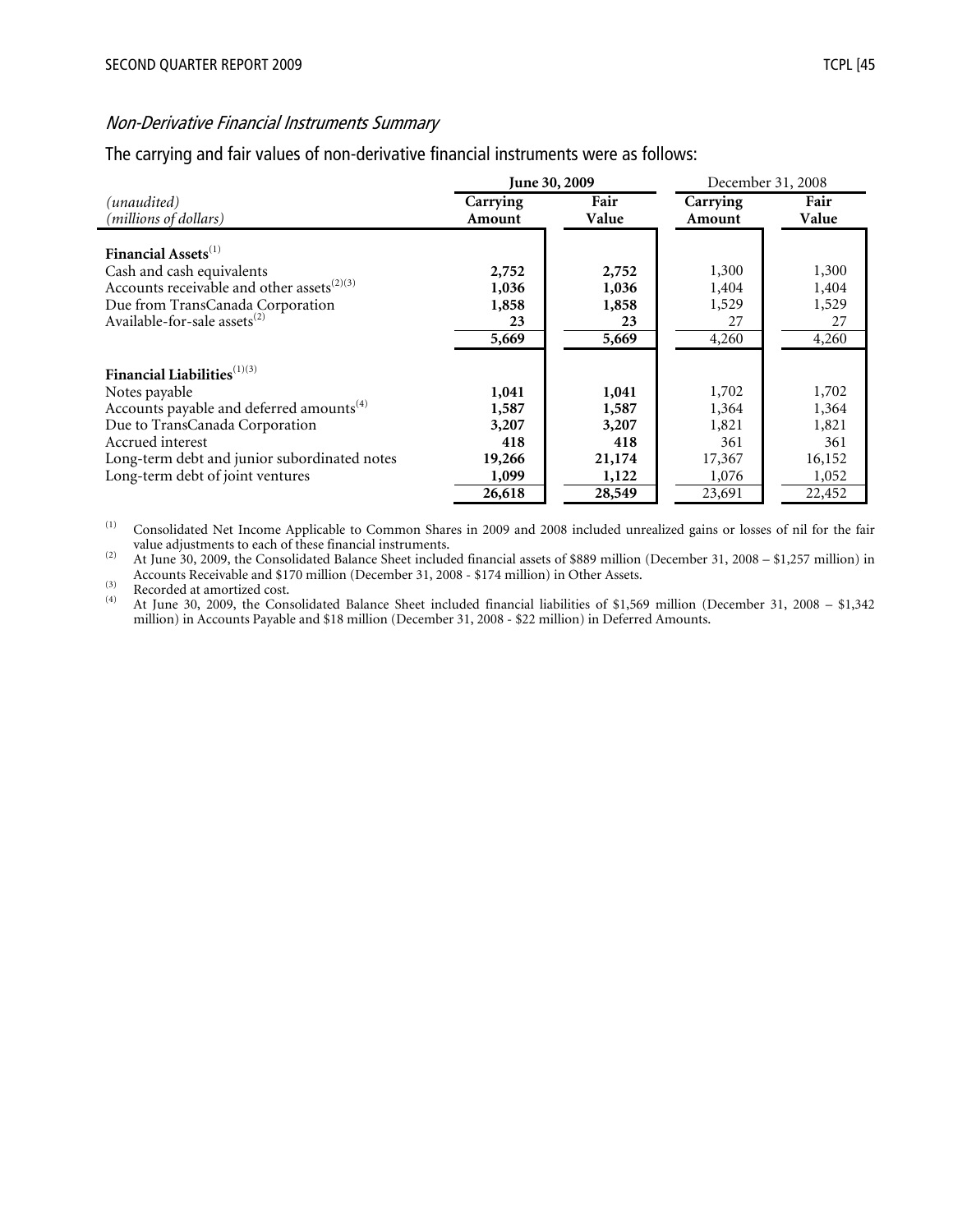Information for the Company's derivative financial instruments, excluding hedges of the Company's net investment in self-sustaining foreign operations, is as follows:

| June 30, 2009                                               |                |                       |                 |                     |            |
|-------------------------------------------------------------|----------------|-----------------------|-----------------|---------------------|------------|
| (unaudited)                                                 |                |                       |                 |                     |            |
| (all amounts in millions unless otherwise<br>indicated)     | Power          | <b>Natural</b><br>Gas | Oil<br>Products | Foreign<br>Exchange | Interest   |
|                                                             |                |                       |                 |                     |            |
| <b>Derivative Financial Instruments Held</b>                |                |                       |                 |                     |            |
| for Trading <sup>(1)</sup>                                  |                |                       |                 |                     |            |
| Fair Values <sup>(2)</sup>                                  |                |                       |                 |                     |            |
| Assets                                                      | \$155          | \$174                 | \$6             | \$16                | \$38       |
| Liabilities                                                 | \$(90)         | \$(206)               | \$(4)           | \$(50)              | \$(77)     |
| <b>Notional Values</b>                                      |                |                       |                 |                     |            |
| Volumes <sup>(3)</sup>                                      |                |                       |                 |                     |            |
| Purchases                                                   | 5,787          | 262                   | 180             |                     |            |
| <b>Sales</b>                                                | 7,539          | 217                   | 276             |                     |            |
| Canadian dollars                                            |                |                       |                 |                     | 899        |
| U.S. dollars                                                | $\blacksquare$ |                       |                 | U.S. 469            | U.S. 1,475 |
| Japanese yen (in billions)                                  | $\blacksquare$ |                       |                 |                     |            |
| Cross-currency                                              |                | $\blacksquare$        |                 | 227/U.S. 157        |            |
| Net unrealized (losses)/gains in the                        |                |                       |                 |                     |            |
| period <sup>(4)</sup>                                       |                |                       |                 |                     |            |
| Three months ended June 30, 2009                            | \$(2)          | \$10                  | \$(5)           | \$1                 | \$27       |
| Six months ended June 30, 2009                              | \$19           | \$(25)                | \$2             | \$2                 | \$27       |
|                                                             |                |                       |                 |                     |            |
| Net realized gains/(losses) in the<br>period <sup>(4)</sup> |                |                       |                 |                     |            |
| Three months ended June 30, 2009                            | \$20           | \$(39)                | \$2             | \$11                | \$(5)      |
| Six months ended June 30, 2009                              | \$30           | \$(13)                | \$(1)           | \$17                | \$(9)      |
|                                                             |                |                       |                 |                     |            |
| <b>Maturity dates</b>                                       | 2009-2014      | 2009-2014             | 2009-2010       | 2009-2012           | 2009-2018  |
| <b>Derivative Financial Instruments in</b>                  |                |                       |                 |                     |            |
| Hedging Relationships <sup>(5)(6)</sup>                     |                |                       |                 |                     |            |
| Fair Values <sup>(2)</sup>                                  |                |                       |                 |                     |            |
| Assets                                                      | \$213          | \$2                   |                 |                     | \$6        |
| Liabilities                                                 | \$(173)        | \$(25)                |                 | \$(28)              | \$(64)     |
| <b>Notional Values</b>                                      |                |                       |                 |                     |            |
| Volumes <sup>(3)</sup>                                      |                |                       |                 |                     |            |
| Purchases                                                   | 13,159         | 22                    |                 |                     |            |
| Sales                                                       | 14,520         |                       |                 |                     |            |
| Canadian dollars                                            |                |                       |                 |                     |            |
| U.S. dollars                                                |                |                       |                 |                     | 1,325      |
| Cross-currency                                              |                |                       |                 | 136/U.S. 100        |            |
| Net realized gains/(losses) in the<br>period <sup>(4)</sup> |                |                       |                 |                     |            |
| Three months ended June 30, 2009                            | \$52           | \$(10)                |                 |                     | \$(10)     |
| Six months ended June 30, 2009                              | \$78           | \$(20)                |                 |                     | \$(17)     |
| <b>Maturity dates</b>                                       | 2009-2015      | 2009-2012             | n/a             | 2009-2013           | 2010-2013  |
|                                                             |                |                       |                 |                     |            |

(1) All derivative financial instruments in the held-for-trading classification have been entered into for risk management purposes and are subject to the Company's risk management strategies, policies and limits. These include derivatives that have not been designated as hedges or do not qualify for hedge accounting treatment but have been entered into as economic hedges to manage the Company's exposures to market risk.

(2) Fair values equal carrying values.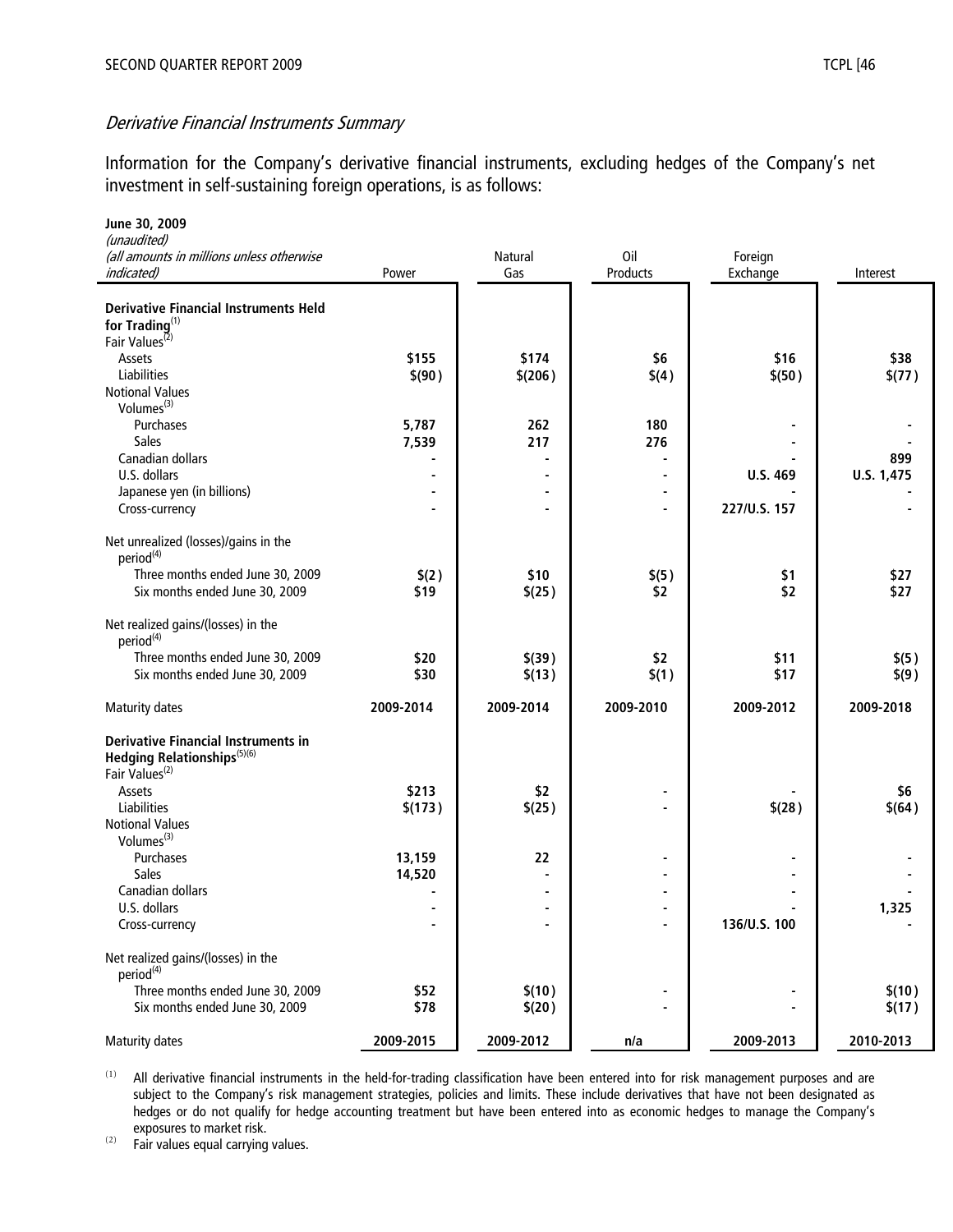- (3) Volumes for power, natural gas and oil products derivatives are in GWh, Bcf and thousands of barrels, respectively.
- Realized and unrealized gains and losses on power, natural gas and oil products derivative financial instruments held for trading are included in Revenues. Realized and unrealized gains and losses on interest rate and foreign exchange derivative financial instruments held for trading are included in Interest Expense and Interest Income and Other, respectively. The effective portion of unrealized gains and losses on derivative financial instruments in hedging relationships are initially recognized in Other Comprehensive Income, and are reclassified to Revenues, Interest Expense and Interest Income and Other, as appropriate, as the original hedged item settles.
- <sup>(5)</sup> All hedging relationships are designated as cash flow hedges except for interest-rate derivative financial instruments designated as fair value hedges with a fair value of \$4 million and a notional amount of US\$150 million. Net realized gains on fair value hedges for the three and six months ended June 30, 2009 were \$1 million and \$2 million, respectively, and were included in Interest Expense. In second quarter 2009, the Company did not record any amounts in Net Income Applicable to Common Shares related to ineffectiveness for fair value hedges.
- (6) Net Income Applicable to Common Shares for the three and six months ended June 30, 2009 included losses of \$4 million and gains of \$1 million, respectively, for the changes in fair value of power and natural gas cash flow hedges that were ineffective in offsetting the change in fair value of their related underlying positions. There were no gains or losses included in Net Income Applicable to Common Shares for the three and six months ended June 30, 2009 for discontinued cash flow hedges. No amounts have been excluded from the assessment of hedge effectiveness.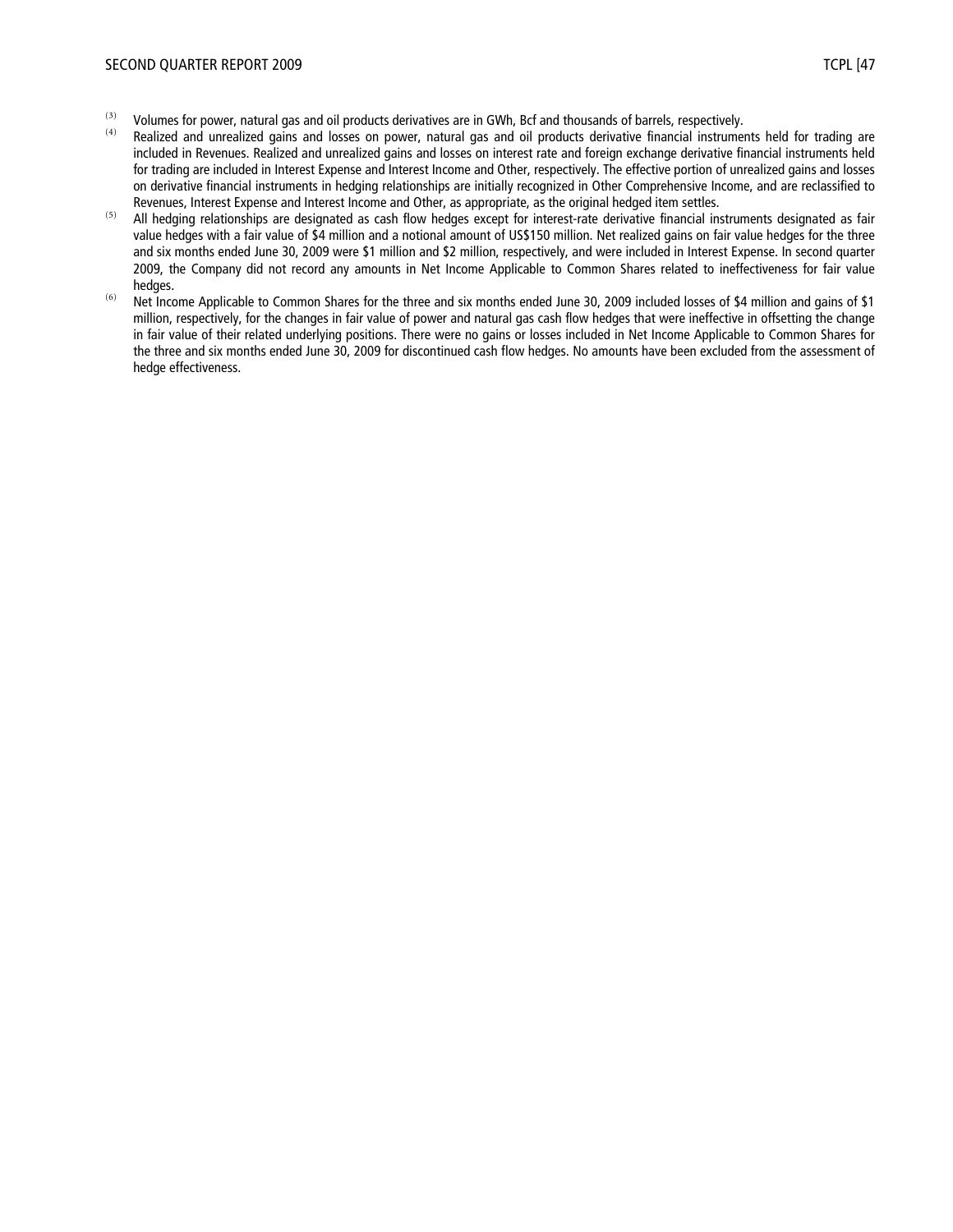#### SECOND QUARTER REPORT 2009 TCPL [48] TERMS TO THE SECOND QUARTER REPORT 2009

(unaudited)

| (all amounts in millions unless otherwise<br><i>indicated</i> )                                                        | Power                    | Natural<br>Gas | 0il<br>Products | Foreign<br>Exchange | Interest         |
|------------------------------------------------------------------------------------------------------------------------|--------------------------|----------------|-----------------|---------------------|------------------|
|                                                                                                                        |                          |                |                 |                     |                  |
| <b>Derivative Financial Instruments Held</b>                                                                           |                          |                |                 |                     |                  |
| for Trading                                                                                                            |                          |                |                 |                     |                  |
| Fair Values <sup>(1)(4)</sup>                                                                                          |                          |                |                 |                     |                  |
| Assets                                                                                                                 | \$132                    | \$144          | \$10            | \$41                | \$57             |
| Liabilities                                                                                                            | \$ (82)                  | \$(150)        | \$(10)          | \$ (55)             | \$(117)          |
| Notional Values <sup>(4)</sup>                                                                                         |                          |                |                 |                     |                  |
| Volumes $(2)$                                                                                                          |                          |                |                 |                     |                  |
| Purchases<br><b>Sales</b>                                                                                              | 4,035<br>5,491           | 172<br>162     | 410<br>252      |                     |                  |
| Canadian dollars                                                                                                       |                          |                |                 |                     | 1,016            |
| U.S. dollars                                                                                                           | $\sim$                   |                | L,              | U.S. 479            | U.S. 1,575       |
| Japanese Yen (in billions)                                                                                             |                          |                |                 | <b>JPY 4.3</b>      |                  |
| Cross-currency                                                                                                         |                          |                | $\overline{a}$  | 227/U.S. 157        |                  |
|                                                                                                                        |                          |                |                 |                     |                  |
| Net unrealized (losses)/gains in the<br>period <sup>(3)</sup>                                                          |                          |                |                 |                     |                  |
| Three months ended June 30, 2008                                                                                       | \$(2)                    | \$7            |                 | \$2                 | \$2              |
| Six months ended June 30, 2008                                                                                         | \$(5)                    | \$(11)         |                 | \$(7)               | \$(2)            |
| Net realized gains/(losses) in the<br>period <sup>(3)</sup>                                                            |                          |                |                 |                     |                  |
| Three months ended June 30, 2008                                                                                       | \$8                      | \$(20)         |                 | \$5                 | \$7              |
| Six months ended June 30, 2008                                                                                         | \$9                      | \$5            |                 | \$10                | \$10             |
| Maturity dates <sup>(4)</sup>                                                                                          | 2009-2014                | 2009-2011      | 2009            | 2009-2012           | 2009-2018        |
| <b>Derivative Financial Instruments in</b><br>Hedging Relationships <sup>(5)(6)</sup><br>Fair Values <sup>(1)(4)</sup> |                          |                |                 |                     |                  |
| Assets                                                                                                                 | \$115                    |                | $\overline{a}$  | \$2                 | \$8              |
| <b>Liabilities</b>                                                                                                     | \$(160)                  | \$(18)         |                 | \$(24)              | \$(122)          |
| Notional Values <sup>(4)</sup>                                                                                         |                          |                |                 |                     |                  |
| Volumes <sup>(2)</sup>                                                                                                 |                          |                |                 |                     |                  |
| Purchases                                                                                                              | 8,926                    | 9              |                 |                     |                  |
| <b>Sales</b><br>Canadian dollars                                                                                       | 13,113<br>$\overline{a}$ |                |                 |                     |                  |
| U.S. dollars                                                                                                           |                          |                |                 | U.S. 15             | 50<br>U.S. 1,475 |
| Cross-currency                                                                                                         |                          |                | L,              | 136/U.S. 100        |                  |
|                                                                                                                        |                          |                |                 |                     |                  |
| Net realized (losses)/ gains in the<br>period <sup>(3)</sup>                                                           |                          |                |                 |                     |                  |
| Three months ended June 30, 2008                                                                                       | \$(37)                   | \$11           |                 |                     | \$(3)            |
| Six months ended June 30, 2008                                                                                         | $$$ (38)                 | \$19           |                 |                     | \$(2)            |
| Maturity dates <sup>(4)</sup>                                                                                          | 2009-2014                | 2009-2011      | n/a             | 2009-2013           | 2009-2019        |

 $(1)$  Fair values equal carrying values.

(2) Volumes for power, natural gas and oil products derivatives are in GWh, Bcf and thousands of barrels, respectively.<br>(3) Bealized and unrealized gains and losses on power, natural gas and oil products derivative financ

Realized and unrealized gains and losses on power, natural gas and oil products derivative financial instruments held for trading are included in Revenues. Realized and unrealized gains and losses on interest rate and foreign exchange derivative financial instruments held for trading are included in Interest Expense and Interest Income and Other, respectively. The effective portion of unrealized gains and losses on derivative financial instruments in hedging relationships are initially recognized in Other Comprehensive Income, and are reclassified to Revenues, Interest Expense and Interest Income and Other, as appropriate, as the original hedged item settles.

 $(4)$  As at December 31, 2008.

All hedging relationships are designated as cash flow hedges except for interest-rate derivative financial instruments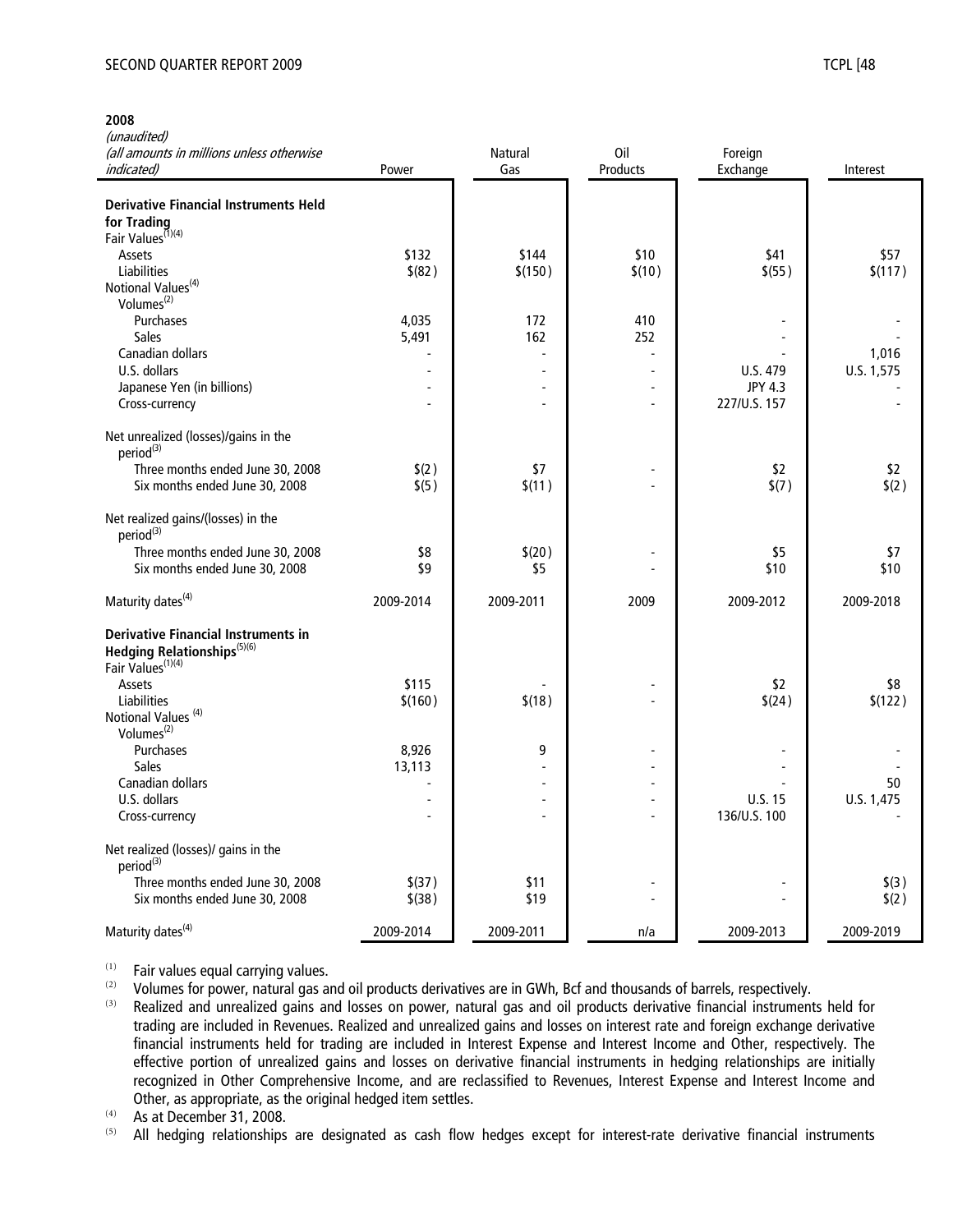designated as fair value hedges with a fair value of \$8 million and notional amounts of \$50 million and US\$50 million at December 31, 2008. There were no net realized gains or losses on fair value hedges for the three and six months ended June 30, 2008. In second quarter 2008, the Company did not record any amounts in Net Income Applicable to Common Shares related to ineffectiveness for fair value hedges.

(6) Net Income Applicable to Common Shares for the three and six months ended June 30, 2008 included losses of \$5 million and \$3 million, respectively, for the changes in fair value of power and natural gas cash flow hedges that were ineffective in offsetting the change in fair value of their related underlying positions. There were no gains or losses included in Net Income Applicable to Common Shares for the three and six months ended June 30, 2008 for discontinued cash flow hedges. No amounts have been excluded from the assessment of hedge effectiveness.

#### Balance Sheet Presentation of Derivative Financial Instruments

The fair value of the derivative financial instruments in the Company's Balance Sheet was as follows:

| (unaudited)<br>(millions of dollars)                | June 30, 2009 | December 31, 2008 |  |  |
|-----------------------------------------------------|---------------|-------------------|--|--|
| Current<br>Other current assets<br>Accounts payable | 445<br>(445)  | 318<br>(298)      |  |  |
| Long-term<br>Other assets<br>Deferred amounts       | 165<br>(396)  | 191<br>(694)      |  |  |

# **7. Employee Future Benefits**

The net benefit plan expense for the Company's defined benefit pension plans and other post-employment benefit plans is as follows:

| Three months ended June 30                         | <b>Pension Benefit Plans</b> |      | <b>Other Benefit Plans</b> |      |
|----------------------------------------------------|------------------------------|------|----------------------------|------|
| (unaudited)                                        |                              |      |                            |      |
| (millions of dollars)                              | 2009                         | 2008 | 2009                       | 2008 |
|                                                    |                              |      |                            |      |
| Current service cost                               | 12                           | 12   |                            |      |
| Interest cost                                      | 22                           | 20   |                            |      |
| Expected return on plan assets                     | (26)                         | (23) |                            | (1)  |
| Amortization of transitional obligation related to |                              |      |                            |      |
| regulated business                                 |                              |      |                            |      |
| Amortization of net actuarial loss                 |                              |      |                            |      |
| Amortization of past service costs                 |                              |      |                            |      |
| Net benefit cost recognized                        | 10                           | 15   |                            |      |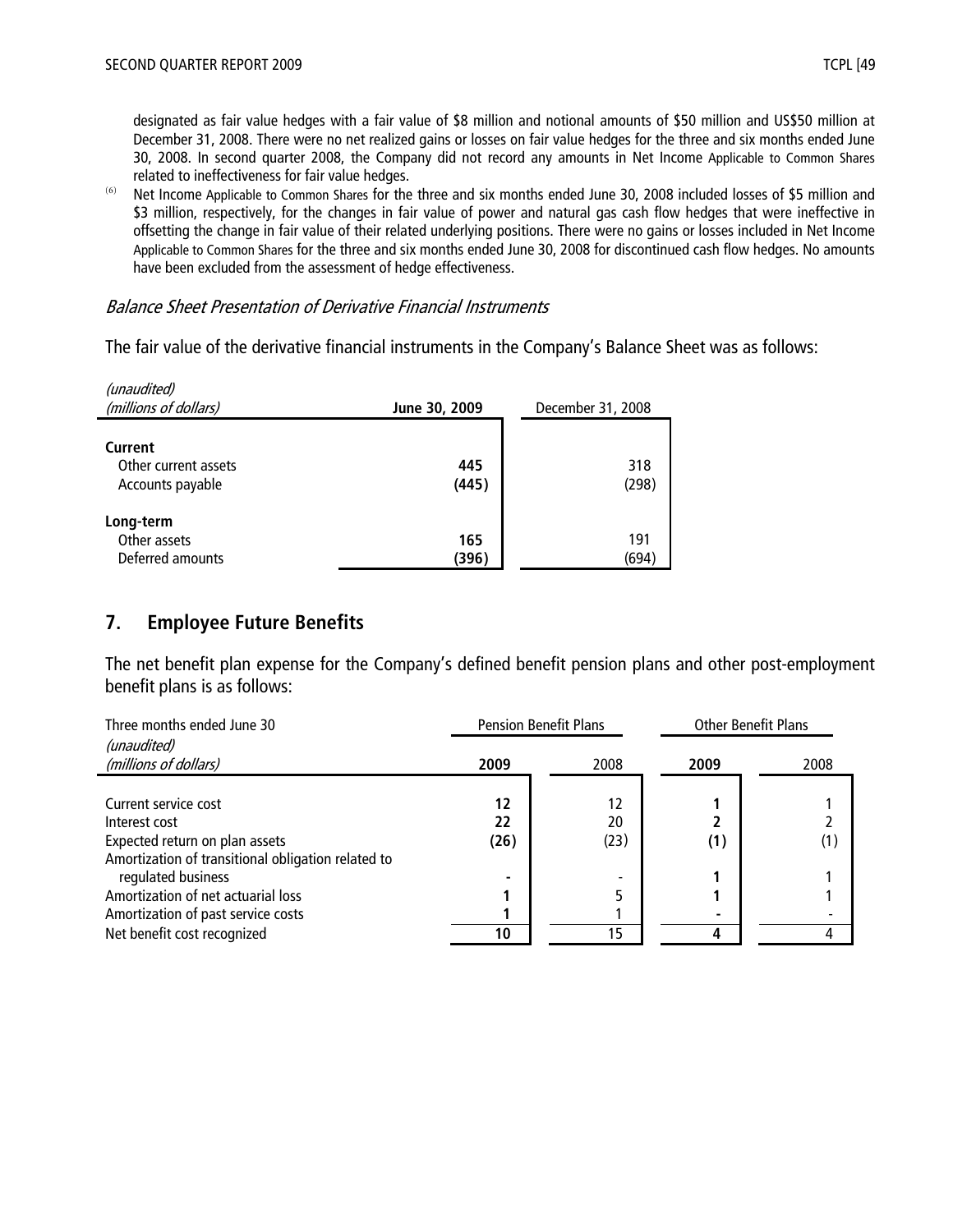| Six months ended June 30                           | <b>Pension Benefit Plans</b> |                          | <b>Other Benefit Plans</b> |              |
|----------------------------------------------------|------------------------------|--------------------------|----------------------------|--------------|
| (unaudited)                                        |                              |                          |                            |              |
| (millions of dollars)                              | 2009                         | 2008                     | 2009                       | 2008         |
|                                                    |                              |                          |                            |              |
| Current service cost                               | 23                           | 25                       |                            |              |
| Interest cost                                      | 45                           | 39                       |                            |              |
| Expected return on plan assets                     | (51)                         | (46)                     | (1)                        | $\mathbf{1}$ |
| Amortization of transitional obligation related to |                              |                          |                            |              |
| regulated business                                 | ۰                            | $\overline{\phantom{a}}$ |                            |              |
| Amortization of net actuarial loss                 | ר                            | q                        |                            |              |
| Amortization of past service costs                 |                              |                          |                            |              |
| Net benefit cost recognized                        | 21                           | 29                       |                            | 6            |

# **8. Acquisition**

On June 16, 2009, TCPL announced that it will acquire ConocoPhillips' remaining interest in Keystone for approximately US\$550 million plus the assumption of approximately US\$200 million of short-term indebtedness. The purchase price reflects ConocoPhillips' capital contributions to date and includes an allowance for funds used during construction. The transaction is expected to close in third quarter 2009, subject to the receipt of certain regulatory approvals. At June 30, 2009, TCPL's equity ownership in the Keystone partnerships was approximately 77 per cent.

# **9. Commitments and Other**

The Company has entered into an agreement to acquire ConocoPhillips' remaining interest in Keystone for approximately US\$550 million plus the assumption of approximately US\$200 million of short-term indebtedness. The transaction is expected to close in third quarter 2009. In addition, TCPL will also assume responsibility for ConocoPhillips' share of the capital investment required to complete the project, which is expected to result in an incremental commitment of US\$1.7 billion through the end of 2012.

Amounts received under the Bruce B floor price mechanism in any year are subject to repayment, if spot prices in the remainder of that year increase above the floor price. With respect to 2009, TCPL currently expects spot prices to be less than the floor price for the remainder of the year, therefore, no amounts recorded in revenue in the first six months of 2009 are expected to be repaid.

# **10. Subsequent Event**

On July 1, 2009, TCPL sold the North Baja pipeline, to PipeLines LP. As part of the transaction, TCPL agreed to amend its incentive distribution rights with PipeLines LP. TCPL received aggregate consideration totalling approximately US\$395 million from PipeLines LP, including approximately US\$200 million in cash and 6,371,680 common units of PipeLines LP. PipeLines LP utilized US\$170 million of its US\$250 million committed and available bank facility to fund this transaction. TCPL's ownership in PipeLines LP increased to 42.6 per cent as a result of this transaction.

Subsequent events have been assessed up to July 30, 2009, which is the date the financial statements were issued.